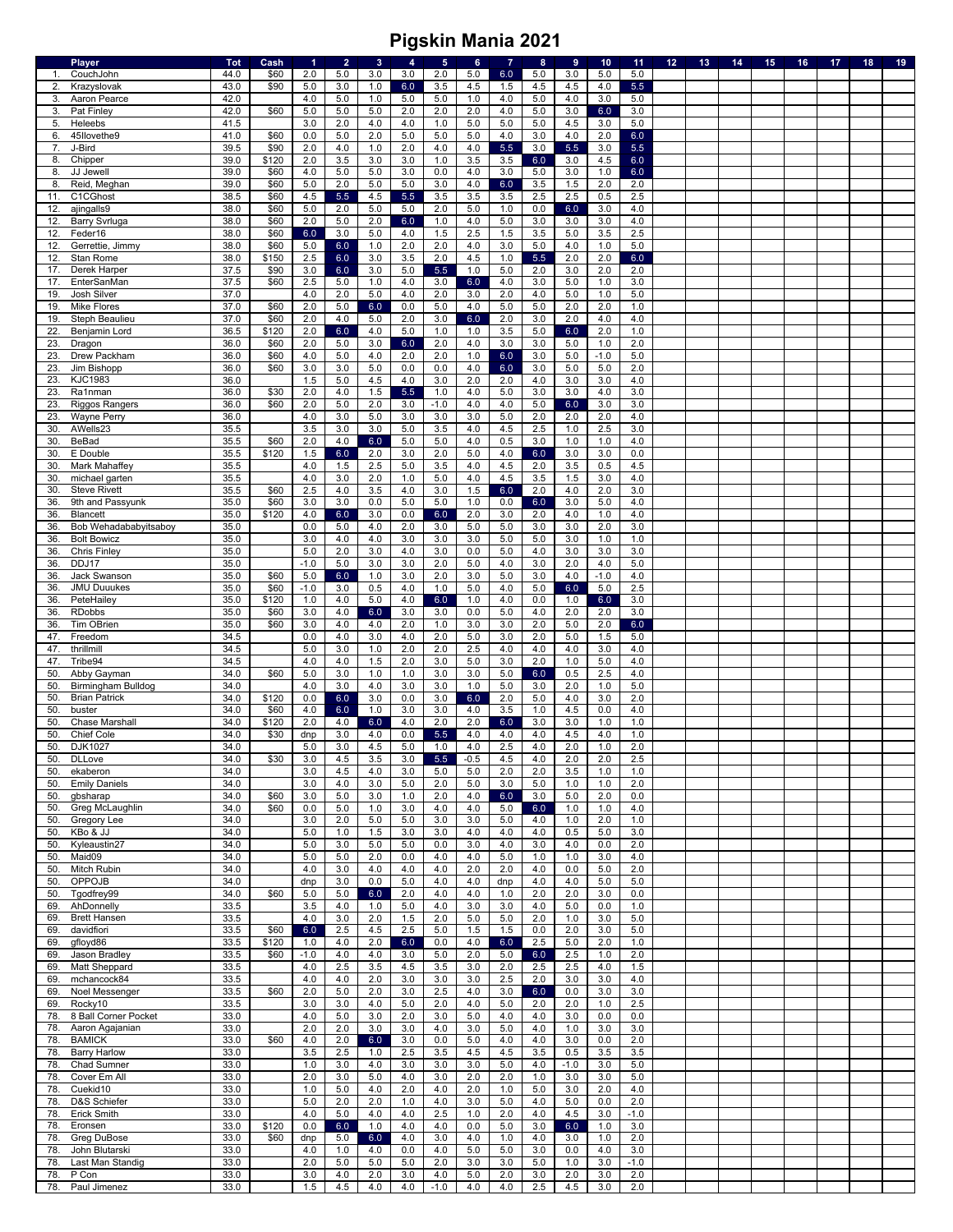|              | <b>Player</b>                     | <b>Tot</b>   | Cash         | 1             | $\overline{2}$ | 3          | 4          | $\sqrt{5}$   | 6          | $\overline{7}$ | 8                | 9          | 10         | 11         | 12 <sub>2</sub> | 13 | 14 | 15 | 16 | 17 | 18 | 19 |
|--------------|-----------------------------------|--------------|--------------|---------------|----------------|------------|------------|--------------|------------|----------------|------------------|------------|------------|------------|-----------------|----|----|----|----|----|----|----|
| 78.          | sarahjj59                         | 33.0         | \$60         | 4.5           | 1.5            | 5.0        | 1.0        | 1.0          | 6.0        | 4.0            | 2.0              | 2.5        | 2.0        | 3.5        |                 |    |    |    |    |    |    |    |
| 78           | Sauce65                           | 33.0         | \$60         | 6.0           | 4.0            | 3.0        | 2.0        | 4.0          | 2.0        | $5.0\,$        | 1.0              | 2.0        | 3.0        | $1.0$      |                 |    |    |    |    |    |    |    |
| 78           | TOMatillo                         | 33.0         |              | 2.5           | 5.0            | 4.0        | 4.0        | 3.0          | 2.0        | 3.5            | 3.0              | 3.0        | 2.0        | 1.0        |                 |    |    |    |    |    |    |    |
| 96<br>96.    | <b>Best Farinsky</b>              | 32.5<br>32.5 | \$60         | 3.0<br>2.0    | 4.0<br>6.0     | 3.5<br>1.5 | 3.0<br>4.0 | 3.0<br>1.5   | 3.0<br>3.5 | 3.5<br>4.5     | 5.0<br>2.5       | 1.5<br>2.0 | 2.0<br>3.0 | 1.0<br>2.0 |                 |    |    |    |    |    |    |    |
| 96.          | <b>BigJoeWeb</b><br>Caleb Lemoine | 32.5         |              | 4.0           | 1.0            | 3.0        | 3.0        | 4.0          | 1.0        | 2.0            | 4.0              | 3.5        | 4.0        | 3.0        |                 |    |    |    |    |    |    |    |
| 96           | Jordan Howard                     | 32.5         |              | 4.0           | 5.0            | 2.0        | 3.0        | 3.0          | 4.0        | 2.0            | 2.0              | 2.0        | 2.5        | 3.0        |                 |    |    |    |    |    |    |    |
| 96           | Lisa Storey                       | 32.5         |              | 3.5           | 2.5            | $2.5\,$    | 1.5        | 3.0          | 1.5        | $2.5\,$        | $4.0$            | 4.5        | 3.0        | 4.0        |                 |    |    |    |    |    |    |    |
| 96.          | <b>MCDubz</b>                     | 32.5         | \$60         | 1.0           | 4.0            | 2.0        | 1.0        | 3.0          | 6.0        | 4.5            | 2.0              | 4.0        | 4.0        | 1.0        |                 |    |    |    |    |    |    |    |
| 96           | Mthompson                         | 32.5         | \$60         | 4.0           | 3.0            | 3.5        | 2.0        | $-1.0$       | 2.0        | 4.0            | 2.0              | 4.0        | 3.0        | 6.0        |                 |    |    |    |    |    |    |    |
| 96           | Steph Currie                      | 32.5         |              | 3.0           | 4.0            | 2.0        | 5.0        | 5.0          | 1.0        | 3.5            | 4.0              | 1.0        | 3.0        | 1.0        |                 |    |    |    |    |    |    |    |
| 104          | <b>Barry Brunenkant</b>           | 32.0         | \$60         | 2.0           | 6.0            | 4.0        | 1.0        | 3.0          | 1.0        | 1.0            | $5.0\,$          | 2.0        | 3.0        | 4.0        |                 |    |    |    |    |    |    |    |
| 104          | <b>BGwozdz</b>                    | 32.0         | \$30         | 3.0           | 3.5            | $1.0$      | 4.0        | 0.5          | 4.0        | 5.0            | 4.0              | 1.0        | 1.0        | 5.0        |                 |    |    |    |    |    |    |    |
| 104          | Bingo Bango Bongo                 | 32.0         |              | 2.0           | 4.0            | 5.0        | 2.0        | 1.0          | 1.0        | 4.0            | 5.0              | 2.0        | 3.0        | 3.0        |                 |    |    |    |    |    |    |    |
| 104          | bmcnally14                        | 32.0         | \$60         | 0.0           | 5.0            | 4.0<br>4.0 | 3.0        | 1.0          | 3.0        | 6.0            | 4.0              | 0.0        | 3.0        | 3.0        |                 |    |    |    |    |    |    |    |
| 104<br>104   | Cally Mac<br>DK Miller            | 32.0<br>32.0 | \$60<br>\$60 | 2.0<br>1.0    | 5.0<br>4.0     | 6.0        | 3.0<br>4.0 | 2.0<br>4.0   | 1.0<br>4.0 | 2.0<br>1.0     | 6.0<br>3.0       | 4.0<br>2.0 | 2.0<br>0.0 | 1.0<br>3.0 |                 |    |    |    |    |    |    |    |
| 104          | <b>Durkin Donuts</b>              | 32.0         | \$60         | 2.0           | 1.0            | 3.0        | 3.0        | 4.0          | 1.0        | 6.0            | 3.0              | 5.0        | 0.0        | 4.0        |                 |    |    |    |    |    |    |    |
| 104          | <b>JMAY</b>                       | 32.0         |              | 2.0           | 5.0            | $-1.0$     | 4.0        | 3.0          | 5.0        | $5.0\,$        | 3.0              | 1.0        | 0.0        | 5.0        |                 |    |    |    |    |    |    |    |
| 104          | Mark Selig                        | 32.0         | \$30         | $5.5$         | 3.0            | 3.5        | 4.0        | 4.0          | 0.0        | 4.0            | 0.0              | 4.0        | 1.0        | 3.0        |                 |    |    |    |    |    |    |    |
| 104          | Marsh Roger                       | 32.0         |              | 3.0           | 0.0            | $1.0$      | 3.0        | 2.0          | 4.0        | $4.0\,$        | 3.0              | 5.0        | 2.0        | 5.0        |                 |    |    |    |    |    |    |    |
| 104          | Mike Runzo                        | 32.0         | \$60         | 3.0           | 2.0            | 5.0        | 3.0        | 2.0          | 2.0        | 6.0            | 0.0              | 3.0        | 3.0        | 3.0        |                 |    |    |    |    |    |    |    |
| 104          | Milo73                            | 32.0         |              | 3.0           | 3.0            | 4.0        | 3.0        | 3.0          | 5.0        | 3.0            | $5.0$            | 0.0        | 1.0        | 2.0        |                 |    |    |    |    |    |    |    |
| 104          | Nappy Dugout 2                    | 32.0         | \$120        | 2.0           | 6.0            | 1.0        | 4.0        | 0.0          | 6.0        | 1.0            | 5.0              | 3.0        | 0.0        | 4.0        |                 |    |    |    |    |    |    |    |
| 104          | Nard <sub>13</sub>                | 32.0         | \$60         | 1.0           | 6.0            | 2.0        | 0.0        | 4.0          | 3.0        | 4.0            | 4.0              | 3.0        | 2.0        | 3.0        |                 |    |    |    |    |    |    |    |
| 104.         | Randy Remmie                      | 32.0         |              | 2.0           | 2.0            | 3.0        | 1.0        | 5.0          | 5.0        | 3.0            | 1.0              | 1.0        | 4.0        | 5.0        |                 |    |    |    |    |    |    |    |
| 104.         | Shawneisenreich                   | 32.0         | \$30         | 1.5           | 4.0            | 1.0        | 5.5        | 2.5          | 3.0        | 3.5            | 3.5              | 4.5        | 0.0        | 3.0        |                 |    |    |    |    |    |    |    |
| 104          | Stephen Campbell                  | 32.0         |              | 5.0           | 3.0            | 3.0        | 2.0        | 4.0          | 4.0        | 2.0            | 1.0              | 4.0        | 2.0        | 2.0        |                 |    |    |    |    |    |    |    |
| 104          | T-BUG                             | 32.0         |              | 4.0           | 4.0            | 0.0        | 3.5        | 1.0          | 4.0        | $5.0\,$        | 1.0              | 4.5        | 2.0        | 3.0        |                 |    |    |    |    |    |    |    |
| 122.         | Adam D Kilgore                    | 31.5         |              | 3.0           | 4.0            | 5.0        | 2.0        | 2.5          | 2.0        | 4.0            | 4.0              | 3.0        | 2.0        | 0.0        |                 |    |    |    |    |    |    |    |
| 122.         | Erik Peterson                     | 31.5<br>31.5 |              | 1.0<br>1.0    | 4.5<br>3.5     | 4.0<br>4.0 | 2.5<br>3.5 | 3.0<br>2.5   | 1.5        | 3.5<br>3.5     | $2.5\,$<br>$1.0$ | 4.5<br>2.5 | 1.5<br>1.5 | 3.0        |                 |    |    |    |    |    |    |    |
| 122<br>122.  | Gude Squad<br>Josh Steff          | 31.5         | \$60         | 3.0           | 2.0            | 2.0        | 1.5        | 3.0          | 4.0<br>3.0 | 2.0            | 3.5              | 6.0        | 3.0        | 4.5<br>2.5 |                 |    |    |    |    |    |    |    |
| 122.         | KCrosland                         | 31.5         |              | 3.0           | 5.0            | 3.0        | 1.0        | 2.5          | 3.0        | $5.0\,$        | 2.0              | 4.0        | 0.0        | 3.0        |                 |    |    |    |    |    |    |    |
| 122.         | <b>MAC TRUCK</b>                  | 31.5         | \$60         | 4.0           | 2.0            | 3.5        | 4.0        | 3.0          | 6.0        | 3.0            | $-1.0$           | 1.0        | 2.0        | 4.0        |                 |    |    |    |    |    |    |    |
| 122          | Sammy B                           | 31.5         |              | 5.0           | 4.5            | 3.5        | 3.5        | 0.5          | 2.0        | 1.5            | 4.5              | 1.5        | 2.5        | 2.5        |                 |    |    |    |    |    |    |    |
| 122.         | Seth Sorensen                     | 31.5         | \$60         | 3.0           | 4.0            | 2.0        | 4.0        | 1.0          | 3.0        | 6.0            | 3.5              | 3.5        | 0.0        | 1.5        |                 |    |    |    |    |    |    |    |
| 122          | Shrivelhead                       | 31.5         |              | 4.0           | 3.5            | 2.0        | 4.0        | 2.0          | 3.0        | 3.0            | 2.5              | 4.0        | $-1.0$     | 4.5        |                 |    |    |    |    |    |    |    |
| 122.         | <b>Sucking Sucks</b>              | 31.5         |              | 4.0           | 3.0            | 4.0        | 3.0        | 1.5          | 5.0        | 3.0            | 2.0              | 0.0        | 1.0        | 5.0        |                 |    |    |    |    |    |    |    |
| 122          | Velvet Milkman                    | 31.5         |              | 2.0           | 5.0            | 1.0        | 4.0        | 1.0          | 3.0        | 2.0            | 4.5              | 4.0        | 3.0        | 2.0        |                 |    |    |    |    |    |    |    |
| 122          | WahooBill                         | 31.5         |              | 4.0           | 3.5            | 3.0        | 3.0        | 4.0          | 2.0        | 0.5            | 1.0              | 2.5        | 3.0        | 5.0        |                 |    |    |    |    |    |    |    |
| 134.         | Alan Kowalski                     | 31.0         |              | 3.0           | 3.0            | 3.0        | 5.0        | 2.0          | 4.0        | 3.0            | 4.0              | 4.0        | 0.0        | dnp        |                 |    |    |    |    |    |    |    |
| 134          | Barrya10                          | 31.0         |              | 3.5           | 0.5            | 4.0        | 1.5        | 3.5          | 0.0        | 4.5            | 4.0              | 3.5        | 2.5        | 3.5        |                 |    |    |    |    |    |    |    |
| 134          | <b>Bobby Shoemaker</b>            | 31.0         |              | 2.0           | 4.0            | 2.0        | 3.0        | 3.0          | 5.0        | 3.0            | 4.0              | 1.0        | 1.0        | 3.0        |                 |    |    |    |    |    |    |    |
| 134.         | <b>Bubba McSherry</b>             | 31.0         |              | 4.0           | 4.0            | 2.0        | 3.0        | 1.0          | 1.0        | 2.0            | $5.0$            | 1.0        | 3.0        | 5.0        |                 |    |    |    |    |    |    |    |
| 134          | Dherzer                           | 31.0         | \$60         | 5.0           | 3.0            | 5.0        | 2.0        | 1.0          | 3.0        | 2.0            | 6.0              | 0.0        | 1.0        | 3.0        |                 |    |    |    |    |    |    |    |
| 134<br>134   | djbrowntown                       | 31.0<br>31.0 | \$60         | 0.0<br>2.0    | 5.0<br>4.0     | 4.0<br>0.0 | 2.5<br>3.0 | 3.5<br>6.0   | 4.0<br>4.0 | 3.0<br>3.0     | 3.0<br>$5.0\,$   | 2.0<br>2.0 | 3.0<br>0.0 | 1.0<br>2.0 |                 |    |    |    |    |    |    |    |
|              | dowlingbrett                      |              |              |               |                |            |            |              | 3.0        | 2.5            | 0.5              | 1.5        | 3.5        | 2.5        |                 |    |    |    |    |    |    |    |
|              |                                   |              |              |               |                |            |            |              |            |                |                  |            |            |            |                 |    |    |    |    |    |    |    |
| 134          | Efren B                           | 31.0         |              | 4.5           | 3.5            | 2.5        | 3.5        | 3.5          |            |                |                  |            |            |            |                 |    |    |    |    |    |    |    |
| 134          | Gold, Eric                        | 31.0         |              | 0.0           | 5.0            | 4.0        | 3.0        | 2.0          | 4.0        | 4.0            | 2.0              | 2.0        | 2.0        | 3.0        |                 |    |    |    |    |    |    |    |
| 134          | Jane77                            | 31.0         |              | 0.0           | 2.0            | 5.0        | 2.0        | 0.0          | 5.0        | 4.0            | 3.0              | 1.0        | 4.0        | 5.0        |                 |    |    |    |    |    |    |    |
| 134<br>134   | Jeff Albright<br>Marsh Bryan      | 31.0<br>31.0 |              | 4.0<br>3.0    | 1.0            | 2.0        | 3.0        | 2.0          | 5.0<br>1.0 | 3.0            | $5.0$            | 1.0<br>5.0 | 2.0<br>2.0 | 3.0<br>4.0 |                 |    |    |    |    |    |    |    |
| 134          | Mhankin                           | 31.0         |              | 1.0           | 3.0<br>4.0     | 5.0<br>3.0 | 5.0<br>1.0 | 0.0<br>5.0   | 0.0        | 0.0<br>3.0     | 3.0<br>4.0       | 3.5        | 5.0        | 1.5        |                 |    |    |    |    |    |    |    |
| 134          | Mike Storey                       | 31.0         |              | 4.0           | 5.0            | 2.0        | 2.0        | 0.0          | 2.0        | 3.5            | 5.0              | 1.5        | 3.0        | 3.0        |                 |    |    |    |    |    |    |    |
| 134.         | Proppster                         | 31.0         | \$30         | 3.0           | 1.0            | 3.5        | 5.5        | 1.0          | 2.0        | 1.5            | 5.0              | 1.5        | 5.0        | 2.0        |                 |    |    |    |    |    |    |    |
| 134.         | RaiderMan57                       | 31.0         | \$60         | 3.5           | 6.0            | 1.5        | 0.5        | 3.5          | 3.5        | 2.5            | 4.5              | 2.5        | 0.5        | 2.5        |                 |    |    |    |    |    |    |    |
| 134.         | <b>Rich Campbell</b>              | 31.0         |              | 4.0           | 3.0            | 4.0        | 4.0        | 2.0          | 5.0        | 1.0            | 4.0              | 2.0        | 1.0        | 1.0        |                 |    |    |    |    |    |    |    |
| 134.         | RJ Trix                           | 31.0         | \$60         | 4.5           | 2.0            | 3.0        | 1.5        | 1.0          | 1.0        | 0.0            | 4.0              | 4.0        | 4.0        | 6.0        |                 |    |    |    |    |    |    |    |
| 134.         | Ryan Harms                        | 31.0         |              | 4.0           | 1.0            | 4.0        | 2.0        | 4.0          | 1.0        | 2.0            | 2.0              | 5.0        | 2.0        | 4.0        |                 |    |    |    |    |    |    |    |
| 134          | Scott Wiley                       | 31.0         | \$60         | 4.0           | 6.0            | 3.0        | 0.0        | 2.0          | 3.0        | 5.0            | 2.0              | 3.0        | 0.0        | 3.0        |                 |    |    |    |    |    |    |    |
| 134.         | Skitch Patterson                  | 31.0         |              | 4.0           | 4.0            | 5.0        | 1.0        | 2.0          | 3.0        | 3.0            | 3.0              | 2.0        | 1.0        | 3.0        |                 |    |    |    |    |    |    |    |
| 134.<br>134. | superdave<br><b>Trevor Ames</b>   | 31.0<br>31.0 | \$120        | $-1.0$<br>1.0 | 5.0<br>4.0     | 1.0<br>6.0 | 4.0        | $5.0$<br>2.0 | 4.0<br>6.0 | 4.0<br>3.0     | 2.0<br>3.0       | 5.0<br>3.0 | 0.0<br>1.0 | 2.0<br>0.0 |                 |    |    |    |    |    |    |    |
| 157          | <b>CCF812</b>                     | 30.5         | \$30         | 3.5           | 1.5            | $-0.5$     | 2.0<br>3.5 | 5.5          | 3.5        | 4.5            | 3.5              | 1.0        | 0.0        | 4.5        |                 |    |    |    |    |    |    |    |
| 157.         | Dave Wilcheck                     | 30.5         | \$60         | $-1.0$        | 5.0            | 3.0        | $2.5\,$    | 4.0          | 3.5        | 5.0            | 3.5              | 3.5        | 0.5        | 1.0        |                 |    |    |    |    |    |    |    |
| 157.         | Derek Rickard                     | 30.5         |              | 4.5           | 4.5            | 2.5        | 4.0        | 1.5          | 1.5        | 0.5            | 5.0              | 0.5        | 3.0        | 3.0        |                 |    |    |    |    |    |    |    |
| 157.         | DevilsoftheSun                    | 30.5         |              | 5.0           | 5.0            | 2.0        | 2.0        | 5.0          | 1.0        | 3.0            | $5.0$            | 1.5        | 0.0        | $1.0$      |                 |    |    |    |    |    |    |    |
| 157.         | erinupton00                       | 30.5         | \$60         | 4.0           | 6.0            | 2.0        | $-1.0$     | 2.0          | 5.0        | 1.0            | 3.0              | 4.5        | 0.0        | 4.0        |                 |    |    |    |    |    |    |    |
| 157.         | Ethan B                           | 30.5         |              | 4.5           | 1.5            | 4.5        | 0.5        | 4.0          | 3.0        | 2.0            | $3.5\,$          | 1.5        | 2.5        | 3.0        |                 |    |    |    |    |    |    |    |
| 157.         | GrayDeisner                       | 30.5         |              | 1.0           | 1.0            | 1.5        | 3.0        | 3.0          | 5.0        | 4.5            | 2.5              | 3.0        | 3.5        | 2.5        |                 |    |    |    |    |    |    |    |
| 157.         | <b>HEIMAN/KARI</b>                | 30.5         |              | 1.5           | 1.5            | 4.0        | 3.5        | 4.0          | 3.5        | 3.5            | 0.0              | 4.0        | 0.5        | 4.5        |                 |    |    |    |    |    |    |    |
| 157.         | <b>Marsh Dennis</b>               | 30.5         |              | 2.0           | 2.0            | 2.0        | 4.0        | 3.0          | 3.0        | 2.5            | 2.0              | 4.0        | 4.0        | 2.0        |                 |    |    |    |    |    |    |    |
| 157.         | Nick Mauro                        | 30.5         |              | 4.0           | 5.0            | 3.0        | 4.5        | 1.0          | 4.0        | 4.0            | $-1.0$           | 4.0        | 2.0        | 0.0        |                 |    |    |    |    |    |    |    |
| 157.         | RiverCityHokie                    | 30.5         | \$60         | 2.5           | 6.0            | 1.5        | 3.0        | 4.0          | 2.5        | 3.5            | 0.5              | 3.5        | 0.0        | 3.5        |                 |    |    |    |    |    |    |    |
| 157.         | Rodney Campbell                   | 30.5         | \$60         | 3.0           | 4.0            | 6.0        | 3.0        | 1.0          | 0.0        | 2.5            | 4.0              | 3.0        | 2.0        | 2.0        |                 |    |    |    |    |    |    |    |
| 169.<br>169. | Aiden Keen<br><b>B</b> Adams      | 30.0<br>30.0 | \$60         | 4.0<br>3.0    | 2.0<br>1.0     | 1.0<br>1.0 | 2.0<br>3.0 | 3.0<br>1.0   | 3.0<br>3.0 | 3.0            | 4.0              | 4.0<br>2.0 | 0.0<br>4.0 | 4.0<br>4.0 |                 |    |    |    |    |    |    |    |
| 169.         | Bob Mika                          | 30.0         |              | 1.0           | 5.0            | 2.0        | 5.0        | 0.0          | 3.0        | 2.0<br>3.0     | 6.0<br>5.0       | 3.0        | 0.0        | 3.0        |                 |    |    |    |    |    |    |    |
| 169.         | CGroeschell                       | 30.0         | \$60         | 2.0           | 4.0            | 3.0        | 2.0        | 1.0          | 6.0        | 2.0            | 3.0              | 0.0        | 2.0        | 5.0        |                 |    |    |    |    |    |    |    |
| 169.         | Christian Altenburger             | 30.0         | \$60         | 2.5           | 3.0            | 4.0        | 3.5        | 6.0          | 0.0        | 2.0            | 2.0              | 2.0        | 2.0        | 3.0        |                 |    |    |    |    |    |    |    |
| 169.         | David Malitz                      | 30.0         | \$120        | 6.0           | 1.0            | 2.0        | 6.0        | 3.0          | 3.0        | 0.0            | 3.0              | 1.0        | 1.0        | 4.0        |                 |    |    |    |    |    |    |    |
| 169.         | EFanucci                          | 30.0         | \$60         | 2.0           | 3.0            | 5.0        | 0.0        | 1.0          | 3.0        | 3.0            | 6.0              | 3.0        | 3.0        | 1.0        |                 |    |    |    |    |    |    |    |
| 169.         | Elgin11                           | 30.0         | \$60         | 1.0           | 3.0            | 3.5        | 5.0        | 3.5          | 1.0        | 6.0            | 3.0              | 2.5        | 0.0        | 1.5        |                 |    |    |    |    |    |    |    |
| 169.         | Fishbain                          | 30.0         |              | 2.0           | 3.0            | 3.0        | 5.0        | 4.0          | 4.0        | 1.0            | 4.0              | 3.0        | 0.0        | 1.0        |                 |    |    |    |    |    |    |    |
| 169          | Heniken                           | 30.0         |              | 2.0           | 4.0            | 1.0        | $-1.0$     | 2.0          | 5.0        | 3.5            | 4.5              | 5.0        | 0.0        | 4.0        |                 |    |    |    |    |    |    |    |
| 169.         | Huarache Joe                      | 30.0         |              | 1.0           | 5.0            | $5.0\,$    | 2.0        | 3.0          | 5.0        | 2.0            | 1.0              | 1.0        | 4.0        | 1.0        |                 |    |    |    |    |    |    |    |
| 169.         | <b>ILoveCheese</b>                | 30.0         | \$60         | 2.0           | 2.0            | 0.0        | 3.0        | 3.0          | 5.0        | 6.0            | 3.0              | 4.0        | 2.0        | 0.0        |                 |    |    |    |    |    |    |    |
| 169.         | JamesACL14                        | 30.0         |              | 4.5           | 0.0            | 0.0        | 1.0        | 3.0          | 5.0        | 2.0            | 2.5              | 4.0        | 5.0        | 3.0        |                 |    |    |    |    |    |    |    |
| 169.<br>169  | jmandel<br>John Crowder           | 30.0<br>30.0 |              | 3.0<br>3.0    | 4.0<br>0.5     | 2.0<br>0.0 | 2.0<br>2.0 | 4.0<br>5.0   | 3.0<br>5.0 | 2.0<br>4.5     | 4.0<br>3.0       | 3.0<br>4.5 | 0.0<br>0.5 | 3.0<br>2.0 |                 |    |    |    |    |    |    |    |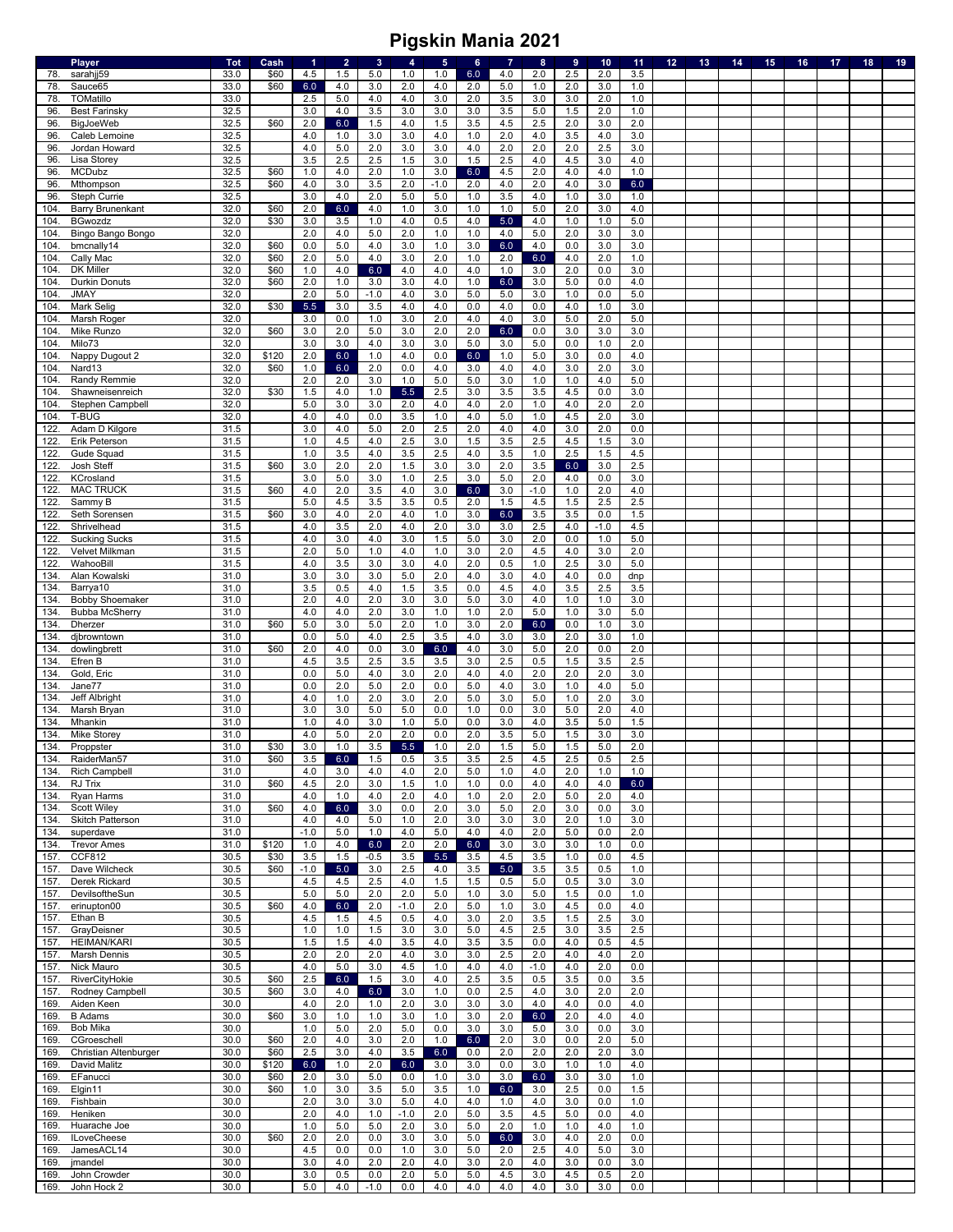|              | <b>Player</b>                     | <b>Tot</b>   | Cash  | -1         | $\overline{2}$ | 3          | 4          | $\sqrt{5}$ | 6          | $\overline{7}$ | 8          | 9          | 10         | 11            | 12 <sub>1</sub> | 13 | 14 | 15 <sub>1</sub> | 16 | 17 | 18 | 19 |
|--------------|-----------------------------------|--------------|-------|------------|----------------|------------|------------|------------|------------|----------------|------------|------------|------------|---------------|-----------------|----|----|-----------------|----|----|----|----|
| 169.         | Jonah Finell                      | 30.0         |       | 0.0        | 3.0            | 2.0        | 4.0        | 3.0        | 3.0        | 4.0            | 2.0        | 2.5        | 3.0        | 3.5           |                 |    |    |                 |    |    |    |    |
| 169          | JZimmerman                        | 30.0         | \$60  | 4.0        | 6.0            | 2.0        | 2.0        | 0.0        | 4.0        | $5.0\,$        | 3.0        | 1.0        | 1.0        | 2.0           |                 |    |    |                 |    |    |    |    |
| 169          | Marc Vielledent                   | 30.0         | \$60  | 3.0        | 3.0            | 2.0        | 0.0        | 1.0        | 2.0        | 4.0            | 6.0        | 4.0        | 1.0        | 4.0           |                 |    |    |                 |    |    |    |    |
| 169          | Michael Jenkins                   | 30.0         |       | 0.0        | 3.5            | 3.0        | 3.5        | 3.0        | 3.5        | 3.5            | $5.0$      | 2.0        | $-1.0$     | 4.0           |                 |    |    |                 |    |    |    |    |
| 169<br>169   | Paul Comstock<br>Pjhoffman        | 30.0<br>30.0 | \$60  | 4.0<br>1.0 | $5.0$<br>2.0   | 2.0<br>2.0 | 3.0<br>2.0 | 4.0<br>3.0 | 3.0<br>1.0 | $3.0\,$<br>5.0 | 0.0<br>4.0 | 4.0<br>6.0 | 2.0<br>0.0 | 0.0<br>4.0    |                 |    |    |                 |    |    |    |    |
| 169          | <b>PStew</b>                      | 30.0         |       | 3.0        | 2.0            | 5.0        | 3.0        | 2.0        | 3.0        | 4.0            | 2.0        | 4.0        | 2.0        | 0.0           |                 |    |    |                 |    |    |    |    |
| 169          | RT2600                            | 30.0         | \$30  | 2.0        | 4.0            | 2.0        | 3.5        | 2.0        | 2.0        | $1.0$          | $4.0$      | 1.5        | 3.0        | 5.0           |                 |    |    |                 |    |    |    |    |
| 169          | Sam the Shank                     | 30.0         | \$60  | 2.0        | 6.0            | $2.5\,$    | 1.0        | $5.0\,$    | 3.0        | $5.0\,$        | 2.0        | 1.5        | 0.0        | 2.0           |                 |    |    |                 |    |    |    |    |
| 169          | Scooter66                         | 30.0         |       | dnp        | 3.0            | 3.0        | 5.0        | 3.0        | 4.0        | 4.0            | 5.0        | 2.0        | $-1.0$     | 2.0           |                 |    |    |                 |    |    |    |    |
| 169          | Slappy Ballstein                  | 30.0         | \$60  | 3.5        | 2.0            | 2.0        | 4.0        | 6.0        | 0.0        | 3.0            | 4.0        | $-0.5$     | 2.0        | 4.0           |                 |    |    |                 |    |    |    |    |
| 169          | Sternzcuse                        | 30.0         | \$60  | 3.5        | 5.5            | 5.5        | 3.5        | $2.5\,$    | 1.0        | 1.5            | 3.0        | 0.5        | 2.0        | 1.5           |                 |    |    |                 |    |    |    |    |
| 169          | tbeebe                            | 30.0         |       | 2.0        | 4.0            | 2.0        | 2.5        | 3.0        | 3.0        | $5.0\,$        | 0.0        | 1.5        | 5.0        | 2.0           |                 |    |    |                 |    |    |    |    |
| 169          | wahoowa703                        | 30.0         | \$60  | 3.0        | 2.0            | 2.0        | 6.0        | 2.0        | 4.0        | 2.0            | 5.0        | 0.0        | 3.0        | 1.0           |                 |    |    |                 |    |    |    |    |
| 169          | Wise                              | 30.0         |       | 0.0        | 3.0            | 1.0        | 2.0        | 4.0        | 0.0        | 5.0            | 1.0        | 4.0        | 5.0        | 5.0           |                 |    |    |                 |    |    |    |    |
| 169          | Wojdak                            | 30.0         |       | 3.5        | 4.0            | 1.0        | $5.0\,$    | 4.0        | 1.0        | 4.0            | 4.0        | 0.0        | 2.0        | 1.5           |                 |    |    |                 |    |    |    |    |
| 201          | B&J 4ever                         | 29.5         |       | 3.0        | 2.0            | 1.0        | 2.5        | 0.0        | 3.5        | 1.0            | $5.0$      | 3.0        | 4.5        | 4.0           |                 |    |    |                 |    |    |    |    |
| 201          | Egankk                            | 29.5         | \$30  | 4.0        | $5.5\,$        | 4.0        | 1.0        | 3.0        | 4.0        | 4.5            | 1.0        | 2.5        | $-1.0$     | 1.0           |                 |    |    |                 |    |    |    |    |
| 201          | Fence Man                         | 29.5         | \$60  | 1.0        | 3.0            | 3.5        | 1.0        | 5.0        | 5.0        | 3.0            | 2.0        | 1.0        | 3.0        | 2.0           |                 |    |    |                 |    |    |    |    |
| 201          | Hatman89                          | 29.5         | \$60  | 2.0        | 1.0            | $1.0$      | $-1.0$     | 3.5        | 3.0        | $5.0\,$        | 6.0        | 5.0        | 5.0        | $-1.0$        |                 |    |    |                 |    |    |    |    |
| 201          | Hightower                         | 29.5         | \$60  | 3.5<br>0.0 | 4.0            | 3.0        | 2.0<br>2.5 | 1.5<br>3.0 | 3.5        | 4.5            | 0.5        | 1.5        | 2.0<br>1.0 | 3.5<br>1.0    |                 |    |    |                 |    |    |    |    |
| 201<br>201   | Hollander<br>Long, Preston        | 29.5<br>29.5 |       | 1.0        | 1.5<br>2.0     | 4.5<br>1.0 | 3.5        | 2.0        | 2.0<br>5.0 | 4.0<br>$5.0\,$ | 6.0<br>3.0 | 4.0<br>5.0 | 2.0        | 0.0           |                 |    |    |                 |    |    |    |    |
| 201          | Matt Bonesteel                    | 29.5         |       | 2.5        | 4.0            | 4.0        | 1.0        | 3.5        | 0.0        | 1.5            | 3.0        | 1.5        | 4.0        | 4.5           |                 |    |    |                 |    |    |    |    |
| 201          | mm26099                           | 29.5         | \$120 | 0.0        | 6.0            | $2.5\,$    | $1.0$      | 1.0        | 3.0        | 6.0            | 3.0        | 4.0        | 1.0        | 2.0           |                 |    |    |                 |    |    |    |    |
| 201.         | RollTide                          | 29.5         |       | 3.0        | 4.0            | 2.5        | 4.0        | 5.0        | 1.0        | 2.0            | 3.0        | 2.0        | 3.0        | 0.0           |                 |    |    |                 |    |    |    |    |
| 201          | The Gipper                        | 29.5         |       | 1.5        | 3.5            | 4.0        | 4.0        | 0.0        | 5.0        | 3.5            | 2.0        | 4.0        | 1.0        | 1.0           |                 |    |    |                 |    |    |    |    |
| 212          | Aaron de la Vara                  | 29.0         |       | 0.0        | 3.0            | 5.0        | 5.0        | 2.0        | 3.0        | 3.0            | 4.0        | 3.0        | 2.0        | $-1.0$        |                 |    |    |                 |    |    |    |    |
| 212.         | AARZ0000                          | 29.0         | \$60  | 3.0        | 4.0            | 2.0        | 2.0        | 4.0        | 0.0        | 3.0            | 2.0        | 0.0        | 3.0        | 6.0           |                 |    |    |                 |    |    |    |    |
| 212.         | AlexRucks                         | 29.0         | \$60  | 2.0        | 4.0            | 6.0        | 4.0        | 1.0        | 4.0        | 3.0            | 2.0        | 1.0        | 1.0        | 1.0           |                 |    |    |                 |    |    |    |    |
| 212.         | AOster                            | 29.0         |       | 0.0        | 4.0            | 3.0        | 3.0        | 2.0        | 1.0        | 5.0            | 2.0        | 3.0        | 2.0        | 4.0           |                 |    |    |                 |    |    |    |    |
| 212          | birdierich                        | 29.0         |       | 3.0        | 4.5            | 1.5        | 4.0        | 2.0        | 4.0        | 3.0            | 1.0        | 2.0        | 1.0        | 3.0           |                 |    |    |                 |    |    |    |    |
| 212.         | Chad Denham                       | 29.0         | \$60  | 0.0        | 4.0            | 2.0        | 3.0        | 2.0        | 1.0        | 2.0            | $5.0$      | 3.0        | 1.0        | 6.0           |                 |    |    |                 |    |    |    |    |
| 212.         | Cool Buds                         | 29.0         | \$60  | 0.0        | 3.0            | 3.0        | 2.0        | 3.0        | 4.0        | 3.0            | $6.0\,$    | 4.0        | $-1.0$     | 2.0           |                 |    |    |                 |    |    |    |    |
| 212.         | Cory Matteson                     | 29.0         |       | 3.0        | 2.0            | 2.0        | 5.0        | 3.0        | 0.0        | 2.0            | 4.0        | 4.0        | 2.0        | 2.0           |                 |    |    |                 |    |    |    |    |
| 212.         | DanTrujillo                       | 29.0         | \$60  | 0.0        | 2.0            | 2.0        | 3.0        | 2.0        | 5.0        | 2.0            | 3.0        | 4.0        | 3.0        | 3.0           |                 |    |    |                 |    |    |    |    |
| 212.<br>212. | David Schaller<br>deh5t           | 29.0<br>29.0 |       | 3.0<br>4.0 | 1.0<br>4.0     | 4.0<br>2.0 | 0.0<br>2.0 | 0.0<br>2.0 | 5.0<br>1.0 | $5.0\,$<br>2.0 | 1.0<br>2.0 | 6.0<br>4.0 | 5.0<br>2.0 | $-1.0$<br>4.0 |                 |    |    |                 |    |    |    |    |
| 212.         | <b>DRL</b>                        | 29.0         |       | 1.5        | 4.0            | 5.0        | 3.0        | 2.0        | 1.5        | 1.0            | 2.0        | 4.0        | 0.0        | 5.0           |                 |    |    |                 |    |    |    |    |
| 212          | Extra Large Pepperoni             | 29.0         |       | 4.0        | 2.5            | 2.5        | 1.5        | 0.5        | 2.0        | 2.0            | 4.5        | 2.5        | 3.5        | 3.5           |                 |    |    |                 |    |    |    |    |
| 212.         | First & Twenty                    | 29.0         |       | 4.0        | 3.0            | 1.0        | 2.0        | 5.0        | 3.0        | 4.0            | 3.0        | 2.0        | 0.0        | 2.0           |                 |    |    |                 |    |    |    |    |
| 212.         | Freeball                          | 29.0         |       | 1.0        | 3.0            | 0.0        | 4.0        | 3.0        | 2.0        | 4.0            | $5.0$      | 0.0        | 2.0        | 5.0           |                 |    |    |                 |    |    |    |    |
| 212          | Gary Carter                       | 29.0         |       | 2.0        | 2.0            | $-1.0$     | 3.0        | 3.0        | 2.0        | 1.0            | 4.0        | 5.0        | 5.0        | 3.0           |                 |    |    |                 |    |    |    |    |
| 212          | gbourgy                           | 29.0         | \$60  | 2.0        | 6.0            | 1.0        | 4.0        | 3.0        | 3.0        | 2.0            | $5.0$      | $-1.0$     | 3.0        | $1.0$         |                 |    |    |                 |    |    |    |    |
| 212.         | Hobson                            | 29.0         |       | 1.0        | 4.0            | 0.0        | 4.0        | 4.0        | 2.0        | 4.0            | 1.0        | 4.0        | 4.0        | 1.0           |                 |    |    |                 |    |    |    |    |
| 212          | Jake O                            | 29.0         | \$120 | 2.0        | 1.0            | 2.0        | 2.0        | 4.0        | 6.0        | 6.0            | 1.0        | 2.0        | 1.0        | 2.0           |                 |    |    |                 |    |    |    |    |
| 212          | james sexton                      | 29.0         | \$60  | 2.0        | 5.0            | 5.0        | 2.0        | 0.0        | 1.0        | 6.0            | 3.0        | 0.0        | 4.0        | 1.0           |                 |    |    |                 |    |    |    |    |
| 212.         | JoshPa                            | 29.0         | \$60  | 6.0        | 3.0            | 1.0        | 4.0        | 2.0        | 5.0        | 1.0            | 0.0        | 3.0        | 4.0        | 0.0           |                 |    |    |                 |    |    |    |    |
| 212          | Justin Herman                     | 29.0         |       | 5.0        | 3.0            | 4.0        | 5.0        | 2.0        | 2.0        | 0.0            | 3.0        | 0.0        | 4.0        | 1.0           |                 |    |    |                 |    |    |    |    |
| 212.         | <b>Lionel Spaulding</b>           | 29.0         | \$30  | 5.5        | 2.0            | 5.0        | 2.5        | 1.0        | 0.0        | 3.0            | $5.0\,$    | 2.0        | 2.0        | 1.0           |                 |    |    |                 |    |    |    |    |
| 212.<br>212. | Luke Mullan                       | 29.0         |       | 2.0        | 5.0            | 1.0        | 4.0        | 0.0        | 5.0        | 1.0            | 2.0        | 4.0        | 3.0        | 2.0           |                 |    |    |                 |    |    |    |    |
| 212.         | <b>Mack Bunting</b><br>Mike Wargo | 29.0<br>29.0 |       | 3.0<br>5.0 | 4.0            | 1.0<br>5.0 | 1.0<br>2.0 | 2.0<br>2.0 | 1.0<br>3.0 | 4.0<br>3.0     | 4.0<br>3.0 | 4.0<br>0.0 | 2.0        | 3.0<br>1.0    |                 |    |    |                 |    |    |    |    |
| 212.         | Noodles22                         | 29.0         |       | 1.0        | 0.0<br>2.0     | 2.0        | 5.0        | 3.0        | 4.0        | $2.5\,$        | 2.0        | 2.0        | 5.0<br>3.0 | 2.5           |                 |    |    |                 |    |    |    |    |
| 212.         | Pearson, Greg                     | 29.0         |       | 3.0        | 3.0            | 1.0        | 0.0        | $5.0\,$    | 0.0        | $5.0\,$        | 2.0        | 4.0        | 3.0        | 3.0           |                 |    |    |                 |    |    |    |    |
| 212.         | Pollack-N                         | 29.0         |       | 3.5        | 5.0            | 2.0        | 3.5        | 3.0        | 2.0        | 0.0            | 2.0        | 3.0        | 5.0        | 0.0           |                 |    |    |                 |    |    |    |    |
| 212.         | RJessen56                         | 29.0         | \$60  | 1.0        | 3.0            | 4.0        | 2.0        | 5.0        | 2.0        | 2.0            | 4.0        | 1.0        | 6.0        | $-1.0$        |                 |    |    |                 |    |    |    |    |
| 212.         | snooki                            | 29.0         |       | 2.5        | 3.0            | 0.0        | 2.5        | 0.0        | 4.0        | 4.0            | 4.5        | 2.5        | 2.5        | 3.5           |                 |    |    |                 |    |    |    |    |
| 212.         | SuperFly9                         | 29.0         |       | 1.0        | 3.0            | 0.0        | 4.0        | 3.0        | 4.0        | $5.0\,$        | 3.0        | 0.0        | 2.0        | 4.0           |                 |    |    |                 |    |    |    |    |
| 244.         | A Train 1                         | 28.5         |       | $-1.0$     | 4.0            | $-1.0$     | $3.5\,$    | 1.5        | 4.5        | 4.5            | 4.0        | 2.0        | 4.0        | 2.5           |                 |    |    |                 |    |    |    |    |
| 244.         | <b>BBtheball</b>                  | 28.5         | \$120 | 1.0        | 3.0            | 1.0        | 1.5        | $-1.0$     | 5.0        | 6.0            | 6.0        | 1.0        | 4.0        | 1.0           |                 |    |    |                 |    |    |    |    |
| 244.         | <b>BClancey</b>                   | 28.5         | \$60  | 2.0        | 1.5            | 4.0        | 2.0        | 0.0        | 3.0        | 6.0            | 5.0        | 2.0        | 1.0        | 2.0           |                 |    |    |                 |    |    |    |    |
| 244.         | Chance Mauro                      | 28.5         | \$60  | 0.0        | 6.0            | 3.0        | $-1.0$     | 4.0        | 3.0        | 3.0            | 1.0        | 3.5        | 1.0        | $5.0\,$       |                 |    |    |                 |    |    |    |    |
| 244.<br>244  | Colin97<br>Funzo                  | 28.5<br>28.5 | \$90  | 2.0<br>3.5 | 2.0<br>5.5     | 0.0<br>0.5 | 2.0<br>3.0 | 2.0<br>3.5 | 4.0<br>1.0 | 3.0<br>1.0     | 4.0<br>0.0 | 1.0<br>2.5 | 3.5<br>6.0 | 5.0<br>2.0    |                 |    |    |                 |    |    |    |    |
| 244.         | gbeard11                          | 28.5         |       | 4.0        | 3.0            | 3.0        | 2.0        | $-1.0$     | 3.0        | 4.0            | $3.5\,$    | 2.5        | 2.0        | 2.5           |                 |    |    |                 |    |    |    |    |
| 244.         | H-Bear                            | 28.5         | \$30  | 3.0        | 1.0            | 2.0        | 1.0        | 4.0        | 0.5        | $5.5\,$        | 3.0        | 1.5        | 3.0        | 4.0           |                 |    |    |                 |    |    |    |    |
| 244.         | Howard Kamen                      | 28.5         |       | 3.0        | 0.5            | 3.0        | 2.0        | 1.0        | 2.0        | 3.0            | 3.0        | 5.0        | 2.0        | 4.0           |                 |    |    |                 |    |    |    |    |
| 244.         | Jbillman 2                        | 28.5         |       | 4.0        | 4.0            | 3.0        | 2.0        | 0.0        | 4.5        | 1.5            | 0.0        | 0.0        | 5.0        | 4.5           |                 |    |    |                 |    |    |    |    |
| 244.         | Jeffrey Forsythe                  | 28.5         | \$30  | 0.0        | 5.0            | 4.0        | 1.0        | 4.0        | 2.0        | 3.0            | 1.0        | 5.5        | 3.0        | 0.0           |                 |    |    |                 |    |    |    |    |
| 244.         | Jeremy S                          | 28.5         |       | 1.0        | 4.0            | 0.0        | 2.0        | 1.0        | 5.0        | $5.0\,$        | 4.0        | 4.0        | 1.0        | 1.5           |                 |    |    |                 |    |    |    |    |
| 244.         | JerryLippman                      | 28.5         | \$60  | 0.5        | 6.0            | 0.0        | 4.0        | 3.0        | 4.0        | 4.0            | 2.0        | 0.0        | 1.0        | 4.0           |                 |    |    |                 |    |    |    |    |
| 244.         | John Malley                       | 28.5         | \$90  | 0.0        | $5.0$          | 6.0        | 0.5        | 0.5        | 4.0        | 3.0            | 1.0        | 5.5        | 2.0        | 1.0           |                 |    |    |                 |    |    |    |    |
| 244.         | Kara Herman                       | 28.5         | \$60  | 4.0        | 2.0            | 2.0        | 1.0        | 3.5        | 3.0        | 1.0            | 6.0        | 0.0        | 5.0        | 1.0           |                 |    |    |                 |    |    |    |    |
| 244.         | Kyfra                             | 28.5         | \$60  | 0.0        | 3.0            | 3.5        | 4.0        | 3.0        | 2.0        | 6.0            | 2.5        | 1.0        | 3.0        | 0.5           |                 |    |    |                 |    |    |    |    |
| 244.         | Longo                             | 28.5         |       | 4.0        | 2.0            | $-1.0$     | 3.0        | 1.0        | 3.0        | 5.0            | 4.0        | 2.0        | 0.5        | 5.0           |                 |    |    |                 |    |    |    |    |
| 244.<br>244  | Mr BIG aka Big R<br>OB            | 28.5<br>28.5 |       | 2.5<br>1.5 | 5.0<br>4.0     | 3.5<br>2.5 | 0.5<br>4.5 | 3.0<br>0.0 | 5.0<br>1.5 | 2.0<br>3.5     | 4.5<br>2.5 | 0.5<br>3.5 | 0.0<br>3.5 | 2.0<br>1.5    |                 |    |    |                 |    |    |    |    |
| 244.         | Scooter                           | 28.5         | \$60  | 0.5        | 3.0            | 6.0        | $3.0\,$    | 0.0        | 2.0        | 3.0            | $0.0\,$    | 3.0        | 5.0        | 3.0           |                 |    |    |                 |    |    |    |    |
| 244.         | strenj03                          | 28.5         |       | 0.0        | 5.0            | 4.0        | 4.0        | 4.0        | 2.0        | 0.5            | 4.0        | 3.0        | 0.0        | 2.0           |                 |    |    |                 |    |    |    |    |
| 244.         | Tangeman                          | 28.5         |       | 2.0        | 3.0            | 5.0        | 4.0        | 0.0        | 4.0        | 2.0            | 0.0        | 3.0        | 3.0        | 2.5           |                 |    |    |                 |    |    |    |    |
| 244          | Tim Pedersen                      | 28.5         |       | 3.0        | 4.0            | 2.0        | 3.0        | 1.0        | 5.0        | 2.0            | 2.0        | 2.5        | 2.0        | 2.0           |                 |    |    |                 |    |    |    |    |
| 267.         | \$BillF                           | 28.0         |       | $-1.0$     | 5.0            | 2.0        | 1.0        | 0.0        | 5.0        | 4.0            | 4.0        | 2.0        | 2.0        | 4.0           |                 |    |    |                 |    |    |    |    |
| 267.         | AH20                              | 28.0         |       | 5.0        | 4.0            | 2.0        | 3.0        | 2.0        | 1.0        | 1.0            | 3.0        | 1.0        | 2.0        | 4.0           |                 |    |    |                 |    |    |    |    |
| 267.         | AMcKenny                          | 28.0         |       | 5.0        | 0.0            | 3.0        | 4.0        | 3.0        | 4.0        | 3.0            | 2.0        | 1.0        | 1.0        | 2.0           |                 |    |    |                 |    |    |    |    |
| 267          | AndrewBrown                       | 28.0         |       | 1.0        | 2.0            | 3.0        | 0.0        | 0.0        | 4.0        | 3.0            | 4.0        | 5.0        | 4.0        | 2.0           |                 |    |    |                 |    |    |    |    |
| 267.         | Anthony Gimino                    | 28.0         |       | 4.5        | 4.0            | 2.0        | 3.0        | 2.5        | 3.0        | 1.5            | 3.0        | 0.5        | 2.0        | 2.0           |                 |    |    |                 |    |    |    |    |
| 267.         | bcpeel                            | 28.0         |       | 5.0        | 4.0            | 1.0        | 5.0        | 2.0        | 0.0        | 2.0            | 1.0        | 0.0        | 4.0        | 4.0           |                 |    |    |                 |    |    |    |    |
| 267.         | <b>Blair Biggin</b>               | 28.0         |       | 4.0        | 2.0            | 2.0        | 5.0        | 3.0        | 3.0        | 3.0            | 1.0        | 0.0        | 3.0        | 2.0           |                 |    |    |                 |    |    |    |    |
| 267.         | <b>Brandon Ferguson</b>           | 28.0         |       | 1.0        | 2.0            | 4.0        | 4.0        | 1.0        | 2.0        | 3.0            | 3.0        | 1.0        | 2.0        | 5.0           |                 |    |    |                 |    |    |    |    |
| 267.         | BriAlubowicz                      | 28.0<br>28.0 |       | 3.0        | 4.0<br>4.0     | 4.0<br>4.0 | 3.0<br>2.0 | 1.0<br>3.0 | 3.0<br>3.0 | 1.0<br>1.0     | 5.0<br>4.0 | 2.0<br>2.0 | 1.0        | 1.0           |                 |    |    |                 |    |    |    |    |
| 267.         | <b>Bruce Berg</b>                 |              |       | 1.0        |                |            |            |            |            |                |            |            | 3.0        | 1.0           |                 |    |    |                 |    |    |    |    |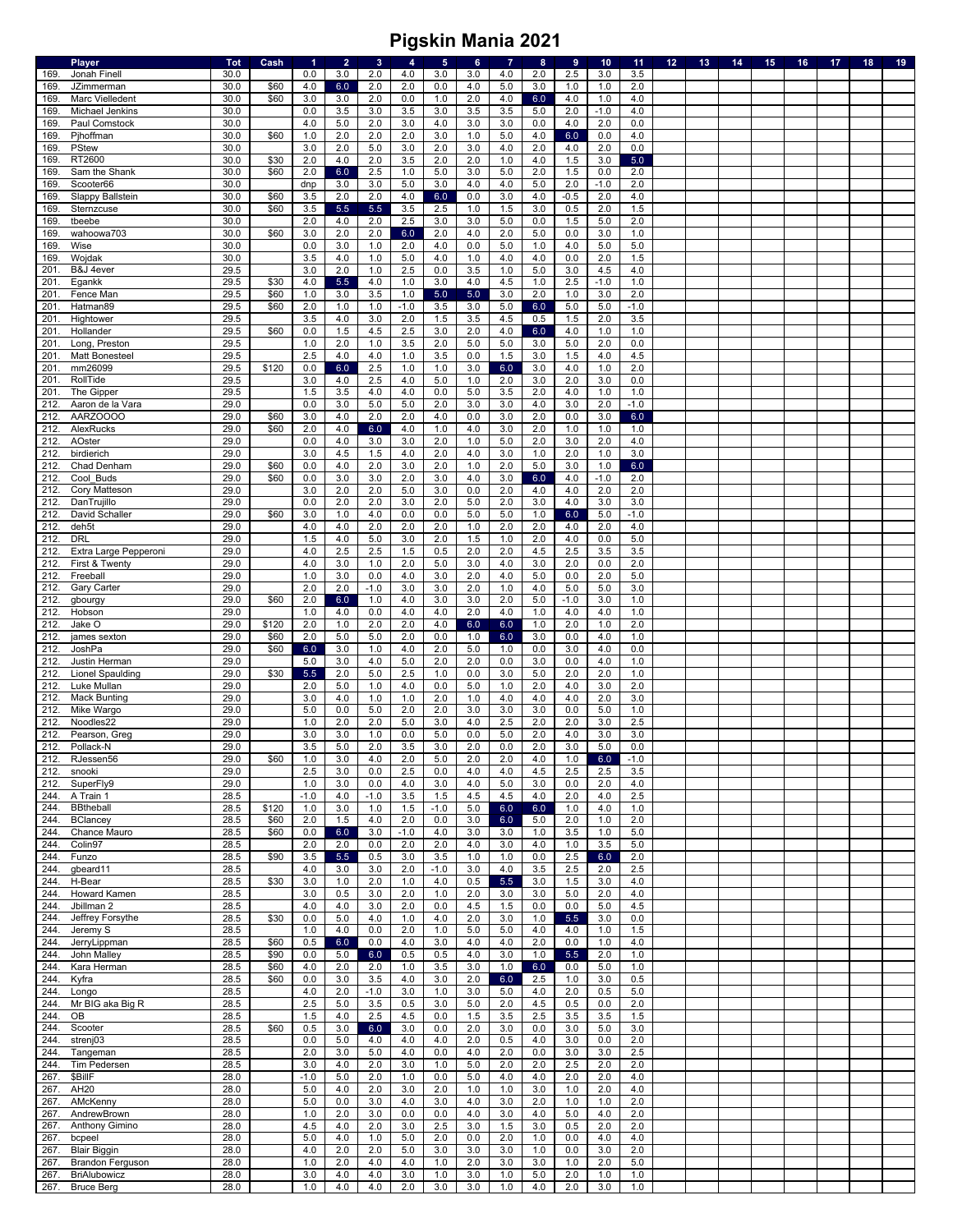|      | <b>Player</b>             | <b>Tot</b> | Cash  | $\blacktriangleleft$ | $\overline{2}$ | $\mathbf{3}$ | 4      | $\sqrt{5}$ | 6      | $\overline{7}$ | $\bf8$  | 9      | 10     | 11     | 12 | 13 | 14 | 15 | 16 | 17 | 18 | 19 |
|------|---------------------------|------------|-------|----------------------|----------------|--------------|--------|------------|--------|----------------|---------|--------|--------|--------|----|----|----|----|----|----|----|----|
| 267. | <b>Charlie Segraves</b>   | 28.0       | \$60  | 4.0                  | 3.0            | 6.0          | 3.0    | 1.0        | 2.0    | 3.0            | 4.0     | 2.0    | 0.0    | 0.0    |    |    |    |    |    |    |    |    |
| 267  | Cheesecow                 | 28.0       |       | 2.0                  | 3.0            | 2.0          | 1.0    | 2.0        | 3.0    | 5.0            | 2.0     | 5.0    | 3.0    | 0.0    |    |    |    |    |    |    |    |    |
| 267. | <b>Chuck Stanifer</b>     | 28.0       |       | 3.0                  | 3.0            | 3.0          | 5.0    | 0.5        | 4.0    | 1.0            | 4.0     | 2.0    | 0.5    | 2.0    |    |    |    |    |    |    |    |    |
| 267. | CJ Jones                  | 28.0       |       | 5.0                  | 3.0            | 2.0          | 3.0    | 4.0        | 1.0    | 3.0            | $0.0\,$ | 3.0    | 5.0    | $-1.0$ |    |    |    |    |    |    |    |    |
| 267. | Conga Conga Conga         | 28.0       |       | 2.0                  | 5.0            | 3.0          | 4.0    | 1.0        | $5.0$  | 3.0            | 3.0     | 2.0    | $-1.0$ | 1.0    |    |    |    |    |    |    |    |    |
| 267  | Dale Collins              | 28.0       |       | 4.0                  | 5.0            | 1.0          | 2.0    | 2.0        | 2.0    | 2.0            | 2.0     | 1.0    | 3.0    | 4.0    |    |    |    |    |    |    |    |    |
| 267  | Dan Steinberg             | 28.0       |       | 3.0                  | 1.0            | 3.0          | 2.0    | 3.5        | 1.0    | 4.5            | 1.0     | 2.0    | 5.0    | 2.0    |    |    |    |    |    |    |    |    |
| 267. | David Medina              | 28.0       |       | 3.0                  | 3.0            | 3.0          | 3.0    | 1.0        | 4.0    | 3.0            | 2.0     | 3.0    | 2.0    | 1.0    |    |    |    |    |    |    |    |    |
| 267. | Det Wo                    | 28.0       | \$60  | 3.0                  | 6.0            | 2.0          | 0.0    | 1.0        | 4.0    | 1.0            | 5.0     | 3.0    | 2.0    | 1.0    |    |    |    |    |    |    |    |    |
| 267  | <b>DosXX</b>              | 28.0       | \$60  | 1.0                  | 4.0            | 3.0          | 3.0    | 1.5        | 4.5    | 6.0            | 0.0     | 2.0    | 2.0    | 1.0    |    |    |    |    |    |    |    |    |
| 267. | End Zone Divas            | 28.0       |       | 4.0                  | 4.0            | $2.0\,$      | $1.0$  | 2.0        | $5.0$  | 2.0            | 3.0     | 3.0    | 0.0    | 2.0    |    |    |    |    |    |    |    |    |
| 267. |                           | 28.0       |       | 2.0                  | 3.0            | 1.5          | 2.5    | 2.5        | 3.0    | 3.5            | 2.0     | 2.5    | 3.0    | 2.5    |    |    |    |    |    |    |    |    |
|      | HoosierDaddy              |            |       |                      |                |              |        |            |        |                |         |        |        |        |    |    |    |    |    |    |    |    |
| 267  | Jason Jones               | 28.0       | \$120 | 1.0                  | 3.0            | 3.0          | 2.0    | 1.0        | 3.0    | 0.0            | 6.0     | 6.0    | 1.0    | 2.0    |    |    |    |    |    |    |    |    |
| 267  | Jeff Randall              | 28.0       |       | 3.0                  | 1.0            | 3.0          | 5.0    | 0.0        | 3.0    | 1.0            | $5.0$   | 1.0    | 2.0    | 4.0    |    |    |    |    |    |    |    |    |
| 267  | Jim Beaulieu              | 28.0       |       | 2.0                  | 2.0            | 2.0          | $1.0$  | 0.0        | 3.0    | 5.0            | 3.0     | 5.0    | 0.0    | 5.0    |    |    |    |    |    |    |    |    |
| 267. | Jim Purdy                 | 28.0       |       | 3.0                  | 3.5            | 3.0          | 2.0    | 1.0        | 1.5    | 4.5            | 1.0     | 4.0    | 3.0    | 1.5    |    |    |    |    |    |    |    |    |
| 267. | Karl Baskin               | 28.0       | \$60  | $-1.0$               | 5.0            | 1.0          | 0.0    | 4.0        | 5.0    | 1.0            | 6.0     | 3.0    | 2.0    | 2.0    |    |    |    |    |    |    |    |    |
| 267  | keencat                   | 28.0       |       | 3.0                  | 2.0            | 3.0          | 0.0    | 3.0        | 4.0    | 3.0            | 3.0     | 3.0    | 1.0    | 3.0    |    |    |    |    |    |    |    |    |
| 267  | <b>Kevin Daniels</b>      | 28.0       | \$60  | 5.0                  | 3.0            | $5.0$        | 2.0    | 6.0        | 2.0    | 0.0            | 4.0     | $-1.0$ | 3.0    | $-1.0$ |    |    |    |    |    |    |    |    |
| 267. | Kyle Skinner              | 28.0       | \$60  | 6.0                  | 0.0            | 1.0          | 3.0    | 2.0        | 1.0    | 0.0            | 4.0     | 5.0    | 2.0    | 4.0    |    |    |    |    |    |    |    |    |
| 267. | Lloyd Brandon             | 28.0       |       | 1.0                  | 4.0            | 4.0          | 1.0    | 0.0        | $5.0$  | 0.0            | 3.0     | 5.0    | 1.0    | 4.0    |    |    |    |    |    |    |    |    |
| 267. | mammacat                  | 28.0       |       | 0.0                  | 3.0            | $5.0$        | 5.0    | 3.0        | 5.0    | 4.0            | 3.0     | 1.0    | 0.0    | $-1.0$ |    |    |    |    |    |    |    |    |
| 267. | Manny Gomez Jr            | 28.0       |       | 2.0                  | 4.0            | 1.0          | 3.0    | 1.0        | 3.0    | 3.0            | $5.0$   | 5.0    | 1.0    | 0.0    |    |    |    |    |    |    |    |    |
| 267. | Marto Man                 | 28.0       |       | 2.0                  | 4.0            | 4.0          | $1.0$  | 3.0        | 3.0    | 2.0            | 4.0     | 1.0    | 2.0    | 2.0    |    |    |    |    |    |    |    |    |
| 267. | Mocha                     | 28.0       |       | 2.0                  | 5.0            | 2.0          | 3.0    | 3.0        | $-1.0$ | $1.0$          | 3.0     | 3.0    | 2.0    | 5.0    |    |    |    |    |    |    |    |    |
| 267. | <b>Mountain Oysters</b>   | 28.0       | \$60  | 3.0                  | 5.0            | 5.0          | 2.0    | 3.0        | 3.0    | 0.0            | 6.0     | 3.0    | $-1.0$ | $-1.0$ |    |    |    |    |    |    |    |    |
| 267  | mtischler                 | 28.0       |       | $-1.0$               | 4.0            | 3.0          | 5.0    | 0.0        | 0.0    | 5.0            | 1.0     | 3.0    | 5.0    | 3.0    |    |    |    |    |    |    |    |    |
| 267  | Pick my what?             | 28.0       |       | 4.0                  | 4.0            | 3.0          | 2.0    | 3.0        | 3.0    | 1.0            | 0.0     | 4.0    | 2.0    | 2.0    |    |    |    |    |    |    |    |    |
| 267. | Ratzy                     | 28.0       |       | 5.0                  | 3.0            | 5.0          | $-1.0$ | 2.0        | 5.0    | 2.0            | 1.0     | 5.0    | 0.0    | 1.0    |    |    |    |    |    |    |    |    |
| 267. | Reese, Bryan              | 28.0       |       | 5.0                  | 3.0            | 2.0          | 4.0    | 1.0        | 3.0    | 3.0            | 3.0     | 0.0    | 1.0    | 3.0    |    |    |    |    |    |    |    |    |
| 267  | RonPow                    | 28.0       |       | 2.0                  | 5.0            | 3.0          | 2.0    | 2.0        | 1.0    | 5.0            | 2.0     | 0.0    | 4.0    | 2.0    |    |    |    |    |    |    |    |    |
| 267. | Staten McKenny            | 28.0       |       | 3.0                  | 2.0            | 2.0          | 5.0    | 2.0        | 2.0    | 1.0            | 2.0     | 5.0    | 2.0    | 2.0    |    |    |    |    |    |    |    |    |
|      |                           | 28.0       |       | 2.0                  | 2.0            |              | 0.0    | 3.0        | 2.0    | 4.0            | 2.0     | 2.0    | 4.0    | 3.0    |    |    |    |    |    |    |    |    |
| 267. | Tony <sub>23</sub>        |            |       |                      |                | 4.0          |        |            |        |                |         |        |        |        |    |    |    |    |    |    |    |    |
| 267  | TreyPollard               | 28.0       |       | 2.5                  | 1.5            | 4.0          | 4.0    | 4.0        | 3.0    | 3.5            | 3.5     | 2.0    | 0.0    | 0.0    |    |    |    |    |    |    |    |    |
| 311  | <b>Bill G</b>             | 27.5       |       | 5.0                  | 3.0            | 4.0          | 2.0    | $-1.0$     | 3.0    | 2.0            | 1.0     | 4.0    | 2.0    | 2.5    |    |    |    |    |    |    |    |    |
| 311  | Cant Hit 6                | 27.5       | \$60  | 4.0                  | 2.0            | 4.0          | 0.0    | 1.0        | 6.0    | 2.0            | 2.0     | 2.0    | 1.5    | 3.0    |    |    |    |    |    |    |    |    |
| 311. | Chris V 1                 | 27.5       |       | 2.0                  | 5.0            | $-0.5$       | 1.0    | 2.5        | 2.0    | $5.0\,$        | 3.5     | 4.0    | 2.0    | 1.0    |    |    |    |    |    |    |    |    |
| 311. | Cjiggs                    | 27.5       |       | 3.5                  | 3.0            | 2.0          | 3.0    | 3.0        | 3.0    | 0.0            | 2.0     | 4.0    | 1.0    | 3.0    |    |    |    |    |    |    |    |    |
| 311  | Dog Faced Pony Soldier    | 27.5       |       | 4.5                  | 3.0            | 4.0          | 0.0    | 3.0        | 4.0    | 2.0            | 0.0     | 2.0    | 3.0    | 2.0    |    |    |    |    |    |    |    |    |
| 311. | Falkowski                 | 27.5       |       | 0.0                  | 0.5            | 3.0          | 1.0    | 3.0        | 4.0    | 4.0            | $5.0\,$ | 3.0    | 2.0    | 2.0    |    |    |    |    |    |    |    |    |
| 311. | Greg Payne                | 27.5       |       | 0.5                  | 5.0            | 3.0          | 0.0    | 3.0        | 5.0    | 3.0            | 2.0     | 3.0    | 1.0    | 2.0    |    |    |    |    |    |    |    |    |
| 311. | Jamie Gillespie           | 27.5       | \$30  | 1.5                  | 4.0            | 0.5          | 5.5    | 3.0        | $5.0$  | 3.5            | 1.0     | 2.5    | 0.5    | 0.5    |    |    |    |    |    |    |    |    |
| 311  | Jdubs!                    | 27.5       |       | 0.5                  | 5.0            | 1.5          | 2.0    | 3.0        | 3.0    | 2.0            | 4.0     | 2.0    | 2.5    | 2.0    |    |    |    |    |    |    |    |    |
| 311. | Jon Wile                  | 27.5       | \$60  | 0.0                  | 2.5            | 2.0          | 3.0    | 0.0        | 2.0    | 6.0            | $5.0$   | 3.0    | 1.0    | 3.0    |    |    |    |    |    |    |    |    |
| 311  | JonBerman                 | 27.5       |       | 2.5                  | 3.0            | 3.0          | $1.0$  | 2.0        | 2.0    | 4.0            | 2.0     | 3.0    | 1.0    | 4.0    |    |    |    |    |    |    |    |    |
| 311. | LHNBA529                  | 27.5       | \$60  | 4.0                  | 6.0            | 0.0          | 5.0    | 2.5        | 3.0    | 4.0            | 2.0     | $-1.0$ | 0.0    | 2.0    |    |    |    |    |    |    |    |    |
| 311  | <b>Michael Saunders</b>   | 27.5       |       | 1.0                  | 4.0            | 3.5          | 5.0    | 3.0        | 1.0    | 4.0            | 2.0     | 1.0    | 1.0    | 2.0    |    |    |    |    |    |    |    |    |
| 311  | Miller/Miller/Miller      | 27.5       |       | 4.5                  | 4.0            | 3.5          | 3.5    | 3.5        | 4.0    | 1.5            | 0.5     | 1.5    | 0.5    | 0.5    |    |    |    |    |    |    |    |    |
| 311  | <b>Nick Tritz</b>         | 27.5       |       | 3.0                  | 5.0            | 3.0          | 4.0    | 1.0        | 5.0    | 1.0            | 1.0     | 4.5    | 1.0    | $-1.0$ |    |    |    |    |    |    |    |    |
| 311. | Ron911                    | 27.5       | \$60  | 1.5                  | 3.5            | 1.0          | 3.5    | 1.0        | 4.5    | 1.5            | 4.5     | 0.5    | 6.0    | 0.0    |    |    |    |    |    |    |    |    |
| 311. | Steve Welker              | 27.5       |       | 2.0                  | 4.0            | 2.0          | 3.0    | 5.0        | 4.0    | 3.0            | $-1.0$  | 2.5    | 2.0    | 1.0    |    |    |    |    |    |    |    |    |
| 311  | Tony V                    | 27.5       |       |                      |                |              |        |            |        |                |         |        |        | 2.5    |    |    |    |    |    |    |    |    |
|      |                           |            |       | 4.0                  | 3.0            | 3.5          | 0.0    | 4.0        | 3.0    | 3.5            | 2.0     | 3.0    | $-1.0$ |        |    |    |    |    |    |    |    |    |
| 311. | wcjoker                   | 27.5       |       | 0.0<br>0.0           | 3.0            | 3.0          | 0.0    | 2.0        | 1.5    | 4.0            | $5.0\,$ | 3.0    | 2.0    | 4.0    |    |    |    |    |    |    |    |    |
| 311. | WyoCajun                  | 27.5       |       |                      | 4.0            | 4.0          | 1.5    | 4.0        | 4.5    | 2.0            | 1.5     | 3.0    | $-1.0$ | 4.0    |    |    |    |    |    |    |    |    |
| 331. | Allen J                   | 27.0       |       | 2.0                  | 4.0            | 2.0          | 3.0    | 1.0        | 4.0    | $-1.0$         | 1.0     | 5.0    | 3.0    | 3.0    |    |    |    |    |    |    |    |    |
| 331. | Anthony Jr. Viecelli      | 27.0       |       | 0.0                  | 4.0            | 3.0          | 1.0    | 5.0        | 2.5    | 4.0            | 2.0     | 4.0    | 1.0    | 0.5    |    |    |    |    |    |    |    |    |
| 331. | <b>Bart Crivella</b>      | 27.0       |       | dnp                  | 0.5            | 4.5          | 2.5    | 4.5        | 2.5    | 2.5            | 4.5     | 1.5    | 1.5    | 2.5    |    |    |    |    |    |    |    |    |
| 331. | <b>BaylorPaul</b>         | 27.0       |       | 5.0                  | 1.5            | 0.5          | 3.0    | 1.5        | 3.5    | 4.5            | 2.5     | 3.0    | 0.0    | 2.0    |    |    |    |    |    |    |    |    |
| 331. | Bob Cape                  | 27.0       | \$30  | 0.0                  | 5.5            | 1.0          | 4.0    | 2.0        | 4.0    | 3.0            | 3.0     | 1.5    | 1.0    | 2.0    |    |    |    |    |    |    |    |    |
| 331. | BradVerazin               | 27.0       |       | 4.5                  | 1.5            | 1.5          | 2.5    | 3.5        | 1.5    | 1.5            | 2.5     | 1.5    | 5.0    | 1.5    |    |    |    |    |    |    |    |    |
| 331. | Bubba Bish                | 27.0       | \$120 | 1.0                  | 2.0            | 1.0          | 6.0    | 1.0        | 0.5    | 3.0            | 2.0     | 6.0    | 2.5    | 2.0    |    |    |    |    |    |    |    |    |
| 331. | Cara Sumner               | 27.0       |       | 4.5                  | 3.0            | 3.0          | 2.0    | 0.0        | 0.5    | $5.0\,$        | 2.0     | 5.0    | dnp    | 2.0    |    |    |    |    |    |    |    |    |
| 331. | chris bennett             | 27.0       |       | 2.0                  | 5.0            | 2.0          | 1.0    | 4.0        | 0.0    | 4.0            | 2.0     | 3.0    | 3.0    | 1.0    |    |    |    |    |    |    |    |    |
| 331. | Chris V                   | 27.0       | \$60  | 1.5                  | 3.5            | 0.5          | 3.5    | 6.0        | 3.0    | 2.5            | 3.0     | 2.5    | $-1.0$ | 2.0    |    |    |    |    |    |    |    |    |
| 331. | Claire Preziosi           | 27.0       | \$60  | $-0.5$               | 6.0            | $-0.5$       | 1.0    | 3.0        | 5.0    | $5.0\,$        | 2.0     | 2.0    | 1.0    | 3.0    |    |    |    |    |    |    |    |    |
| 331. | coachvdaisy               | 27.0       |       | 4.0                  | 1.5            | 0.5          | 1.5    | 5.0        | 2.0    | 2.5            | 1.5     | 0.0    | 5.0    | 3.5    |    |    |    |    |    |    |    |    |
| 331. | Dan Blank                 | 27.0       |       | 3.0                  | 3.0            | 4.0          | 5.0    | 2.0        | 3.0    | 1.0            | 3.0     | 3.0    | $-1.0$ | 1.0    |    |    |    |    |    |    |    |    |
| 331. | Dana Stephens             | 27.0       | \$60  | 2.0                  | 2.0            | 4.0          | $-1.0$ | 3.0        | 6.0    | 1.0            | 2.0     | 4.0    | 2.0    | 2.0    |    |    |    |    |    |    |    |    |
| 331. | <b>DBorst</b>             | 27.0       | \$60  | 5.0                  | 6.0            | 3.0          | 2.5    | 2.0        | 2.5    | 1.5            | 0.5     | 2.0    | 0.5    | 1.5    |    |    |    |    |    |    |    |    |
| 331. | <b>Dhoeft</b>             | 27.0       |       | 3.0                  | 3.0            | 4.0          | 2.0    | 1.0        | 5.0    | 1.0            | 1.0     | 2.5    | 2.5    | 2.0    |    |    |    |    |    |    |    |    |
| 331. | Double Ds                 | 27.0       |       | 2.0                  | 5.0            | 4.0          | 2.0    | 0.0        | 5.0    | 4.0            | 2.0     | 3.0    | 0.0    | 0.0    |    |    |    |    |    |    |    |    |
| 331. | Drew33                    | 27.0       | \$30  | 1.0                  | 2.5            | 1.5          | 0.0    | 1.0        | 2.0    | 5.5            | 4.0     | 3.0    | 2.0    | 4.5    |    |    |    |    |    |    |    |    |
| 331. | EmDew                     | 27.0       |       | 5.0                  | 3.0            | 2.0          | $-1.0$ | 2.0        | 2.0    | 5.0            | 4.0     | 3.0    | 0.0    | 2.0    |    |    |    |    |    |    |    |    |
| 331. | Fade Murray               | 27.0       | \$60  | 1.0                  | 4.0            | 2.0          | 4.0    | 3.0        | 2.0    | 0.0            | 3.0     | 0.0    | 2.0    | 6.0    |    |    |    |    |    |    |    |    |
| 331. | Gary Mauro                | 27.0       |       | 2.0                  | 2.0            | 3.0          | 4.0    | 2.0        | 1.0    | 4.0            | 1.0     | 2.0    | 2.0    | 4.0    |    |    |    |    |    |    |    |    |
| 331. | Gene Deitz                | 27.0       | \$60  | 0.5                  | 6.0            | 0.0          | 0.0    | 0.0        | $5.0$  | 5.0            | $5.0$   | 4.0    | 0.0    | 1.5    |    |    |    |    |    |    |    |    |
| 331. | Italian Ice               | 27.0       |       | 2.0                  | 3.0            | 1.0          | 3.0    | 3.0        | 3.0    | 5.0            | 2.0     | 2.0    | 1.0    | 2.0    |    |    |    |    |    |    |    |    |
| 331. | James Black               | 27.0       | \$60  | 2.0                  |                |              |        |            |        | 2.0            | 2.0     |        |        |        |    |    |    |    |    |    |    |    |
|      |                           |            | \$60  |                      | 3.0            | 6.0          | 1.5    | 0.0        | 3.0    |                |         | 4.0    | 0.0    | 3.5    |    |    |    |    |    |    |    |    |
| 331. | Jefferson                 | 27.0       |       | 2.0                  | 4.0            | 6.0          | 0.0    | 1.0        | 5.0    | 1.0            | 3.0     | 3.0    | 0.0    | 2.0    |    |    |    |    |    |    |    |    |
| 331. | JEFF-HARTATTACK           | 27.0       |       | 3.0                  | 4.0            | 1.0          | 1.0    | 2.0        | 4.0    | 5.0            | 1.0     | 0.0    | 3.0    | 3.0    |    |    |    |    |    |    |    |    |
| 331. | Joe and Cil \$            | 27.0       |       | 3.0                  | 3.0            | 2.0          | $-1.0$ | 4.0        | 3.0    | 5.0            | $-0.5$  | 4.0    | 5.0    | $-0.5$ |    |    |    |    |    |    |    |    |
| 331. | Matt Lichtel              | 27.0       |       | 4.0                  | 4.0            | 2.0          | 0.0    | 3.0        | 0.0    | 2.0            | 3.0     | 3.0    | 1.0    | 5.0    |    |    |    |    |    |    |    |    |
| 331. | mkelly17                  | 27.0       |       | 3.0                  | 3.0            | 4.0          | 2.0    | 2.0        | 3.0    | 1.0            | 2.0     | 3.0    | 2.0    | 2.0    |    |    |    |    |    |    |    |    |
| 331. | MurphsTurph               | 27.0       |       | 0.0                  | 3.0            | 4.0          | 3.0    | 3.0        | 2.0    | 1.0            | 3.0     | 4.0    | 3.0    | 1.0    |    |    |    |    |    |    |    |    |
| 331. | Nappy Dugout              | 27.0       |       | 3.0                  | 5.0            | $-1.0$       | 1.0    | 1.0        | 4.0    | 1.0            | 5.0     | 4.0    | 1.0    | 3.0    |    |    |    |    |    |    |    |    |
| 331. | powerjim92                | 27.0       | \$60  | 3.0                  | 2.0            | 3.0          | 1.0    | 2.0        | 6.0    | 2.0            | 3.0     | 2.0    | 3.0    | 0.0    |    |    |    |    |    |    |    |    |
| 331. | rfinn400                  | 27.0       |       | 3.0                  | 2.0            | 3.5          | 1.0    | 2.5        | dnp    | 4.5            | 4.0     | 4.5    | $-1.0$ | 3.0    |    |    |    |    |    |    |    |    |
| 331. | Shane Hogan               | 27.0       |       | 1.0                  | 5.0            | 2.0          | $-1.0$ | 5.0        | 2.0    | 4.5            | 0.0     | 0.0    | 4.0    | 4.5    |    |    |    |    |    |    |    |    |
| 331. | Shawman27                 | 27.0       |       | 3.0                  | 3.0            | 1.0          | 3.0    | 5.0        | 2.0    | 1.5            | 3.0     | 0.0    | 3.5    | 2.0    |    |    |    |    |    |    |    |    |
| 331. | <b>Shelley Marie</b>      | 27.0       |       | 2.0                  | 2.0            | 5.0          | 3.0    | 0.0        | 3.0    | 3.0            | 3.0     | 4.0    | 2.0    | 0.0    |    |    |    |    |    |    |    |    |
| 331. | Soul Hunting              | 27.0       |       | 5.0                  | 3.0            | 4.0          | 0.0    | 0.0        | 4.0    | 3.0            | 4.0     | 4.0    | 0.0    | 0.0    |    |    |    |    |    |    |    |    |
| 331. | <b>Tanner Forthwright</b> | 27.0       |       | 4.0                  | 1.5            | 4.5          | $-0.5$ | 2.5        | 4.5    | 4.5            | 1.5     | 2.5    | 2.5    | $-0.5$ |    |    |    |    |    |    |    |    |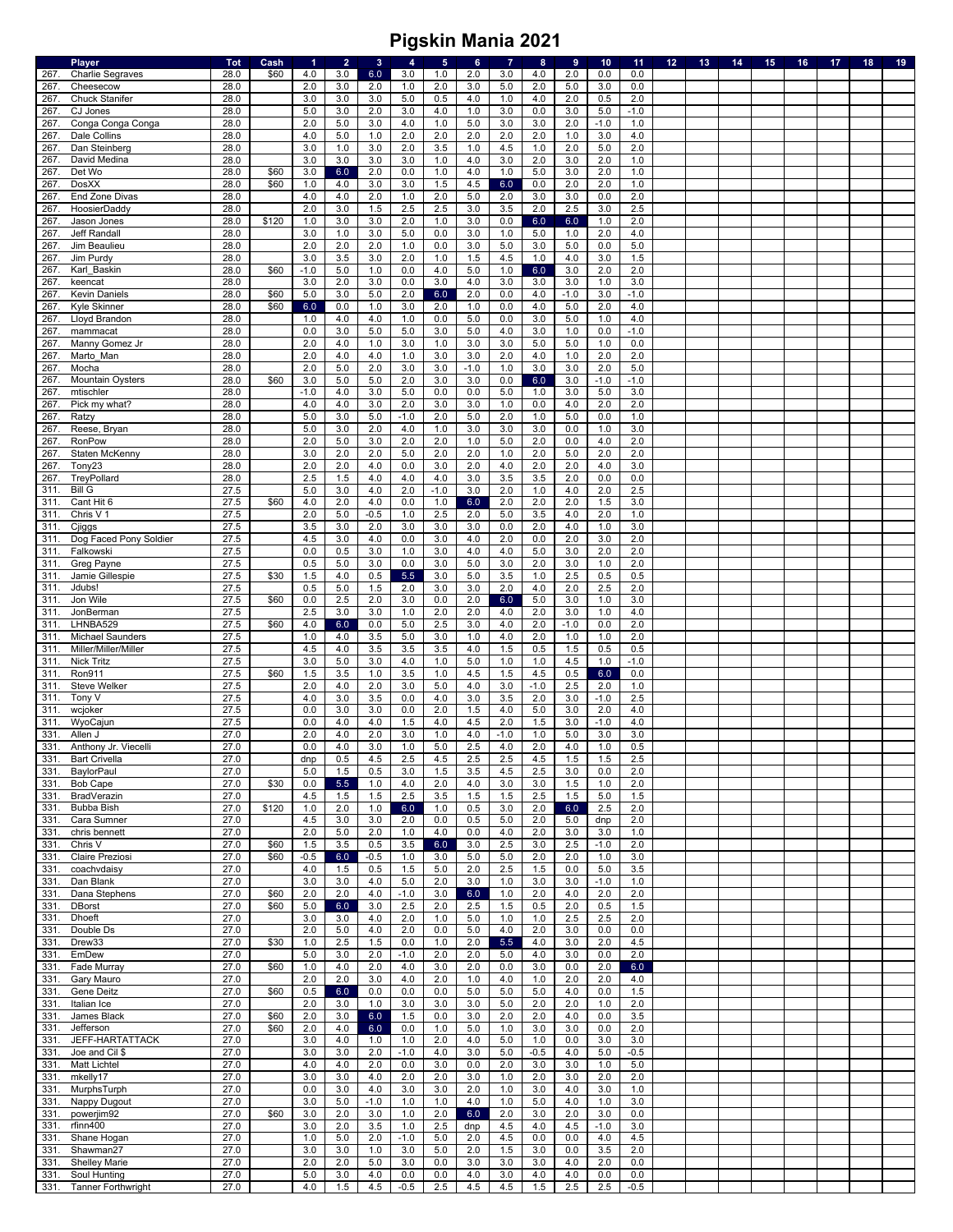|              | Player                           | <b>Tot</b>   | Cash | $\blacktriangleleft$ | $\overline{2}$ | $\mathbf{3}$ | $\overline{4}$ | $5\phantom{.0}$ | $6\phantom{a}$ | $\overline{7}$ | 8              | $\overline{9}$ | 10         | 11         | 12 <sub>2</sub> | 13 | 14 | 15 | 16 | 17 | 18 | 19 |
|--------------|----------------------------------|--------------|------|----------------------|----------------|--------------|----------------|-----------------|----------------|----------------|----------------|----------------|------------|------------|-----------------|----|----|----|----|----|----|----|
| 331.         | THEOhioStateU                    | 27.0         |      | 0.0                  | $5.0\,$        | 2.0          | $5.0\,$        | 4.0             | 4.0            | 0.0            | 3.0            | 2.0            | 1.0        | 1.0        |                 |    |    |    |    |    |    |    |
| 331          | Wyo.JAnderson                    | 27.0         |      | 1.0                  | 4.0            | 3.5          | 3.0            | 3.0             | 1.0            | 4.5            | 2.0            | 1.0            | 0.0        | 4.0        |                 |    |    |    |    |    |    |    |
| 371.         | Anne Berg                        | 26.5         |      | 2.0                  | 3.0            | 3.0          | 3.0            | 2.5             | 3.0            | 3.0            | 0.0            | 3.0            | 4.0        | 0.0        |                 |    |    |    |    |    |    |    |
| 371          | <b>B</b> Burns                   | 26.5         |      | 0.0                  | 4.0            | 0.0          | 5.0            | 4.0             | 1.0            | 4.0            | 4.5            | 2.0            | 1.0        | 1.0        |                 |    |    |    |    |    |    |    |
| 371          | <b>BGD</b>                       | 26.5         | \$60 | 3.0                  | 5.0            | 0.0          | 6.0            | 0.0             | 1.5            | 3.5            | 3.5            | 2.0            | 1.0        | 1.0        |                 |    |    |    |    |    |    |    |
| 371          | <b>Blue Bayou</b>                | 26.5         |      | 2.5                  | 3.0            | 4.0          | 4.5            | 2.0             | 1.5            | 1.5            | 1.5            | 1.5            | 1.5        | 3.0        |                 |    |    |    |    |    |    |    |
| 371.         | <b>BONG</b>                      | 26.5         |      | 3.0                  | 5.0            | 1.0          | 2.0            | 2.0             | 4.0            | 0.0            | 4.0            | 3.0            | 2.5        | 0.0        |                 |    |    |    |    |    |    |    |
| 371          | <b>Bryan Barger</b>              | 26.5         |      | 1.0                  | 4.5            | 3.0          | $1.0$          | 2.0             | 3.0            | 0.0            | 4.0            | 4.0            | 1.0        | 3.0        |                 |    |    |    |    |    |    |    |
| 371.<br>371. | Cooter Davenport<br>deviouswalsh | 26.5<br>26.5 |      | 3.5<br>2.0           | 2.0<br>3.0     | 2.0<br>1.5   | $1.0$<br>5.0   | $-1.0$<br>4.0   | 3.0<br>2.0     | 5.0<br>$1.0$   | 3.0<br>2.0     | 0.0<br>1.0     | 5.0<br>2.0 | 3.0<br>3.0 |                 |    |    |    |    |    |    |    |
| 371.         | Ghostbusters/Egon                | 26.5         | \$60 | 3.0                  | 5.0            | 2.0          | 0.0            | 0.0             | 2.0            | $6.0\,$        | 2.5            | 3.5            | 0.0        | 2.5        |                 |    |    |    |    |    |    |    |
| 371          | Ibette                           | 26.5         |      | 2.0                  | 4.5            | 3.5          | 1.5            | 1.0             | 0.0            | 5.0            | 3.5            | 2.0            | 3.0        | 0.5        |                 |    |    |    |    |    |    |    |
| 371          | Javier Morales                   | 26.5         |      | 3.5                  | 2.5            | 3.5          | 0.5            | 1.5             | 2.5            | 4.5            | 0.5            | 1.5            | 4.5        | 1.5        |                 |    |    |    |    |    |    |    |
| 371          | Jed Seifert                      | 26.5         |      | 3.0                  | 3.0            | 2.0          | 0.5            | 1.5             | 4.5            | 2.5            | 4.5            | 4.5            | 0.0        | 0.5        |                 |    |    |    |    |    |    |    |
| 371.         | joenole                          | 26.5         |      | 4.0                  | 3.0            | 0.0          | 4.0            | 0.0             | 4.0            | 1.0            | 4.5            | 3.0            | 1.0        | 2.0        |                 |    |    |    |    |    |    |    |
| 371          | Mnoble9219                       | 26.5         |      | 0.0                  | 4.5            | $-1.0$       | 4.0            | 4.0             | 2.0            | 5.0            | 4.0            | 2.0            | 1.0        | 1.0        |                 |    |    |    |    |    |    |    |
| 371          | <b>RKDEVILFAN</b>                | 26.5         |      | 3.0                  | 2.0            | $1.0$        | 2.5            | $4.0$           | 4.0            | 4.0            | 4.5            | 0.5            | 1.0        | 0.0        |                 |    |    |    |    |    |    |    |
| 371          | Scott Sokerka                    | 26.5         |      | 3.0                  | 3.5            | 0.5          | 1.0            | 2.5             | 3.0            | 3.0            | 2.0            | $5.0\,$        | 0.0        | 3.0        |                 |    |    |    |    |    |    |    |
| 371.         | timmytee10                       | 26.5         |      | 1.0                  | 3.0            | 2.0          | 5.0            | 3.0             | 0.0            | 3.0            | 5.0            | 2.5            | $-1.0$     | 3.0        |                 |    |    |    |    |    |    |    |
| 371          | <b>Todd George</b>               | 26.5         |      | 3.5                  | 0.0            | 4.0          | 0.0            | 1.0             | 3.0            | 4.0            | $5.0$          | 2.0            | 1.0        | 3.0        |                 |    |    |    |    |    |    |    |
| 371          | <b>Tyler Nahhas</b>              | 26.5         |      | 2.0                  | 1.0            | 5.0          | 4.0            | 1.5             | 2.0            | dnp            | 3.5            | 2.5            | 3.5        | 1.5        |                 |    |    |    |    |    |    |    |
| 390.         | A-A-Ron-n-Genny                  | 26.0         |      | 2.0                  | 0.5            | 2.0          | 3.0            | 2.0             | 2.0            | 5.0            | 2.0            | 3.5            | 1.0        | 3.0        |                 |    |    |    |    |    |    |    |
| 390.         | Alex Lucero                      | 26.0         |      | 0.0                  | 4.5            | 1.5          | 1.0            | 1.0             | 2.0            | 1.5            | 4.0            | 3.0            | 4.0        | 3.5        |                 |    |    |    |    |    |    |    |
| 390          | Ater                             | 26.0         |      | 2.0                  | 3.0            | 2.0          | 0.0            | 2.0             | 2.0            | 3.0            | 3.0            | 5.0            | 2.0        | 2.0        |                 |    |    |    |    |    |    |    |
| 390          | benheller                        | 26.0         | \$60 | 2.0                  | 0.0            | 2.0          | 4.0            | 2.0             | 6.0            | 3.0            | 4.0            | 4.0            | 0.0        | $-1.0$     |                 |    |    |    |    |    |    |    |
| 390          | BlaizenKnight                    | 26.0         | \$30 | 2.0                  | 0.0            | 0.5          | 3.5            | $5.5\,$         | 5.0            | 1.5            | 3.5            | 0.5            | 1.0        | 3.0        |                 |    |    |    |    |    |    |    |
| 390.         | <b>Blake Barksdale</b>           | 26.0         |      | 4.0                  | 3.0            | 0.0          | 2.0            | 2.0             | 2.0            | 3.0            | 3.0            | 2.0            | 0.0        | 5.0        |                 |    |    |    |    |    |    |    |
| 390.         | Bowling/Stephens                 | 26.0         | \$60 | 3.5                  | 1.5            | 1.0          | $-1.0$         | 3.0             | 4.0            | 6.0            | 1.0            | 1.0            | 1.0        | 5.0        |                 |    |    |    |    |    |    |    |
| 390          | <b>Chad Coffinger</b>            | 26.0         | \$60 | 1.0                  | 5.0            | 3.0          | 3.0            | 2.0             | 4.0            | $1.0$          | 6.0            | 0.0            | 0.0        | 1.0        |                 |    |    |    |    |    |    |    |
| 390.         | Dan Wiederer                     | 26.0         | \$60 | 3.0                  | $-1.0$         | 6.0          | 0.0            | 2.0             | 1.0            | 3.0            | 3.0            | 3.0            | 2.0        | 4.0        |                 |    |    |    |    |    |    |    |
| 390.         | Dizzle4Dolo                      | 26.0         |      | 0.5                  | 1.5            | 1.5          | 2.0            | 3.5             | 3.5            | 4.5            | 3.5            | 1.5            | 2.5        | 1.5        |                 |    |    |    |    |    |    |    |
| 390.         | Doug Haines                      | 26.0         |      | 1.0                  | 5.0            | 0.0          | 2.0            | 2.0             | 3.0            | 3.0            | 3.0            | 3.0            | 2.0        | 2.0        |                 |    |    |    |    |    |    |    |
| 390.         | EaglesNBeans                     | 26.0         |      | 1.5                  | 3.0            | 2.0          | 3.0            | 1.0             | 2.0            | 2.0            | 3.5            | 3.0            | 4.0        | 1.0        |                 |    |    |    |    |    |    |    |
| 390          | El Mero Mero                     | 26.0         | \$60 | 2.0                  | 5.0            | 1.0          | 0.0            | 1.0             | 6.0            | 1.0            | 3.0            | 3.0            | 2.0        | 2.0        |                 |    |    |    |    |    |    |    |
| 390.         | <b>Frank Gibiatti</b>            | 26.0         |      | 2.0                  | 2.0            | 3.0          | 3.0            | $-1.0$          | 5.0            | 4.0            | 3.0            | 2.0            | 1.0        | 2.0        |                 |    |    |    |    |    |    |    |
| 390.         | GoPack                           | 26.0         |      | 2.0                  | 2.0            | 4.0          | 0.0            | 1.0             | 1.0            | 5.0            | 3.0            | 3.0            | 2.0        | 3.0        |                 |    |    |    |    |    |    |    |
| 390          | Hailtopitt                       | 26.0         | \$30 | 0.0                  | $-1.0$         | 1.0          | 2.0            | 5.0             | 3.0            | 5.5            | 4.0            | 3.5            | 0.0        | 3.0        |                 |    |    |    |    |    |    |    |
| 390          | <b>HINERPICKSWINNERS</b>         | 26.0         |      | 4.0                  | 4.0            | 2.0          | 2.0            | 3.0             | 1.0            | 4.0            | 2.0            | 1.0            | 1.0        | 2.0        |                 |    |    |    |    |    |    |    |
| 390.         | Hodo, Josh                       | 26.0<br>26.0 |      | 4.0<br>5.0           | 4.5<br>3.0     | 2.5<br>4.0   | 1.5<br>1.0     | 3.5<br>1.0      | 0.0            | 4.0<br>2.0     | 2.0<br>3.0     | $-1.0$<br>5.0  | 4.0        | 1.0<br>0.0 |                 |    |    |    |    |    |    |    |
| 390.<br>390  | Jacobs Lateral<br>JBenz031       | 26.0         | \$60 | 2.0                  | 5.0            | 2.0          | 3.0            | 3.0             | 2.0<br>1.0     | 6.0            | 3.0            | $-1.0$         | 0.0<br>0.0 | 2.0        |                 |    |    |    |    |    |    |    |
| 390          | <b>JKP</b>                       | 26.0         |      | $-1.0$               | 2.0            | 2.0          | 1.0            | 4.0             | 4.0            | 0.0            | 5.0            | 3.0            | 3.0        | 3.0        |                 |    |    |    |    |    |    |    |
| 390          | Johnny Who Dey                   | 26.0         |      | 0.5                  | 2.0            | 4.0          | 3.0            | 1.0             | 3.0            | 3.5            | 4.5            | 2.0            | 0.5        | 2.0        |                 |    |    |    |    |    |    |    |
| 390          | <b>JPCurrie</b>                  | 26.0         |      | 2.5                  | 3.5            | dnp          | 2.5            | 1.0             | 3.5            | 4.0            | 2.5            | 3.0            | 0.5        | 3.0        |                 |    |    |    |    |    |    |    |
| 390          | jtegger                          | 26.0         |      | 2.0                  | 4.0            | 2.0          | 2.0            | 3.0             | 3.0            | 5.0            | 4.0            | $-1.0$         | 2.0        | 0.0        |                 |    |    |    |    |    |    |    |
| 390          | Killer Woon                      | 26.0         |      | 1.0                  | 0.0            | $5.0\,$      | 0.0            | 4.0             | 3.0            | 1.0            | 4.0            | 2.0            | 1.0        | 5.0        |                 |    |    |    |    |    |    |    |
| 390          | Lauer, Charles                   | 26.0         |      | 4.0                  | 3.0            | 2.0          | 2.0            | 2.0             | 5.0            | 2.0            | 1.0            | 4.0            | 2.0        | $-1.0$     |                 |    |    |    |    |    |    |    |
| 390.         | Mark Wiener                      | 26.0         |      | 3.5                  | 2.5            | 2.5          | 2.5            | 3.5             | 0.5            | dnp            | 3.0            | 2.5            | 3.0        | 2.5        |                 |    |    |    |    |    |    |    |
| 390          | mdzaner                          | 26.0         |      | 3.0                  | 4.0            | 2.0          | 2.0            | 3.0             | 0.0            | 4.0            | $0.0\,$        | 3.0            | 0.0        | 5.0        |                 |    |    |    |    |    |    |    |
| 390          | Mills                            | 26.0         |      | 0.0                  | 4.0            | 2.0          | 1.0            | 4.0             | 4.0            | 5.0            | 3.0            | 1.0            | 0.0        | 2.0        |                 |    |    |    |    |    |    |    |
| 390          | Nihil:                           | 26.0         |      | 1.5                  | 1.5            | 3.5          | 3.5            | 2.5             | 5.0            | 0.5            | $-0.5$         | 3.5            | 1.0        | 4.0        |                 |    |    |    |    |    |    |    |
| 390.         | <b>Nuckss</b>                    | 26.0         |      | $-1.0$               | 5.0            | 4.0          | 2.0            | 2.0             | 1.0            | 5.0            | 0.0            | 3.0            | 3.0        | 2.0        |                 |    |    |    |    |    |    |    |
| 390          | pellbogen                        | 26.0         | \$60 | 2.0                  | 6.0            | 2.0          | 2.0            | 1.0             | 4.0            | 4.0            | 3.0            | $-1.0$         | 0.0        | 3.0        |                 |    |    |    |    |    |    |    |
| 390          | Philly925                        | 26.0         |      | 3.0                  | 3.5            | 4.5          | 1.0            | 2.5             | 0.0            | 0.5            | 0.5            | 4.5            | 5.0        | 1.0        |                 |    |    |    |    |    |    |    |
| 390          | Pminnis                          | 26.0         |      | $-1.0$               | 0.0            | 3.0          | 0.0            | $5.0$           | 2.0            | 5.0            | 2.0            | 4.0            | 2.0        | 4.0        |                 |    |    |    |    |    |    |    |
| 390.         | qball757                         | 26.0         | \$30 | 2.5                  | 5.5            | 0.5          | 1.0            | 4.0             | 4.0            | 3.0            | 2.5            | 2.0            | $-1.0$     | 2.0        |                 |    |    |    |    |    |    |    |
| 390.         | RFinkle                          | 26.0         |      | 4.0                  | 4.0            | 2.0          | 4.0            | 2.0             | 1.0            | 3.0            | 3.0            | $-1.0$         | 2.0        | 2.0        |                 |    |    |    |    |    |    |    |
| 390.         | <b>Rich Devoll</b>               | 26.0         |      | 4.0                  | 4.0            | 3.0          | 0.0            | 3.0             | 2.0            | 5.0            | 2.0            | 2.0            | $-1.0$     | 2.0        |                 |    |    |    |    |    |    |    |
| 390.         | Rmgry6                           | 26.0         |      | 5.0                  | 4.0            | 2.0          | 3.0            | 3.0             | 2.0            | 1.0            | 2.0            | 3.0            | 0.0        | 1.0        |                 |    |    |    |    |    |    |    |
| 390.         | <b>RW Vielledent</b>             | 26.0         | \$60 | 5.0                  | 2.0            | 6.0          | 1.0            | 0.0             | 1.0            | 1.0            | 4.0            | 2.0            | 2.0        | 2.0        |                 |    |    |    |    |    |    |    |
| 390.         | Slashmore                        | 26.0         |      | 4.0                  | 3.5            | 0.5          | 5.0            | 1.5             | 3.0            | 1.5            | 0.5            | 4.5            | 0.5        | 1.5        |                 |    |    |    |    |    |    |    |
| 390.         | sm33gs                           | 26.0         |      | 4.0                  | 4.0            | 4.0          | 4.0            | 0.0             | 5.0            | 2.0            | 1.0            | 1.0            | 0.0        | 1.0        |                 |    |    |    |    |    |    |    |
| 390.         | Stoudley<br>TBone                | 26.0<br>26.0 | \$60 | 2.0<br>1.5           | 6.0            | 0.0<br>0.5   | 1.0<br>2.0     | 0.0<br>4.0      | 3.0<br>3.5     | 4.0<br>$5.0\,$ | 4.0<br>1.5     | 3.0<br>1.5     | 1.0<br>1.5 | 2.0<br>2.0 |                 |    |    |    |    |    |    |    |
| 390.<br>390. | <b>Traveling Wilbury</b>         | 26.0         |      | 4.0                  | 3.0<br>3.0     | 2.0          | 4.0            | 2.0             | 3.0            | 3.0            | 2.0            | 2.0            | 0.0        | 1.0        |                 |    |    |    |    |    |    |    |
| 390.         | Wdholla                          | 26.0         |      | 0.0                  | 3.0            | 2.0          | 1.5            | 0.0             | 1.0            | 4.0            | 4.5            | 3.5            | 2.0        | 4.5        |                 |    |    |    |    |    |    |    |
| 435.         | 25Go Irish                       | 25.5         | \$60 | 0.0                  | 6.0            | 1.0          | 4.0            | 3.0             | 3.5            | 0.0            | $1.0$          | 1.0            | 4.0        | 2.0        |                 |    |    |    |    |    |    |    |
| 435.         | Bmilz9                           | 25.5         |      | 1.0                  | 4.0            | 3.0          | 1.0            | 4.0             | 5.0            | 1.0            | 4.0            | $-0.5$         | 0.0        | 3.0        |                 |    |    |    |    |    |    |    |
| 435.         | <b>Buccaneers</b>                | 25.5         | \$60 | 3.0                  | 3.0            | 0.0          | 0.0            | 6.0             | 4.5            | 2.0            | 3.0            | 3.0            | 1.0        | 0.0        |                 |    |    |    |    |    |    |    |
| 435.         | CedtheRed                        | 25.5         |      | 0.5                  | 1.5            | 1.0          | 3.0            | 2.0             | 3.0            | 4.0            | 2.5            | 2.0            | 3.0        | 3.0        |                 |    |    |    |    |    |    |    |
| 435.         | <b>Chris Harris</b>              | 25.5         |      | 1.5                  | 1.0            | 3.0          | 2.5            | 3.5             | 4.5            | 1.5            | 3.0            | 2.0            | 1.5        | 1.5        |                 |    |    |    |    |    |    |    |
| 435.         | <b>Crunchy Tacos</b>             | 25.5         |      | 4.0                  | 3.0            | 0.0          | 1.5            | 1.0             | 1.0            | $5.0\,$        | 3.0            | 1.0            | 3.0        | 3.0        |                 |    |    |    |    |    |    |    |
| 435.         | Derrick Godfrey                  | 25.5         |      | 4.0                  | 2.0            | 0.0          | 3.0            | 5.0             | 3.0            | 0.0            | 2.0            | 1.5            | 0.0        | 5.0        |                 |    |    |    |    |    |    |    |
| 435.         | Greg Hansen                      | 25.5         |      | 4.5                  | 2.5            | 2.5          | 0.5            | 3.5             | 3.5            | 2.5            | 2.0            | 1.5            | 1.0        | 1.5        |                 |    |    |    |    |    |    |    |
| 435.         | HighFiveJimAbbott                | 25.5         |      | 3.0                  | 5.0            | 5.0          | 0.0            | 3.0             | 2.0            | 2.0            | 1.5            | 2.0            | 1.0        | 1.0        |                 |    |    |    |    |    |    |    |
| 435.         | Jackopro                         | 25.5         |      | 2.0                  | 5.0            | 0.5          | 2.0            | 2.0             | 0.0            | 4.0            | 1.0            | 4.0            | 3.0        | 2.0        |                 |    |    |    |    |    |    |    |
| 435.         | Johanna Farinsky                 | 25.5         | \$60 | 6.0                  | 1.0            | 4.0          | 2.0            | 1.5             | 0.0            | 3.0            | 1.0            | 2.0            | 3.0        | 2.0        |                 |    |    |    |    |    |    |    |
| 435.         | Jstew630                         | 25.5         |      | 1.5                  | 4.0            | 3.0          | 2.0            | 2.0             | 2.0            | 3.0            | 1.0            | 2.0            | 3.0        | 2.0        |                 |    |    |    |    |    |    |    |
| 435.         | matt24whitaker                   | 25.5         |      | 3.0                  | 0.0            | 0.0          | 1.5            | 3.0             | 3.0            | 5.0            | 3.0            | 2.0            | 3.0        | 2.0        |                 |    |    |    |    |    |    |    |
| 435.         | Michael Hoover                   | 25.5         | \$60 | 2.0                  | 1.0            | 0.0          | 0.0            | 4.0             | 4.0            | 4.0            | 6.0            | 0.5            | 0.0        | 4.0        |                 |    |    |    |    |    |    |    |
| 435.         | Payne2                           | 25.5         |      | 5.0                  | 3.5            | 0.5          | 1.0            | 1.0             | 5.0            | 1.5            | 2.0            | 1.0            | 3.5        | 1.5        |                 |    |    |    |    |    |    |    |
| 435.         | pjglasser                        | 25.5         |      | 3.0                  | 1.5            | 4.5          | 2.5            | 1.5             | 2.5            | 2.5            | 2.0            | 0.5            | 3.0        | 2.0        |                 |    |    |    |    |    |    |    |
| 435.         | Richie <sub>23</sub>             | 25.5         |      | 5.0                  | 0.5            | 5.0          | 0.5            | 2.5             | 4.5            | 2.0            | 1.0            | 1.0            | 1.0        | 2.5        |                 |    |    |    |    |    |    |    |
| 435.         | <b>Riley McLaughlin</b>          | 25.5         |      | 1.0                  | 5.0            | 4.0          | 2.0            | 1.0             | 5.0            | 2.0            | 2.0            | 1.5            | 0.0        | 2.0        |                 |    |    |    |    |    |    |    |
| 435.         | Rob Hollnagel Jr                 | 25.5         | \$60 | 4.5                  | 0.5            | 0.5          | 3.5            | 2.5             | 3.5            | 0.5            | $-0.5$         | 2.0            | 6.0        | 2.5        |                 |    |    |    |    |    |    |    |
| 435.         | <b>Robin Meyers</b>              | 25.5         |      | 3.0                  | 5.0            | 0.0          | 1.0            | 1.0             | 0.0            | 5.0            | 2.0            | 1.5            | 5.0        | 2.0        |                 |    |    |    |    |    |    |    |
| 435.         | Shake-N-Bake                     | 25.5         |      | 1.5                  | 3.0            | 2.0          | 5.0            | 2.0             | 2.0            | 4.0            | 5.0            | 0.0            | $-1.0$     | 2.0        |                 |    |    |    |    |    |    |    |
| 435.         | tcgodfrey<br>TDSINYOURFACE       | 25.5<br>25.5 |      | 2.0<br>0.0           | 2.0<br>5.0     | 3.5<br>2.0   | 5.0<br>0.5     | 1.0<br>3.5      | 1.0<br>5.0     | 4.0<br>1.0     | $5.0\,$<br>2.0 | $-1.0$<br>3.5  | 0.0<br>1.0 | 3.0<br>2.0 |                 |    |    |    |    |    |    |    |
| 435.<br>435. | Tony 1                           | 25.5         |      | 1.5                  | 2.0            | 2.0          | 0.0            | 3.5             | 1.0            | 1.0            | 5.0            | 5.0            | 2.0        | 2.5        |                 |    |    |    |    |    |    |    |
| 435.         | Tvollberg                        | 25.5         | \$90 | 1.0                  | 6.0            | 0.5          | 2.0            | 2.0             | $-0.5$         | 2.5            | 5.5            | 3.5            | 3.5        | $-0.5$     |                 |    |    |    |    |    |    |    |
| 435.         | Ty.Glazar                        | 25.5         |      | 3.0                  | 3.0            | 4.0          | 3.0            | 2.0             | 0.0            | 3.0            | 1.0            | 2.5            | 4.0        | 0.0        |                 |    |    |    |    |    |    |    |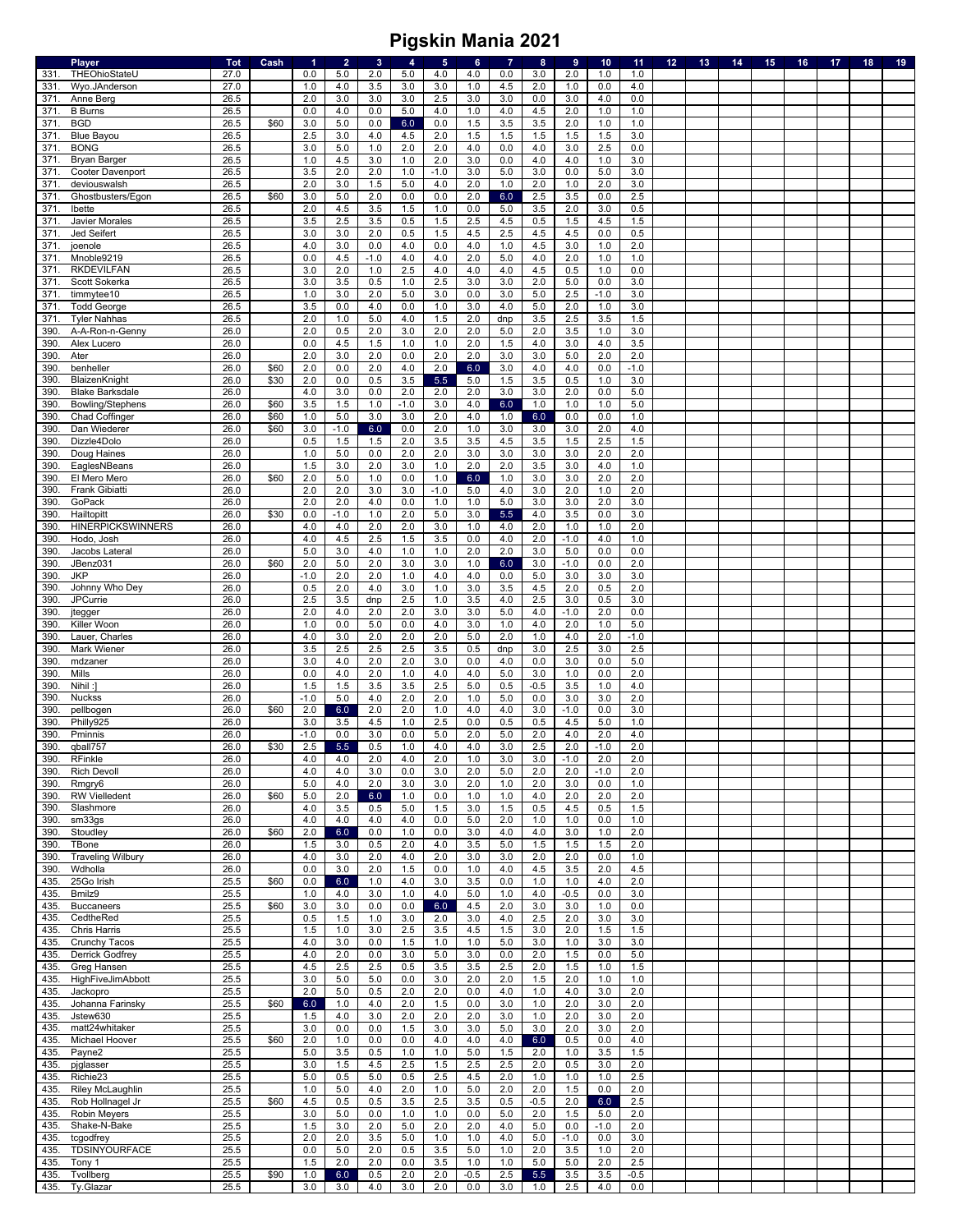|      | Player                  | <b>Tot</b> | Cash  | $\blacktriangleleft$ | $\overline{2}$ | $\mathbf{3}$ | 4      | $5\phantom{.0}$ | 6          | 7       | $\bf8$  | 9      | 10 <sub>1</sub> | 11         | 12 | 13 | 14 | 15 | 16 | 17 | 18 | 19 |
|------|-------------------------|------------|-------|----------------------|----------------|--------------|--------|-----------------|------------|---------|---------|--------|-----------------|------------|----|----|----|----|----|----|----|----|
| 435. | Wade Rhea               | 25.5       |       | 2.0                  | 3.0            | 3.0          | 2.0    | 3.0             | 2.0        | 1.5     | 3.0     | 4.0    | 1.0             | 1.0        |    |    |    |    |    |    |    |    |
| 462  | Beach Bunny             | 25.0       |       | 2.0                  | 3.0            | 3.0          | 3.0    | 2.0             | 2.0        | 3.0     | 1.0     | 3.0    | 0.0             | 3.0        |    |    |    |    |    |    |    |    |
| 462. | Beej                    | 25.0       |       | 2.0                  | 4.0            | 1.0          | 1.0    | 2.0             | 1.0        | 4.0     | 1.0     | 3.0    | 3.0             | 3.0        |    |    |    |    |    |    |    |    |
| 462. | BillyJach               | 25.0       |       | 0.0                  | 2.0            | 4.0          | 2.0    | 2.0             | 2.0        | 5.0     | 4.0     | 1.0    | 2.0             | 1.0        |    |    |    |    |    |    |    |    |
| 462  | <b>Bizz1984</b>         | 25.0       |       | 1.5                  | 3.0            | 2.0          | 4.0    | 4.0             | 2.0        | 1.0     | 1.5     | 2.0    | 2.0             | 2.0        |    |    |    |    |    |    |    |    |
| 462  | <b>Curt Stinson</b>     | 25.0       |       | 3.0                  | 1.0            | 4.0          | 5.0    | 3.0             | 1.0        | 0.0     | 2.0     | $-1.0$ | 4.0             | 3.0        |    |    |    |    |    |    |    |    |
| 462  | derekdew                | 25.0       | \$60  | 0.0                  | 6.0            | 2.0          | 2.0    | 3.0             | 0.0        | 1.0     | 3.0     | 5.0    | 1.0             | 2.0        |    |    |    |    |    |    |    |    |
| 462  | Frankstown              | 25.0       | \$30  | 1.0                  | 4.0            | 2.0          | 4.0    | 2.5             | 5.5        | 0.5     | 1.0     | 4.5    | 0.0             | 0.0        |    |    |    |    |    |    |    |    |
| 462  | George Moles            | 25.0       | \$120 | 0.0                  | 2.0            | 2.0          | 2.0    | 1.0             | 6.0        | 1.0     | 6.0     | 3.0    | 0.0             | 2.0        |    |    |    |    |    |    |    |    |
| 462  | Greg Janczak            | 25.0       |       | 2.0                  | 5.0            | 3.0          | 0.0    | 4.0             | 0.0        | 3.0     | 3.0     | 1.0    | 3.0             | 1.0        |    |    |    |    |    |    |    |    |
|      |                         |            |       |                      |                |              |        |                 |            |         |         |        |                 | $-1.0$     |    |    |    |    |    |    |    |    |
| 462. | Hurricane Ditka         | 25.0       |       | 2.0                  | 3.0            | $3.0\,$      | 2.0    | $-1.0$          | 3.0        | 3.0     | 1.0     | $5.0$  | 5.0             |            |    |    |    |    |    |    |    |    |
| 462  | <b>IrishPole</b>        | 25.0       | \$60  | $-1.0$               | 0.0            | 1.0          | 2.0    | 2.0             | 3.0        | 4.0     | 2.0     | 5.0    | 1.0             | 6.0        |    |    |    |    |    |    |    |    |
| 462  | James Stevens           | 25.0       |       | 1.0                  | 1.0            | 3.0          | 4.0    | 1.0             | 5.0        | $5.0\,$ | 0.0     | 2.0    | 1.0             | 2.0        |    |    |    |    |    |    |    |    |
| 462  | Jim Shonerd             | 25.0       |       | 4.0                  | 1.0            | 2.0          | 2.0    | 4.0             | 3.0        | 3.0     | 0.0     | 2.0    | 1.0             | 3.0        |    |    |    |    |    |    |    |    |
| 462  | jlev4                   | 25.0       |       | 0.0                  | 1.0            | 3.0          | 2.0    | 0.0             | 3.0        | 2.0     | 5.0     | 4.0    | 4.0             | 1.0        |    |    |    |    |    |    |    |    |
| 462  | Joe Crescenzo           | 25.0       | \$60  | 1.0                  | 6.0            | 0.0          | 4.0    | 2.0             | 4.0        | 2.0     | 3.0     | 2.0    | 2.0             | $-1.0$     |    |    |    |    |    |    |    |    |
| 462  | Joe Steorts             | 25.0       |       | 2.0                  | 4.0            | $-1.0$       | 4.0    | 4.0             | 3.0        | 2.0     | 2.0     | 1.0    | 3.0             | 1.0        |    |    |    |    |    |    |    |    |
| 462  | Jon Forsythe            | 25.0       |       | 5.0                  | 2.0            | 2.0          | 4.0    | 0.0             | 4.0        | 1.0     | 0.0     | 3.0    | 2.0             | 2.0        |    |    |    |    |    |    |    |    |
| 462. | JoshWyatt               | 25.0       |       | 4.5                  | 3.0            | 2.0          | 3.0    | 1.5             | 1.0        | 2.0     | 3.0     | 1.0    | 2.5             | 1.5        |    |    |    |    |    |    |    |    |
| 462  | Justincredible          | 25.0       |       | 5.0                  | 3.0            | 2.0          | 5.0    | 2.0             | 1.0        | 1.0     | 1.0     | 1.0    | 1.0             | 3.0        |    |    |    |    |    |    |    |    |
| 462  | Luis Espinoza           | 25.0       |       | 2.0                  | 3.0            | 5.0          | 1.0    | 2.0             | 4.0        | 0.0     | 5.0     | 2.0    | 0.0             | 1.0        |    |    |    |    |    |    |    |    |
| 462. | martinblank             | 25.0       |       | 1.0                  | 3.0            | 4.5          | 0.5    | 3.0             | 2.0        | 4.5     | 1.5     | 1.5    | 1.0             | 2.5        |    |    |    |    |    |    |    |    |
| 462  | MuhammadChaudhry21      | 25.0       |       | 1.0                  | 4.0            | 3.0          | 4.0    | 0.0             | 1.0        | 5.0     | 3.0     | 2.0    | 2.0             | 0.0        |    |    |    |    |    |    |    |    |
| 462  | Niki Kollar             | 25.0       | \$60  | 0.0                  | 3.0            | 3.0          | 2.0    | 6.0             | 3.0        | 2.0     | 3.0     | 1.0    | 1.0             | 1.0        |    |    |    |    |    |    |    |    |
| 462. | Prosty41                | 25.0       | \$30  | 2.5                  | 0.5            | 3.5          | 1.0    | 1.5             | 1.5        | 3.5     | 5.5     | 0.5    | 2.5             | 2.5        |    |    |    |    |    |    |    |    |
| 462  | RazorBill               | 25.0       | \$60  | 1.5                  | 0.5            | 1.5          | 2.0    | 2.5             | 2.0        | 2.5     | 5.0     | 6.0    | 0.0             | 1.5        |    |    |    |    |    |    |    |    |
| 462  | Schwindie               | 25.0       |       | 2.0                  |                |              |        |                 |            |         | 0.0     |        |                 |            |    |    |    |    |    |    |    |    |
| 462  | spshoot                 | 25.0       |       | 2.0                  | 5.0            | 2.0<br>2.0   | 4.0    | 0.0             | 2.0        | 2.0     |         | 3.0    | 1.0<br>0.5      | 4.0<br>3.5 |    |    |    |    |    |    |    |    |
|      |                         |            |       |                      | 1.5            |              | 2.5    | 3.5             | 1.5<br>1.0 | 3.5     | 4.5     | 0.0    |                 | 0.0        |    |    |    |    |    |    |    |    |
| 462  | Stephen Whyno           | 25.0       |       | 2.0                  | 4.0            | 5.0          | 3.0    | 0.0             |            | 3.0     | 2.0     | 3.0    | 2.0             |            |    |    |    |    |    |    |    |    |
| 462. | SwoleDaddy              | 25.0       |       | 2.0                  | 2.5            | 0.5          | 2.0    | 2.5             | 3.5        | 4.5     | 2.0     | 1.5    | 1.5             | 2.5        |    |    |    |    |    |    |    |    |
| 462  | Taco Corp               | 25.0       |       | 1.5                  | 3.5            | 4.0          | 3.5    | 2.5             | 1.5        | 4.5     | 2.0     | 1.5    | 0.0             | 0.5        |    |    |    |    |    |    |    |    |
| 462  | Thomas Hoskison         | 25.0       | \$60  | 4.0                  | 4.0            | 3.0          | 1.0    | 0.0             | 6.0        | 4.0     | 1.0     | 2.0    | 1.0             | $-1.0$     |    |    |    |    |    |    |    |    |
| 462  | Tranr2004               | 25.0       |       | $-1.0$               | 5.0            | 4.0          | 3.0    | 0.0             | 5.0        | 1.0     | 3.0     | 0.0    | 2.0             | 3.0        |    |    |    |    |    |    |    |    |
| 462  | Ukukuk33                | 25.0       | \$60  | 3.0                  | 3.0            | 1.0          | 1.0    | 3.0             | 4.0        | 6.0     | 4.0     | $-1.0$ | 0.0             | 1.0        |    |    |    |    |    |    |    |    |
| 495  | 4vt89                   | 24.5       | \$60  | 6.0                  | 2.0            | $-1.0$       | $-1.0$ | 0.0             | 4.0        | 4.0     | 1.5     | 4.0    | 2.0             | 3.0        |    |    |    |    |    |    |    |    |
| 495  | ArizonaPokerBob         | 24.5       |       | 2.0                  | 2.5            | 1.0          | 3.0    | 0.5             | 5.0        | 1.5     | 4.0     | 1.0    | 4.0             | 0.0        |    |    |    |    |    |    |    |    |
| 495  | BevGh35                 | 24.5       |       | 2.0                  | 4.0            | 4.0          | 2.0    | 2.5             | 0.5        | 3.0     | 3.5     | 2.0    | 1.5             | $-0.5$     |    |    |    |    |    |    |    |    |
| 495. | Bsrn12                  | 24.5       |       | 5.0                  | 2.0            | 2.5          | 2.0    | 3.5             | 0.0        | 3.0     | 1.0     | 0.0    | 3.0             | 2.5        |    |    |    |    |    |    |    |    |
| 495  | bubs757                 | 24.5       |       | 0.0                  | 5.0            | 2.0          | 1.0    | 2.0             | 4.0        | 3.5     | 1.0     | 1.0    | 2.0             | 3.0        |    |    |    |    |    |    |    |    |
| 495  | Carmine Persico         | 24.5       |       | 2.5                  | 0.0            | 0.5          | 4.5    | 4.0             | $-1.0$     | 3.5     | 3.0     | dnp    | 4.0             | 3.5        |    |    |    |    |    |    |    |    |
| 495. | <b>Ed Rothlisberger</b> | 24.5       |       | 2.0                  | 3.0            | 3.5          | 3.5    | 1.5             | 1.5        | 2.5     | 2.0     | 2.5    | 0.0             | 2.5        |    |    |    |    |    |    |    |    |
| 495. | Gilmaniac5              | 24.5       | \$60  | 3.0                  | 6.0            | 4.0          | 0.0    | 0.0             | 0.0        | 4.5     | dnp     | 5.0    | 2.0             | 0.0        |    |    |    |    |    |    |    |    |
|      |                         |            |       |                      |                | 2.5          |        |                 |            |         |         |        |                 |            |    |    |    |    |    |    |    |    |
| 495  | GMen, Kevin             | 24.5       |       | 1.5                  | 4.0            |              | 1.0    | 2.0             | 0.0        | 3.0     | 3.0     | 2.0    | 2.5             | 3.0        |    |    |    |    |    |    |    |    |
| 495  | Jose Teran              | 24.5       |       | 3.0                  | 4.0            | 3.0          | 3.0    | 3.0             | 3.0        | $-0.5$  | 3.0     | $-1.0$ | 2.0             | 2.0        |    |    |    |    |    |    |    |    |
| 495. | Kimble/Truelsen         | 24.5       |       | 3.0                  | 3.5            | 3.0          | 2.0    | 3.0             | 1.0        | 1.0     | 3.0     | 2.0    | 1.0             | 2.0        |    |    |    |    |    |    |    |    |
| 495. | M. Luba                 | 24.5       |       | 5.0                  | 3.5            | 0.0          | 5.0    | 2.0             | 2.0        | 3.0     | 0.0     | 2.0    | 2.0             | 0.0        |    |    |    |    |    |    |    |    |
| 495  | Micah Pollack           | 24.5       |       | 0.5                  | 4.0            | 2.0          | 4.0    | 1.0             | 2.0        | 4.0     | 1.0     | 3.0    | 1.0             | 2.0        |    |    |    |    |    |    |    |    |
| 495. | mikeykirsch             | 24.5       |       | 1.0                  | 2.5            | 2.0          | 2.0    | 3.0             | 4.0        | 3.0     | 1.0     | 3.0    | 3.0             | dnp        |    |    |    |    |    |    |    |    |
| 495. | <b>Rick Gonzales</b>    | 24.5       | \$60  | 2.0                  | 2.0            | 2.0          | 0.0    | 4.0             | 4.0        | 6.0     | 3.0     | 0.5    | 0.0             | 1.0        |    |    |    |    |    |    |    |    |
| 495. | Rollando                | 24.5       |       | 1.0                  | 1.0            | 4.0          | 1.0    | 3.0             | 4.0        | 3.5     | 1.0     | 4.0    | 1.0             | 1.0        |    |    |    |    |    |    |    |    |
| 495  | Sergio Cossio           | 24.5       |       | 4.0                  | 2.0            | 3.0          | 0.5    | 4.5             | 1.5        | 3.5     | 0.0     | 3.0    | 1.0             | 1.5        |    |    |    |    |    |    |    |    |
| 495  | Shelley Brandon         | 24.5       |       | $-1.0$               | 1.0            | 4.0          | 0.0    | 2.0             | 4.0        | 4.5     | 3.0     | 4.0    | 1.0             | 2.0        |    |    |    |    |    |    |    |    |
| 495. | Tony V 1                | 24.5       |       | dnp                  | 4.5            | 3.5          | $-1.0$ | 1.0             | 4.0        | 3.5     | 3.5     | 3.0    | 2.0             | 0.5        |    |    |    |    |    |    |    |    |
| 495  | VOsborne3               | 24.5       | \$60  | 2.5                  | 1.5            | 1.0          | 3.5    | 2.5             | 0.5        | 6.0     | 1.5     | 2.5    | 2.5             | 0.5        |    |    |    |    |    |    |    |    |
| 495. | <b>WGN</b>              | 24.5       |       | 3.0                  | 0.5            | 4.0          | 3.0    | 2.0             | 5.0        | 0.0     | 2.0     | 2.0    | 1.0             | 2.0        |    |    |    |    |    |    |    |    |
| 495. | Widener, Troy           | 24.5       | \$60  | 2.0                  | 6.0            | 3.0          | 2.0    | 1.0             | 1.0        | 2.0     | 1.5     | 2.0    | 2.5             | 1.5        |    |    |    |    |    |    |    |    |
| 517. | Alingh                  | 24.0       |       | 3.5                  | 3.5            | 0.5          | 1.5    | 3.0             | 0.0        | 3.5     | 2.5     | 2.0    | 1.0             | 3.0        |    |    |    |    |    |    |    |    |
| 517. | ANDY CAMEN              | 24.0       |       | 2.0                  | 2.0            | 2.0          | 3.0    | 1.0             | 4.0        | 3.0     | 2.0     | 2.0    | 1.0             | 2.0        |    |    |    |    |    |    |    |    |
| 517. | AZBulldog               | 24.0       |       | 1.0                  | 3.0            | 3.0          | 0.0    | 5.0             | 5.0        | 1.0     | 2.0     | 1.0    | 1.0             | 2.0        |    |    |    |    |    |    |    |    |
| 517. | BABylonians             | 24.0       |       | 4.0                  | 2.0            | 2.0          | 0.0    | $-1.0$          | 5.0        | 4.0     | 3.0     | 3.0    | 0.0             | 2.0        |    |    |    |    |    |    |    |    |
| 517. | Barkley/Bagley          | 24.0       |       | 2.0                  | 3.0            | 2.0          | 1.0    | 4.0             | 3.0        | $3.0\,$ | $-1.0$  | 5.0    | 2.0             | 0.0        |    |    |    |    |    |    |    |    |
|      |                         | 24.0       | \$60  |                      |                |              | 2.0    | 2.0             | $-1.0$     |         |         |        |                 | 5.0        |    |    |    |    |    |    |    |    |
| 517. | <b>Billy Hoyle</b>      |            |       | 2.0                  | 1.0            | 1.0          |        |                 |            | 6.0     | 3.0     | 0.0    | 3.0             |            |    |    |    |    |    |    |    |    |
| 517. | <b>BP Blowout</b>       | 24.0       |       | 1.0                  | 3.0            | 3.0          | 2.0    | 4.0             | 4.0        | 2.0     | 3.0     | 0.0    | 1.0             | 1.0        |    |    |    |    |    |    |    |    |
| 517. | <b>Brian Akers</b>      | 24.0       |       | 1.0                  | 3.0            | $-1.0$       | 3.0    | 4.0             | 5.0        | 2.0     | 2.0     | $-1.0$ | 5.0             | 1.0        |    |    |    |    |    |    |    |    |
| 517. | Burns, Drew             | 24.0       |       | 0.5                  | 1.0            | $3.0\,$      | 4.0    | dnp             | 1.0        | 4.5     | 3.0     | 2.0    | 2.0             | 3.0        |    |    |    |    |    |    |    |    |
| 517. | <b>Chris Kelley</b>     | 24.0       |       | 1.5                  | 3.0            | 4.0          | 3.0    | 1.0             | 5.0        | 1.0     | 2.0     | 1.0    | $-0.5$          | 3.0        |    |    |    |    |    |    |    |    |
| 517. | CosMix7                 | 24.0       |       | 0.0                  | 0.0            | 4.0          | 4.0    | 3.0             | 3.0        | 3.0     | 3.0     | 4.0    | 1.0             | $-1.0$     |    |    |    |    |    |    |    |    |
| 517. | CTizzz                  | 24.0       |       | 1.5                  | 2.0            | 0.5          | 3.0    | 2.0             | 2.5        | 3.0     | 3.5     | 2.0    | 2.0             | 2.0        |    |    |    |    |    |    |    |    |
| 517. | D Cole                  | 24.0       |       | 2.0                  | 2.5            | 1.0          | 2.0    | 3.0             | 3.5        | 2.0     | $5.0\,$ | 1.0    | 1.0             | 1.0        |    |    |    |    |    |    |    |    |
| 517. | Dan Korentayer          | 24.0       | \$60  | 3.0                  | $-1.0$         | 3.0          | 3.0    | 4.0             | 1.0        | 4.0     | 6.0     | 0.0    | 0.0             | 1.0        |    |    |    |    |    |    |    |    |
| 517. | Dan Sullivan            | 24.0       |       | 4.0                  | 1.0            | 3.0          | 1.0    | 1.0             | 5.0        | 2.0     | 4.0     | $-1.0$ | 0.0             | 4.0        |    |    |    |    |    |    |    |    |
| 517. | Dankum                  | 24.0       |       | dnp                  | dnp            | 3.0          | 6.0    | 1.0             | 1.0        | 4.0     | 3.0     | 2.0    | 1.0             | 3.0        |    |    |    |    |    |    |    |    |
| 517. | DidItAll4TheBookie      | 24.0       |       | 0.0                  | 5.0            | 2.0          | 0.0    | 3.0             | 3.0        | 1.0     | 3.0     | 3.5    | 0.0             | 3.5        |    |    |    |    |    |    |    |    |
| 517. | <b>DOODDAWG</b>         | 24.0       |       | 3.0                  | 4.0            | 2.0          | 1.0    | 0.0             | 5.0        | 1.0     | 3.0     | 2.0    | 0.0             | 3.0        |    |    |    |    |    |    |    |    |
| 517. | Gabrielle Gonzales      | 24.0       |       | 3.0                  | 2.0            | 2.0          | 1.0    | 3.0             | 2.0        | 2.0     | 5.0     | 1.0    | 1.0             | 2.0        |    |    |    |    |    |    |    |    |
| 517. | German                  | 24.0       |       | 0.0                  | $5.0\,$        | 0.0          | 2.0    | 3.0             | 2.0        | 4.0     | 1.0     | 4.0    | 3.0             | 0.0        |    |    |    |    |    |    |    |    |
| 517. | Hello2kings             | 24.0       |       | 2.0                  | 5.0            | 4.0          | 5.0    | 3.0             | 1.0        | 3.0     | 1.0     | $-1.0$ | 0.0             | 1.0        |    |    |    |    |    |    |    |    |
| 517. | Hoodlum                 | 24.0       |       | $-1.0$               | 4.0            | 1.0          | 2.0    | 1.0             | 2.0        | 3.0     | 3.0     | 1.0    | 4.0             | 4.0        |    |    |    |    |    |    |    |    |
| 517. | Jasper                  | 24.0       |       | 4.0                  | 4.5            | 3.0          | 1.0    | $-1.0$          | 3.5        | 1.5     | $5.0\,$ | 2.5    | dnp             | dnp        |    |    |    |    |    |    |    |    |
|      |                         |            |       | 3.0                  |                |              |        |                 |            |         |         |        |                 |            |    |    |    |    |    |    |    |    |
| 517. | Jay Butler              | 24.0       |       |                      | 3.0            | 0.0          | $-1.0$ | 2.0             | 3.0        | 3.0     | 3.0     | 2.0    | 2.0             | 4.0        |    |    |    |    |    |    |    |    |
| 517. | Jkrautz                 | 24.0       |       | 1.0                  | 2.0            | 2.0          | 2.0    | 0.0             | 4.0        | 4.0     | 4.0     | 2.0    | 3.0             | 0.0        |    |    |    |    |    |    |    |    |
| 517. | Jmarkert20              | 24.0       |       | 5.0                  | 3.0            | 2.0          | 2.0    | 3.0             | 3.0        | $4.0\,$ | 1.0     | 1.0    | 0.0             | 0.0        |    |    |    |    |    |    |    |    |
| 517. | Joe Gilbert             | 24.0       |       | 5.0                  | 5.0            | 1.0          | 1.0    | 1.0             | 4.0        | $-1.0$  | 2.0     | 4.0    | 1.0             | 1.0        |    |    |    |    |    |    |    |    |
| 517. | John Hock               | 24.0       |       | 0.0                  | 3.0            | 4.0          | 4.0    | 0.0             | 5.0        | 1.0     | 4.0     | 0.0    | 0.0             | 3.0        |    |    |    |    |    |    |    |    |
| 517. | Johnny Gravel           | 24.0       |       | 3.0                  | 3.0            | 3.0          | 2.0    | 1.0             | 1.0        | 3.0     | 1.0     | 2.0    | 1.0             | 4.0        |    |    |    |    |    |    |    |    |
| 517. | Jon Wilner              | 24.0       |       | 3.5                  | dnp            | 1.5          | 2.5    | 2.0             | 0.5        | 2.5     | 3.5     | dnp    | 4.5             | 3.5        |    |    |    |    |    |    |    |    |
| 517. | kcnintzel               | 24.0       |       | 2.0                  | 5.0            | 2.0          | 0.0    | 3.0             | 1.0        | 2.0     | 3.0     | 2.0    | 1.0             | 3.0        |    |    |    |    |    |    |    |    |
| 517. | KingDingaLing           | 24.0       |       | dnp                  | 2.5            | 2.5          | 2.5    | 3.5             | 2.5        | 3.5     | 2.0     | 2.0    | $-1.0$          | 4.0        |    |    |    |    |    |    |    |    |
| 517. | Kudozzz                 | 24.0       |       | 2.5                  | 2.0            | 3.0          | 2.0    | 2.0             | 5.0        | 1.0     | 1.0     | 4.0    | 1.0             | 0.5        |    |    |    |    |    |    |    |    |
| 517. | Lee Cohen               | 24.0       |       | 2.0                  | 5.0            | 0.0          | 2.0    | 2.0             | 2.0        | 4.0     | 3.0     | 1.0    | 1.0             | 2.0        |    |    |    |    |    |    |    |    |
| 517. | Marshal Lucky           | 24.0       |       | 2.0                  | 4.0            | $-1.0$       | 2.0    | 2.0             | 4.0        | 1.0     | 5.0     | 0.0    | 4.0             | 1.0        |    |    |    |    |    |    |    |    |
| 517. | Metzger/Storey          | 24.0       |       | 0.0                  | 2.0            | 4.0          | 1.0    | 3.0             | 3.5        | 4.0     | 4.0     | 2.5    | 0.0             | 0.0        |    |    |    |    |    |    |    |    |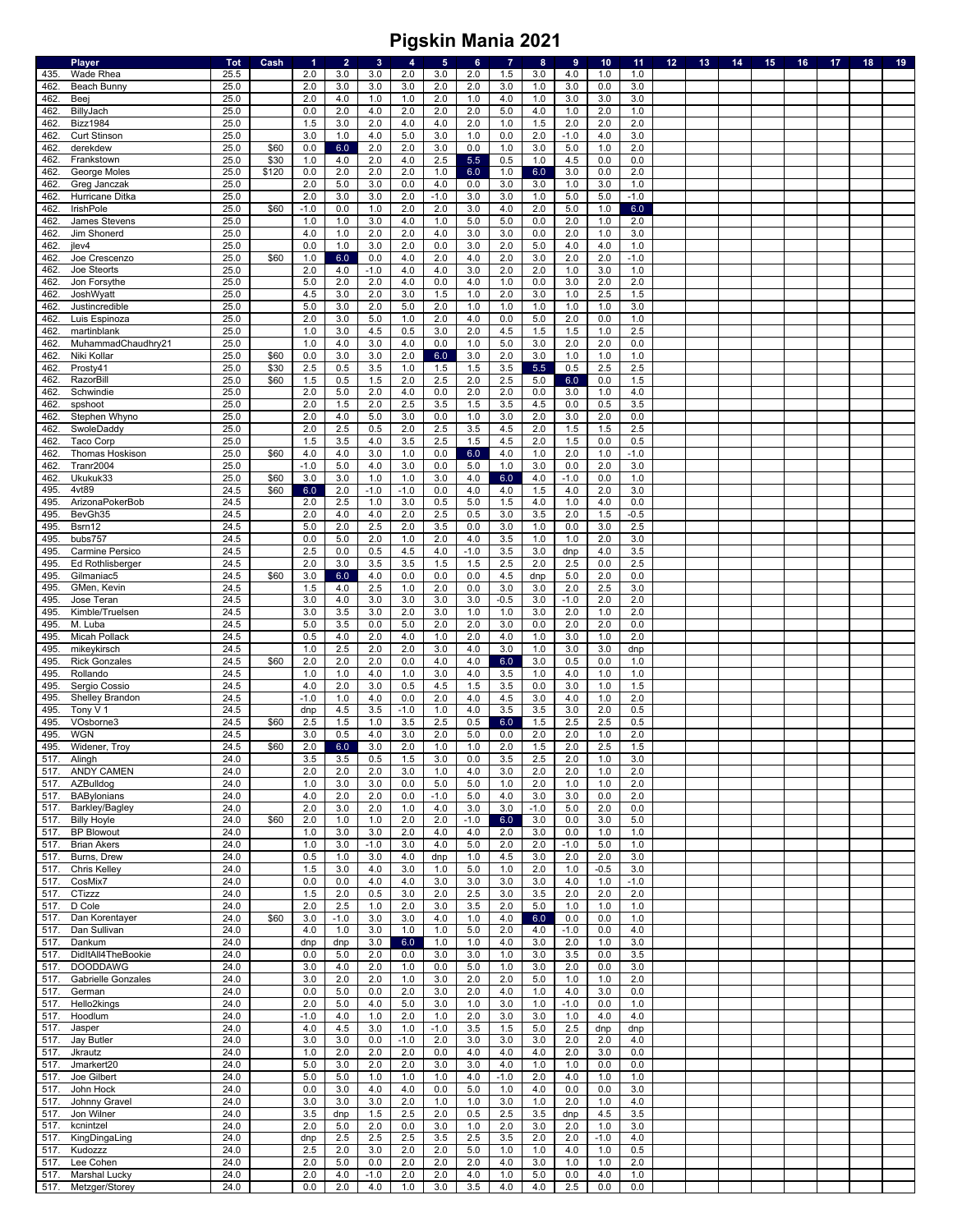|              | Player                                   | <b>Tot</b>   | Cash | 1          | $\overline{2}$ | 3 <sup>2</sup> | $\overline{4}$ | $5\phantom{.0}$ | $6\phantom{a}$ | $\overline{7}$ | $\bf{8}$       | $\overline{9}$ | 10         | 11            | 12 <sub>2</sub> | 13 <sub>1</sub> | 14 | 15 | 16 | 17 | 18 | 19 |
|--------------|------------------------------------------|--------------|------|------------|----------------|----------------|----------------|-----------------|----------------|----------------|----------------|----------------|------------|---------------|-----------------|-----------------|----|----|----|----|----|----|
| 517.         | Noah Gold                                | 24.0         | \$60 | 6.0        | 3.0            | 3.0            | 3.0            | 3.0             | 2.0            | $-1.0$         | 4.0            | $-1.0$         | 1.0        | 1.0           |                 |                 |    |    |    |    |    |    |
| 517.         | Parker Allen                             | 24.0         | \$60 | 2.0        | 6.0            | 4.0            | 5.0            | 0.0             | 4.0            | $-1.0$         | 1.0            | 1.0            | 1.0        | 1.0           |                 |                 |    |    |    |    |    |    |
| 517.         | potentpotables                           | 24.0         |      | 2.0        | 3.0            | 5.0            | 2.0            | 2.0             | 2.0            | 2.0            | 4.0            | 3.0            | 0.0        | $-1.0$        |                 |                 |    |    |    |    |    |    |
| 517          | Randy Kaune                              | 24.0         |      | 1.0        | 3.0            | 2.0            | 0.0            | 2.0             | 3.0            | 3.0            | 1.0            | 4.0            | 2.0        | 3.0           |                 |                 |    |    |    |    |    |    |
| 517          | rashields                                | 24.0         |      | $-1.0$     | 4.0            | 5.0            | 2.0            | $1.0$           | 4.0            | 4.0            | 0.0            | 4.0            | 0.0        | 1.0           |                 |                 |    |    |    |    |    |    |
| 517.         | RDunc23                                  | 24.0         | \$60 | 3.0        | 1.0            | 2.0            | $-1.0$         | 2.0             | 1.0            | 4.0            | 0.0            | 2.0            | 6.0        | 4.0           |                 |                 |    |    |    |    |    |    |
| 517.<br>517  | <b>RM</b><br><b>Ryan Finley</b>          | 24.0<br>24.0 |      | 2.0<br>2.0 | 4.0<br>2.0     | 3.0<br>3.0     | 3.0<br>1.0     | 3.0<br>2.0      | 1.0<br>2.0     | 0.0<br>0.0     | 3.0<br>5.0     | 2.0<br>2.0     | 0.0<br>1.0 | 3.0<br>4.0    |                 |                 |    |    |    |    |    |    |
| 517.         | Ryne Krafthefer                          | 24.0         |      | 3.0        | 3.0            | $-1.0$         | 2.0            | 5.0             | 2.0            | $5.0\,$        | 0.0            | 1.0            | 2.0        | 2.0           |                 |                 |    |    |    |    |    |    |
| 517.         | stewball118                              | 24.0         |      | 2.5        | 4.5            | 2.0            | 1.0            | 2.0             | 2.0            | 2.0            | 1.0            | 4.0            | 2.0        | 1.0           |                 |                 |    |    |    |    |    |    |
| 517.         | Too soon                                 | 24.0         |      | 3.5        | 2.5            | dnp            | 5.0            | dnp             | 3.0            | 2.0            | dnp            | 3.0            | 4.0        | 1.0           |                 |                 |    |    |    |    |    |    |
| 517          | TR Zman                                  | 24.0         |      | 2.0        | 4.0            | 1.0            | 3.0            | 0.0             | 3.0            | 5.0            | 1.0            | 3.0            | 3.0        | $-1.0$        |                 |                 |    |    |    |    |    |    |
| 517          | Windex                                   | 24.0         |      | 3.0        | 1.5            | 1.5            | 1.0            | 3.5             | 3.5            | 3.0            | 2.0            | 3.0            | 1.0        | 1.0           |                 |                 |    |    |    |    |    |    |
| 566          | Aeric                                    | 23.5         |      | 2.0        | 1.5            | 2.0            | 2.0            | 1.0             | 4.0            | 2.0            | 2.0            | 5.0            | 1.0        | 1.0           |                 |                 |    |    |    |    |    |    |
| 566          | <b>AKA DosXX</b>                         | 23.5         | \$60 | 1.0        | 5.0            | 2.0            | 2.0            | 2.0             | 2.5            | 6.0            | 2.0            | 2.0            | 0.0        | $-1.0$        |                 |                 |    |    |    |    |    |    |
| 566          | <b>B</b> Willis                          | 23.5         |      | 1.5        | 3.5            | 4.5            | 2.5            | 3.0             | 1.5            | 0.5            | 1.5            | 3.0            | 2.0        | 0.0           |                 |                 |    |    |    |    |    |    |
| 566          | BrettP22                                 | 23.5         |      | 1.0        | 1.0            | 4.0            | $-1.0$         | 1.0             | 3.5            | 4.0            | $-1.0$         | 3.0            | 5.0        | 3.0           |                 |                 |    |    |    |    |    |    |
| 566          | <b>DixonPujols</b>                       | 23.5         |      | 1.0        | 3.0            | 2.0            | 3.0            | $-1.0$          | 2.0            | 3.0            | $5.0$          | 1.5            | 1.0        | 3.0           |                 |                 |    |    |    |    |    |    |
| 566          | ECourson                                 | 23.5         |      | 3.5        | 3.5            | 2.0            | 1.0            | 1.5             | 1.0            | 3.5            | 0.0            | 2.5            | 3.0        | 2.0           |                 |                 |    |    |    |    |    |    |
| 566          | Higgins                                  | 23.5         |      | 4.0        | 5.0            | 5.0            | 1.0            | 2.0             | 0.5            | 1.0            | 5.0            | 0.0            | 1.0        | $-1.0$        |                 |                 |    |    |    |    |    |    |
| 566          | Jon G                                    | 23.5         |      | 2.0        | 2.0            | 1.5            | 2.0            | 2.0             | 2.0            | 0.0            | 4.0            | 2.5            | 1.0        | 4.5           |                 |                 |    |    |    |    |    |    |
| 566          | julhov20                                 | 23.5         |      | 2.5        | 1.5            | 4.5            | 2.5            | 1.5             | 3.5            | 1.5            | 1.0            | 3.5            | 0.5        | 1.0           |                 |                 |    |    |    |    |    |    |
| 566          | Karl Hoskison                            | 23.5<br>23.5 | \$60 | 3.5        | 0.5<br>5.5     | 4.5<br>4.0     | 2.5<br>0.0     | 2.0<br>2.5      | 1.5<br>3.0     | dnp<br>$5.5\,$ | 2.0<br>2.0     | 1.0<br>0.0     | 2.0<br>0.5 | 4.0<br>0.0    |                 |                 |    |    |    |    |    |    |
| 566<br>566   | Ryan, Charles<br>Stu Kirchner            | 23.5         |      | 0.5<br>1.0 | 3.0            | 4.0            | 0.0            | 2.0             | 4.0            | 3.0            | 1.0            | 1.5            | 1.0        | 3.0           |                 |                 |    |    |    |    |    |    |
| 578          | #3PuttOnlyFans                           | 23.0         |      | dnp        | 0.5            | 1.0            | 1.0            | 2.5             | 4.0            | 2.5            | 3.5            | 3.5            | 1.0        | 3.5           |                 |                 |    |    |    |    |    |    |
| 578          | 1717mroggy                               | 23.0         |      | 3.0        | 0.0            | 4.0            | 3.0            | 1.0             | 4.0            | 4.0            | 1.0            | 4.0            | $-1.0$     | 0.0           |                 |                 |    |    |    |    |    |    |
| 578          | Adam Reuven                              | 23.0         |      | 2.0        | 2.0            | 4.0            | 3.0            | 1.0             | $-1.0$         | 2.0            | 5.0            | 3.0            | 1.0        | 1.0           |                 |                 |    |    |    |    |    |    |
| 578          | Addison Adelberg                         | 23.0         | \$60 | 1.0        | 4.0            | 0.0            | 0.0            | 1.0             | 3.0            | 1.0            | 2.0            | 2.0            | 6.0        | 3.0           |                 |                 |    |    |    |    |    |    |
| 578.         | AHell22                                  | 23.0         |      | $-1.0$     | 5.0            | 4.0            | 2.0            | 3.0             | 4.0            | 3.0            | $0.0\,$        | 0.0            | 2.0        | 1.0           |                 |                 |    |    |    |    |    |    |
| 578          | Anton                                    | 23.0         |      | 2.0        | 4.0            | 1.0            | 2.0            | $-1.0$          | 5.0            | $5.0\,$        | 3.0            | 3.0            | 0.0        | $-1.0$        |                 |                 |    |    |    |    |    |    |
| 578          | <b>Ben Thompson</b>                      | 23.0         |      | 2.0        | 2.0            | 2.0            | 3.0            | 0.0             | 3.0            | 2.0            | $-1.0$         | 5.0            | 1.0        | 4.0           |                 |                 |    |    |    |    |    |    |
| 578          | Big J56                                  | 23.0         |      | 4.5        | 2.5            | 4.0            | 0.0            | 0.0             | $-1.0$         | 3.0            | 3.0            | 2.0            | 4.0        | 1.0           |                 |                 |    |    |    |    |    |    |
| 578          | <b>Bill Stewart</b>                      | 23.0         |      | 4.0        | 1.0            | 3.0            | 4.0            | 2.0             | 0.0            | $5.0\,$        | $-1.0$         | 4.0            | $-1.0$     | 2.0           |                 |                 |    |    |    |    |    |    |
| 578          | blatulippe                               | 23.0         | \$30 | 2.0        | 2.0            | 4.0            | 0.0            | 5.5             | 0.0            | 3.5            | 1.0            | 3.0            | 1.0        | 1.0           |                 |                 |    |    |    |    |    |    |
| 578          | <b>Bminnis</b>                           | 23.0         | \$60 | 1.0        | 5.0            | 0.0            | 2.0            | 0.0             | 0.0            | 4.0            | 6.0            | 3.0            | 3.0        | $-1.0$        |                 |                 |    |    |    |    |    |    |
| 578          | <b>BobSchmitt</b>                        | 23.0         | \$60 | 0.0        | 1.0            | 2.0            | 0.0            | 2.0             | 1.0            | 6.0            | 1.0            | 5.0            | 1.0        | 4.0           |                 |                 |    |    |    |    |    |    |
| 578          | brent <sub>57</sub>                      | 23.0         |      | 2.0        | 4.0            | 3.0            | 3.0            | 0.0             | 4.0            | 2.0            | 1.0            | 2.0            | 2.0        | 0.0           |                 |                 |    |    |    |    |    |    |
| 578.         | BRIBREN31                                | 23.0         |      | 1.0        | 1.0            | 1.0            | 2.0            | 1.0             | 1.0            | 2.0            | $5.0$          | 2.0            | 4.0        | 3.0           |                 |                 |    |    |    |    |    |    |
| 578.         | <b>BudSorensen</b>                       | 23.0         |      | 3.0        | 4.0            | 3.0            | 3.0            | 1.0             | 4.0            | 2.0            | 2.0            | 2.0            | 0.0        | $-1.0$        |                 |                 |    |    |    |    |    |    |
| 578          | Cameron Davenport                        | 23.0         |      | 3.0<br>4.0 | 4.0            | 2.0            | 0.0            | 3.0             | 2.0            | 4.0            | $0.0\,$        | 1.0            | 3.0        | 1.0           |                 |                 |    |    |    |    |    |    |
| 578.<br>578  | Carole Agajanian                         | 23.0<br>23.0 |      | 1.5        | 1.0<br>2.0     | 1.0<br>$1.0$   | 1.0<br>2.0     | 3.0<br>4.0      | 5.0<br>0.0     | 2.0<br>2.0     | 1.0<br>$5.0\,$ | 3.0<br>4.0     | 2.0<br>0.0 | 0.0<br>1.5    |                 |                 |    |    |    |    |    |    |
| 578          | <b>Cleveland Steamers</b><br>ClownShow47 | 23.0         |      | 4.0        | 1.0            | 3.0            | 1.0            | 1.0             | 3.0            | $5.0\,$        | 2.0            | 2.0            | $-1.0$     | 2.0           |                 |                 |    |    |    |    |    |    |
| 578          | Connie Elizabeth                         | 23.0         |      | 0.0        | 3.0            | 3.0            | 2.0            | 1.0             | 2.0            | 4.0            | 3.0            | 4.0            | 0.0        | 1.0           |                 |                 |    |    |    |    |    |    |
| 578.         | <b>DABears</b>                           | 23.0         |      | 1.0        | 0.0            | 3.0            | $-1.0$         | 1.0             | 5.0            | 5.0            | 3.0            | 3.0            | 2.0        | 1.0           |                 |                 |    |    |    |    |    |    |
| 578          | Derek Smith                              | 23.0         |      | dnp        | dnp            | 3.5            | 2.5            | 3.5             | 2.5            | 2.5            | 0.5            | 4.0            | 1.5        | 2.5           |                 |                 |    |    |    |    |    |    |
| 578          | digger                                   | 23.0         | \$30 | 1.0        | 3.0            | $-0.5$         | $5.5$          | 1.5             | 2.5            | 3.5            | 3.0            | 2.0            | 1.5        | 0.0           |                 |                 |    |    |    |    |    |    |
| 578          | Downeyball80                             | 23.0         |      | 2.0        | 4.0            | 3.0            | 0.0            | 2.0             | 2.0            | 4.0            | 4.0            | 4.0            | $-1.0$     | $-1.0$        |                 |                 |    |    |    |    |    |    |
| 578          | <b>EJA</b>                               | 23.0         |      | 0.0        | 2.5            | 5.0            | 2.0            | 4.0             | 1.5            | 0.0            | 3.0            | 3.0            | 0.0        | 2.0           |                 |                 |    |    |    |    |    |    |
| 578          | elimania                                 | 23.0         |      | 1.0        | 2.0            | $1.0$          | 3.0            | 5.0             | 1.0            | 4.5            | 3.0            | 2.0            | 0.0        | 0.5           |                 |                 |    |    |    |    |    |    |
| 578.         | Gary Washburn                            | 23.0         |      | 4.0        | 4.0            | 0.0            | 3.0            | 1.0             | 0.0            | 2.0            | 5.0            | 1.0            | 2.0        | 1.0           |                 |                 |    |    |    |    |    |    |
| 578.         | heftyheftyhefty                          | 23.0         |      | 4.0        | 4.0            | 4.0            | 1.0            | 2.0             | 1.0            | 0.0            | 3.0            | 3.0            | 0.0        | 1.0           |                 |                 |    |    |    |    |    |    |
| 578          | J Billman                                | 23.0         | \$60 | 1.5        | 2.0            | 0.5            | 6.0            | 0.0             | 4.0            | 0.5            | 1.0            | 1.5            | 3.5        | 2.5           |                 |                 |    |    |    |    |    |    |
| 578.         | jason weber                              | 23.0         |      | 2.0<br>1.0 | 3.0            | 2.0<br>4.0     | 1.0            | 2.0             | 3.0            | 4.0            | 2.0            | 2.0            | 2.0        | 0.0           |                 |                 |    |    |    |    |    |    |
| 578.         | JasonBlanchard                           | 23.0         |      |            | 4.0            |                | 2.0            | 0.0             | 3.0            | 0.0            | 4.0            | 2.0            | 0.0        | 3.0           |                 |                 |    |    |    |    |    |    |
| 578.<br>578. | jdj<br>Jurgensen                         | 23.0<br>23.0 |      | 2.0<br>1.0 | 3.0<br>3.0     | 2.0<br>1.0     | 3.0<br>0.0     | 1.0<br>2.0      | 4.0<br>2.0     | 3.0<br>3.0     | 3.0<br>3.0     | 1.0<br>4.0     | 2.0<br>1.0 | $-1.0$<br>3.0 |                 |                 |    |    |    |    |    |    |
| 578.         | Kevin Barger                             | 23.0         |      | 3.0        | 1.0            | 3.0            | $0.0\,$        | 3.0             | 1.0            | $5.0\,$        | $5.0\,$        | 1.0            | 1.0        | 0.0           |                 |                 |    |    |    |    |    |    |
| 578.         | Kevin Woon                               | 23.0         |      | 1.0        | 3.0            | 3.0            | 4.0            | 1.0             | 4.0            | 3.0            | 2.0            | 0.0            | 1.0        | 1.0           |                 |                 |    |    |    |    |    |    |
| 578.         | Kyle Jefferson                           | 23.0         |      | 0.0        | 5.0            | 1.0            | $1.0$          | 2.0             | 1.0            | 3.0            | 4.0            | 4.5            | 1.0        | 0.5           |                 |                 |    |    |    |    |    |    |
| 578.         | Mecca                                    | 23.0         |      | 1.0        | 3.0            | 2.0            | 2.0            | 4.0             | 1.0            | 2.0            | 1.0            | 5.0            | 0.0        | 2.0           |                 |                 |    |    |    |    |    |    |
| 578.         | Michael-taylor                           | 23.0         |      | 3.5        | 0.0            | 3.0            | 1.5            | 0.0             | 1.0            | 0.0            | 4.0            | 3.0            | 5.0        | 2.0           |                 |                 |    |    |    |    |    |    |
| 578.         | Mkrautz                                  | 23.0         | \$60 | 1.0        | 4.0            | 2.0            | 4.0            | 0.0             | 6.0            | 3.0            | $0.0\,$        | 1.0            | 1.0        | 1.0           |                 |                 |    |    |    |    |    |    |
| 578.         | Paul Twocock-Johnson                     | 23.0         |      | 0.0        | 2.5            | 4.0            | 1.0            | 3.0             | 1.5            | 2.5            | 4.0            | 0.0            | 3.5        | 1.0           |                 |                 |    |    |    |    |    |    |
| 578.         | Paulo12                                  | 23.0         |      | 4.0        | 3.0            | 1.0            | 2.0            | 3.0             | 0.0            | 0.0            | 4.0            | 2.0            | 2.0        | 2.0           |                 |                 |    |    |    |    |    |    |
| 578.         | PigskinGrizzly                           | 23.0         | \$60 | 1.0        | 6.0            | $3.0\,$        | 1.0            | 2.0             | 2.0            | 4.0            | $1.0$          | $-0.5$         | 3.5        | 0.0           |                 |                 |    |    |    |    |    |    |
| 578.         | pjh                                      | 23.0         |      | dnp        | 4.0            | 3.0            | 2.0            | 3.0             | 0.5            | 1.5            | 2.0            | 3.0            | 2.0        | 2.0           |                 |                 |    |    |    |    |    |    |
| 578.         | Pulley96                                 | 23.0         |      | 4.0        | 2.0            | 2.0            | 4.0            | 1.0             | 3.0            | 0.0            | 2.0            | 1.0            | 1.0        | 3.0           |                 |                 |    |    |    |    |    |    |
| 578.<br>578. | Ray Alvillar<br>Rexafer                  | 23.0<br>23.0 |      | 1.0<br>dnp | 4.0<br>0.0     | dnp<br>3.0     | 3.0<br>4.0     | 3.0<br>2.5      | 0.0<br>2.5     | 3.0<br>3.5     | 1.0<br>$2.5\,$ | 5.0<br>2.0     | 1.0<br>3.5 | 2.0<br>$-0.5$ |                 |                 |    |    |    |    |    |    |
| 578.         | Scott Chancellor                         | 23.0         |      | 4.0        | 4.0            | 1.0            | 0.0            | 2.0             | 3.0            | 4.0            | 2.0            | 2.0            | 1.0        | 0.0           |                 |                 |    |    |    |    |    |    |
| 578.         | Ste004                                   | 23.0         |      | 1.0        | 4.0            | 0.0            | 1.0            | 1.5             | 2.0            | 2.5            | 3.0            | 4.0            | $-0.5$     | 4.5           |                 |                 |    |    |    |    |    |    |
| 578.         | Stephen Hoover                           | 23.0         |      | 0.0        | 2.0            | 0.0            | 2.0            | 2.0             | 2.0            | $5.0\,$        | 0.0            | 5.0            | 2.0        | 3.0           |                 |                 |    |    |    |    |    |    |
| 578.         | Steve Leftwich                           | 23.0         |      | 2.0        | 4.0            | 0.0            | 1.0            | 1.0             | 2.0            | 4.0            | 0.0            | 5.0            | 3.0        | 1.0           |                 |                 |    |    |    |    |    |    |
| 578.         | <b>Troy Messenger</b>                    | 23.0         | \$60 | 1.0        | 2.0            | 2.0            | $1.0$          | 1.0             | 3.0            | 3.0            | 6.0            | 1.0            | 0.0        | 3.0           |                 |                 |    |    |    |    |    |    |
| 578.         | Westyah99                                | 23.0         |      | 1.0        | 3.0            | 3.0            | 4.0            | 1.0             | 3.0            | 0.0            | 4.0            | 2.0            | $-1.0$     | 3.0           |                 |                 |    |    |    |    |    |    |
| 578.         | WillSmithnottheactor                     | 23.0         |      | 1.0        | 3.0            | 1.0            | 5.0            | 0.0             | 2.0            | 3.0            | 2.0            | $-1.0$         | 2.0        | 5.0           |                 |                 |    |    |    |    |    |    |
| 578.         | Ybarra, Richard                          | 23.0         |      | 2.0        | 3.0            | 2.0            | 3.0            | 0.0             | 5.0            | 2.0            | 4.5            | 1.5            | 0.0        | 0.0           |                 |                 |    |    |    |    |    |    |
| 632.         | blakew                                   | 22.5         |      | 5.0        | 3.0            | 0.0            | 4.0            | 1.5             | 0.0            | 0.0            | 3.0            | 2.0            | 2.0        | 2.0           |                 |                 |    |    |    |    |    |    |
| 632.         | cgrahamee                                | 22.5         |      | 1.5        | 1.5            | $3.5\,$        | 3.5            | 1.5             | 1.5            | 3.5            | 1.5            | 3.0            | 0.0        | 1.5           |                 |                 |    |    |    |    |    |    |
| 632.         | <b>Christine Harper</b>                  | 22.5         | \$30 | 1.5        | dnp            | 4.5            | $-1.0$         | 3.0             | 4.0            | $5.0\,$        | 1.5            | 3.0            | dnp        | 1.0           |                 |                 |    |    |    |    |    |    |
| 632.         | ColyWoly                                 | 22.5         |      | 2.0        | 4.0            | $-0.5$         | 4.5            | 0.5             | 3.0            | 1.0            | 5.0            | 2.0            | 2.0        | $-1.0$        |                 |                 |    |    |    |    |    |    |
| 632.         | Dimpleballpinch                          | 22.5         |      | dnp        | 4.0            | 2.0            | 4.5            | 1.5             | 3.5            | 1.5            | 1.5            | 2.5            | 0.0        | 1.5           |                 |                 |    |    |    |    |    |    |
| 632.<br>632. | <b>DTaylor</b><br>hudiehu                | 22.5<br>22.5 |      | 1.5<br>3.0 | 3.0<br>3.0     | $1.0$<br>3.0   | 2.0<br>1.0     | $3.0\,$<br>4.0  | 4.0<br>2.0     | 1.0<br>2.0     | 2.0<br>3.0     | 3.0<br>2.0     | dnp<br>0.5 | 2.0<br>$-1.0$ |                 |                 |    |    |    |    |    |    |
| 632.         | Jamie Paquette                           | 22.5         |      | 1.5        | 1.0            | 0.0            | 4.0            | 1.0             | 2.0            | 2.0            | 4.0            | 2.0            | 2.0        | 3.0           |                 |                 |    |    |    |    |    |    |
| 632.         | Jim Reed                                 | 22.5         | \$60 | 0.0        | 5.0            | 2.0            | $0.0\,$        | 0.5             | 1.0            | 2.0            | 6.0            | 2.0            | 1.0        | 3.0           |                 |                 |    |    |    |    |    |    |
| 632.         | MHailstock                               | 22.5         |      | 1.0        | 0.5            | 3.0            | 2.0            | 2.0             | 4.0            | 4.0            | 1.0            | 1.0            | 1.0        | 3.0           |                 |                 |    |    |    |    |    |    |
| 632.         | Pierce.Callan                            | 22.5         |      | 3.5        | 3.0            | 4.0            | $-1.0$         | $-1.0$          | 1.0            | 3.0            | 4.0            | 2.0            | 2.0        | 2.0           |                 |                 |    |    |    |    |    |    |
| 632.         | RickMaese                                | 22.5         |      | 0.0        | 2.0            | 2.0            | 4.0            | 1.5             | 2.0            | 2.0            | 4.0            | 3.5            | $-1.0$     | 2.5           |                 |                 |    |    |    |    |    |    |
| 632.         | rpulley                                  | 22.5         |      | 2.0        | 2.0            | 1.5            | 1.0            | 1.5             | 2.0            | 4.5            | 3.0            | 3.0            | 1.0        | 1.0           |                 |                 |    |    |    |    |    |    |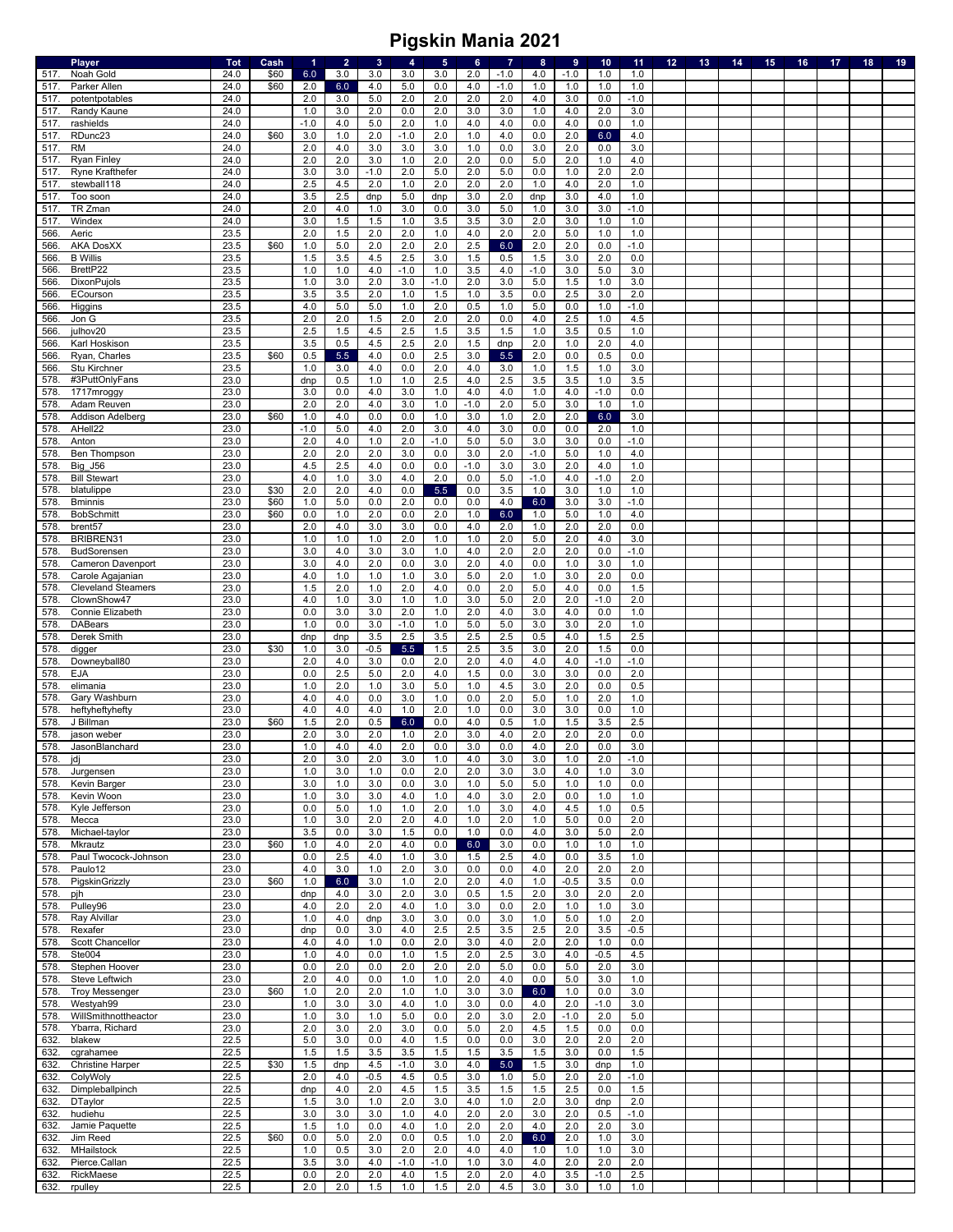|              | <b>Player</b>                      | <b>Tot</b>   | Cash | 1          | $\overline{2}$ | $\mathbf{3}$ | 4          | $\sqrt{5}$ | 6          | $\overline{7}$ | 8             | 9             | 10         | 11         | 12 | 13 | 14 | 15 | 16 | 17 | 18 | 19 |
|--------------|------------------------------------|--------------|------|------------|----------------|--------------|------------|------------|------------|----------------|---------------|---------------|------------|------------|----|----|----|----|----|----|----|----|
| 632.         | <b>Strawn Markle</b>               | 22.5         |      | 2.0        | 2.0            | 2.0          | 1.5        | 3.0        | 2.0        | 2.0            | 3.0           | 2.0           | 3.0        | 0.0        |    |    |    |    |    |    |    |    |
| 632          | <b>SZG Sports</b>                  | 22.5         |      | 2.0        | 3.0            | 3.0          | 3.0        | 1.0        | 3.5        | 3.0            | 0.0           | 2.0           | 0.0        | 2.0        |    |    |    |    |    |    |    |    |
| 647.         | aaaustin                           | 22.0         |      | 3.0        | 3.5            | $-1.0$       | 3.0        | 2.0        | 1.0        | 3.0            | 1.0           | 3.5           | 3.0        | 0.0        |    |    |    |    |    |    |    |    |
| 647.         | Alzheimer                          | 22.0         |      | 0.0        | 3.0            | 3.0          | 2.0        | 1.5        | 2.0        | 3.5            | 0.0           | 2.0           | 4.0        | 1.0        |    |    |    |    |    |    |    |    |
| 647.         | Brad/Tyson Berg                    | 22.0         | \$60 | 0.0        | 3.0            | 1.0          | 1.0        | 0.0        | 6.0        | 4.0            | 3.0           | 3.0           | 2.0        | $-1.0$     |    |    |    |    |    |    |    |    |
| 647          | Bren D                             | 22.0         | \$60 | 2.0        | 1.0<br>2.0     | 3.0          | 2.0        | 1.0        | 0.0        | 3.0            | 2.0           | 3.0<br>2.0    | 2.0        | 3.0        |    |    |    |    |    |    |    |    |
| 647          | bretthodgkins18                    | 22.0<br>22.0 |      | 2.0<br>2.0 | 3.0            | 1.0<br>1.0   | 2.0<br>0.0 | 3.0<br>3.0 | 0.0<br>1.0 | 6.0            | 3.0<br>2.0    | 3.0           | 0.0<br>3.0 | 1.0<br>1.0 |    |    |    |    |    |    |    |    |
| 647.<br>647  | <b>Brian Robertson</b><br>Cemms823 | 22.0         |      | 0.0        | 4.0            | $-1.0$       | 4.0        | 3.0        | 3.0        | 3.0<br>1.0     | 2.0           | 1.0           | 2.0        | 3.0        |    |    |    |    |    |    |    |    |
| 647          | <b>COOPERPICKS</b>                 | 22.0         |      | 3.0        | 2.0            | 3.0          | 1.0        | 0.0        | 2.0        | 4.0            | 4.0           | 0.0           | 1.0        | 2.0        |    |    |    |    |    |    |    |    |
| 647.         | dadelberg                          | 22.0         |      | $-1.0$     | 4.0            | 3.0          | 3.0        | 1.0        | 2.0        | $3.0\,$        | 2.0           | 1.0           | 1.0        | 3.0        |    |    |    |    |    |    |    |    |
| 647          | Eric Lear                          | 22.0         | \$60 | 5.0        | 2.0            | 1.0          | 0.0        | 2.0        | 2.0        | $6.0\,$        | $-1.0$        | 1.0           | 1.0        | 3.0        |    |    |    |    |    |    |    |    |
| 647          | GatorTJ                            | 22.0         |      | 2.0        | 1.0            | 3.0          | 0.0        | 2.0        | 2.0        | 3.0            | 3.0           | 0.0           | 4.0        | 2.0        |    |    |    |    |    |    |    |    |
| 647          | gf2323                             | 22.0         |      | dnp        | 3.5            | 3.0          | 4.0        | 2.0        | 4.0        | 2.5            | 0.0           | 1.0           | $-1.0$     | 3.0        |    |    |    |    |    |    |    |    |
| 647          | Gregtpa15                          | 22.0         |      | 1.0        | 2.0            | 5.0          | 3.0        | $-1.0$     | 0.0        | 1.0            | 3.0           | 1.0           | 2.0        | 5.0        |    |    |    |    |    |    |    |    |
| 647.         | Harbour, D                         | 22.0         | \$60 | 1.0        | 6.0            | 4.0          | 4.5        | $-0.5$     | 2.0        | 4.0            | 1.0           | 0.0           | 0.0        | 0.0        |    |    |    |    |    |    |    |    |
| 647.         | jdoggoakley                        | 22.0         | \$60 | 0.0        | 6.0            | 1.0          | $-1.0$     | 4.0        | 3.0        | 2.0            | 3.0           | 1.0           | 0.0        | 3.0        |    |    |    |    |    |    |    |    |
| 647          | John Farinsky                      | 22.0         |      | 3.0        | 3.0            | 1.0          | 0.0        | 2.0        | 1.0        | 4.0            | 3.0           | $-1.0$        | 3.0        | 3.0        |    |    |    |    |    |    |    |    |
| 647          | Justen Stickley                    | 22.0         |      | 0.0        | 4.0            | 5.0          | 0.0        | 5.0        | 2.0        | 2.0            | 0.0           | 1.0           | 2.0        | 1.0        |    |    |    |    |    |    |    |    |
| 647          | Keith Baxley                       | 22.0         |      | 0.0        | 3.0            | 4.0          | 3.0        | 2.0        | 4.0        | $-1.0$         | 2.0           | 4.0           | 2.0        | $-1.0$     |    |    |    |    |    |    |    |    |
| 647.         | Logan Synoracki                    | 22.0         |      | 0.0        | 4.0            | 3.0          | 3.0        | 0.0        | 2.0        | 4.0            | 3.0           | 0.0           | 1.0        | 2.0        |    |    |    |    |    |    |    |    |
| 647          | LOLA63                             | 22.0         |      | 2.0        | 4.0            | 3.0          | 3.0        | 1.0        | 0.0        | 2.0            | 3.0           | 5.0           | $-1.0$     | 0.0        |    |    |    |    |    |    |    |    |
| 647          | Luke Nahhas                        | 22.0         | \$60 | 0.0        | 4.0            | 0.0          | $-1.0$     | 3.0        | 2.0        | $5.0\,$        | 6.0           | 2.0           | 1.0        | 0.0        |    |    |    |    |    |    |    |    |
| 647          | Manny Gomez                        | 22.0         |      | 2.0        | 3.0            | 2.0          | 0.0        | 3.0        | 3.0        | $3.0\,$        | 5.0           | 1.0           | 1.0        | $-1.0$     |    |    |    |    |    |    |    |    |
| 647.         | Mantooth                           | 22.0         |      | 2.0        | 3.0            | 1.0          | $-1.0$     | 3.5        | 0.0        | 2.5            | 2.0           | 1.0           | 5.0        | 3.0        |    |    |    |    |    |    |    |    |
| 647.         | Matt Hausman                       | 22.0         |      | 1.0        | 2.0            | 4.0          | 2.0        | 1.0        | 3.0        | 3.0            | 4.0           | 1.0           | 0.0        | $1.0$      |    |    |    |    |    |    |    |    |
| 647          | <b>Matt Swartz</b>                 | 22.0         |      | 0.0        | 0.0            | 2.5          | 1.0        | 4.5        | 3.0        | 3.0            | 3.5           | 4.5           | 0.5        | $-0.5$     |    |    |    |    |    |    |    |    |
| 647          | MFanucci                           | 22.0         |      | 1.0        | 5.0            | 0.5          | 2.0        | 0.0        | 2.0        | 4.0            | 3.0           | 0.0           | 1.5        | 3.0        |    |    |    |    |    |    |    |    |
| 647          | MichMass                           | 22.0         |      | 0.0        | 3.0            | 1.0          | 3.0        | 2.0        | 4.0        | 3.0            | 2.0           | $-1.0$        | 2.0        | 3.0        |    |    |    |    |    |    |    |    |
| 647.         | Mig O                              | 22.0         | \$60 | 0.0        | 4.0            | 3.0          | 1.0        | 1.0        | 6.0        | 4.0            | 2.0           | 2.0           | $-1.0$     | 0.0        |    |    |    |    |    |    |    |    |
| 647          | Miller Time                        | 22.0         |      | $-1.0$     | 1.0            | 0.0          | 3.0        | 2.0        | 1.0        | 2.0            | 4.0           | 5.0           | 1.0        | 4.0        |    |    |    |    |    |    |    |    |
| 647.         | RFanucci                           | 22.0         |      | $-1.0$     | 2.0            | 2.0          | $1.0$      | 2.0        | 2.0        | $5.0\,$        | 3.0           | 4.0           | $-1.0$     | 3.0        |    |    |    |    |    |    |    |    |
| 647.         | <b>Richard Muldoon</b>             | 22.0         |      | 2.0        | 3.0            | 3.0          | 4.0        | 5.0        | 2.0        | 1.0            | 2.0           | dnp           | dnp        | dnp        |    |    |    |    |    |    |    |    |
| 647          | rsrich                             | 22.0         |      | 3.0        | 4.0            | 1.0          | 1.0        | 3.0        | 2.0        | 4.0            | 2.0           | 1.0           | 2.0        | $-1.0$     |    |    |    |    |    |    |    |    |
| 647          | Stephanie Collins                  | 22.0         |      | 4.0        | 1.0            | 3.0          | 0.0        | 3.0        | 0.0        | 2.0            | 4.0           | 1.0           | $-1.0$     | 5.0        |    |    |    |    |    |    |    |    |
| 647          | Steve Ellbogen                     | 22.0         |      | 3.0        | 3.0            | dnp          | 0.0        | 2.0        | 3.0        | 1.0            | 4.0           | 4.0           | 1.0        | 1.0        |    |    |    |    |    |    |    |    |
| 647.         | SuperTeamGross                     | 22.0         |      | 5.0        | 1.0            | 3.0          | 1.0        | 1.0        | 3.0        | 1.5            | 2.0           | 0.5           | 3.0        | 1.0        |    |    |    |    |    |    |    |    |
| 647          | <b>Team Xzibit</b>                 | 22.0<br>22.0 | \$60 | dnp<br>1.0 | 3.0<br>0.0     | 1.0<br>1.0   | 1.0<br>3.0 | 4.0        | 6.0<br>2.0 | 1.0<br>3.0     | $-1.0$<br>4.0 | 3.0           | 1.0        | 3.0        |    |    |    |    |    |    |    |    |
| 647<br>647   | Tk Hoskison<br><b>TMAC</b>         | 22.0         |      | 0.0        | 3.0            | 2.0          | 4.0        | 3.0        | 0.0        | $-1.0$         | 2.0           | 3.0<br>2.0    | 1.0<br>2.0 | 1.0<br>3.0 |    |    |    |    |    |    |    |    |
| 647          | <b>Will Winter</b>                 | 22.0         |      | 1.0        | 4.0            | 4.0          | 3.0        | 5.0<br>2.0 | 1.0        | 0.0            | 0.0           | 3.0           | 1.0        | 3.0        |    |    |    |    |    |    |    |    |
| 686          | Aaron Hall                         | 21.5         |      | 2.0        | 2.5            | 2.0          | 2.0        | 2.0        | 0.0        | 1.0            | 4.0           | 3.0           | 1.0        | 2.0        |    |    |    |    |    |    |    |    |
| 686          | Bonedogg                           | 21.5         |      | 2.0        | 4.5            | $1.0$        | 0.0        | $-1.0$     | 5.0        | 3.0            | 3.0           | 4.0           | 1.0        | $-1.0$     |    |    |    |    |    |    |    |    |
| 686          | Bunker                             | 21.5         | \$60 | 1.5        | 2.0            | $-0.5$       | 1.0        | 2.5        | 1.5        | 6.0            | 3.0           | 4.0           | 0.0        | 0.5        |    |    |    |    |    |    |    |    |
| 686          | Danny Wong                         | 21.5         |      | 2.0        | 2.0            | 2.0          | $1.0$      | 0.0        | 1.0        | 1.0            | 2.0           | 3.5           | 4.0        | 3.0        |    |    |    |    |    |    |    |    |
| 686          | erinharmanhefty                    | 21.5         |      | 4.0        | 3.0            | 3.0          | 1.0        | 1.0        | 1.0        | 0.5            | 3.0           | 4.0           | 0.0        | 1.0        |    |    |    |    |    |    |    |    |
| 686          | Hunter McLaughlin                  | 21.5         |      | 0.0        | 4.0            | 4.0          | 5.0        | 2.0        | 1.0        | 2.0            | 3.0           | 0.5           | 0.0        | 0.0        |    |    |    |    |    |    |    |    |
| 686          | ItsNotLongButItsThin               | 21.5         |      | 0.0        | 4.5            | 0.5          | 2.0        | 2.5        | 2.0        | 0.5            | 1.5           | 3.0           | 3.5        | 1.5        |    |    |    |    |    |    |    |    |
| 686          | jaffzimm                           | 21.5         |      | 1.5        | 2.0            | 4.5          | 1.5        | 3.5        | 2.0        | 2.0            | 0.0           | 1.5           | 0.0        | 3.0        |    |    |    |    |    |    |    |    |
| 686.         | jmagrudes                          | 21.5         |      | 1.0        | 1.5            | 2.0          | 3.0        | 3.0        | 3.0        | 2.0            | 0.0           | 4.0           | 0.0        | 2.0        |    |    |    |    |    |    |    |    |
| 686          | John Miller                        | 21.5         |      | 3.0        | 5.0            | 2.0          | 4.0        | 1.0        | 2.0        | 2.5            | 2.0           | 0.0           | 0.0        | 0.0        |    |    |    |    |    |    |    |    |
| 686          | <b>Kenny Powers</b>                | 21.5         |      | 1.5        | 0.5            | 3.5          | 2.5        | 0.5        | 3.5        | 4.5            | 2.0           | 0.0           | 2.5        | 0.5        |    |    |    |    |    |    |    |    |
| 686          | Kevin Kahl                         | 21.5         | \$60 | 1.0        | 0.0            | $5.0\,$      | 6.0        | 3.0        | 1.0        | 2.0            | 1.5           | 1.0           | 2.0        | $-1.0$     |    |    |    |    |    |    |    |    |
| 686          | Modelos                            | 21.5         | \$60 | 2.5        | 5.0            | 1.5          | 2.0        | 1.5        | 2.5        | 6.0            | 1.5           | 0.0           | 0.0        | $-1.0$     |    |    |    |    |    |    |    |    |
| 686          | Reid, Dan                          | 21.5         |      | 1.0        | 0.0            | 3.0          | $1.0$      | $-1.0$     | 1.0        | 4.0            | 2.0           | 3.0           | 2.5        | 5.0        |    |    |    |    |    |    |    |    |
| 686.         | Rob Rapp                           | 21.5         |      | 1.0        | 5.0            | 3.0          | 0.5        | 4.0        | 5.0        | 0.0            | 0.0           | 2.0           | 1.0        | 0.0        |    |    |    |    |    |    |    |    |
| 686.         | Steve Bishopp                      | 21.5         |      | 5.0        | 1.0            | 2.0          | 0.0        | 0.0        | 3.0        | 1.0            | 1.0           | 4.5           | 2.0        | 2.0        |    |    |    |    |    |    |    |    |
| 686.         | Ty&Tyler                           | 21.5         |      | 2.0        | 1.0            | 3.0          | 0.0        | 1.0        | 2.0        | 2.0            | 5.0           | 1.5           | 2.0        | 2.0        |    |    |    |    |    |    |    |    |
| 686.         | VTLoren                            | 21.5         |      | 1.5        | 1.0            | 0.5          | 1.5        | 1.5        | 2.5        | 3.5            | 3.0           | 3.0           | 2.0        | 1.5        |    |    |    |    |    |    |    |    |
| 686.         | Zkrautz                            | 21.5         |      | 1.0        | 1.0            | $-1.0$       | 3.0        | 0.0        | 5.0        | 1.0            | 3.0           | 2.5           | 3.0        | 3.0        |    |    |    |    |    |    |    |    |
| 705.         | agoudge                            | 21.0         |      | dnp        | 3.5            | 2.5          | 3.0        | dnp        | 5.0        | dnp            | 3.0           | dnp           | 0.0        | 4.0        |    |    |    |    |    |    |    |    |
| 705.         | AvaWar17                           | 21.0         |      | 1.0        | 2.0            | 4.0          | 0.0        | 1.0        | 3.0        | 2.0            | 4.0           | 2.0           | 1.0        | 1.0        |    |    |    |    |    |    |    |    |
| 705.         | <b>BFlat</b>                       | 21.0         |      | 1.0        | 5.0            | 1.0<br>4.0   | $-1.0$     | 2.0        | 1.0        | 2.5            | 3.0           | 2.5           | 0.0        | 4.0        |    |    |    |    |    |    |    |    |
| 705.<br>705. | <b>Brooksy</b><br>Bwat22           | 21.0<br>21.0 | \$60 | 1.0<br>3.0 | 3.0<br>0.0     | 0.0          | 2.0<br>6.0 | 1.0<br>0.0 | 3.0<br>0.0 | 2.0<br>1.0     | 3.0<br>$5.0$  | $-1.0$<br>1.0 | 1.0<br>1.0 | 2.0<br>4.0 |    |    |    |    |    |    |    |    |
| 705.         | cjohnson45                         | 21.0         |      | $-1.0$     | 3.0            | 2.0          | 2.0        | 3.0        | 0.0        | 2.0            | 2.0           | 3.0           | 1.0        | 4.0        |    |    |    |    |    |    |    |    |
| 705.         | Dave Stephens                      | 21.0         |      | 1.0        | 4.0            | 0.0          | 3.0        | 0.0        | 4.0        | 1.0            | 1.0           | 2.0           | 3.0        | 2.0        |    |    |    |    |    |    |    |    |
| 705.         | Doug Harms                         | 21.0         |      | $-1.0$     | 2.5            | 0.5          | 1.0        | 3.0        | 5.0        | 2.0            | 2.0           | 1.0           | 1.0        | 4.0        |    |    |    |    |    |    |    |    |
| 705.         | <b>Dustin Sedatole</b>             | 21.0         |      | 0.0        | 3.0            | 1.0          | 3.0        | 2.0        | 3.0        | 3.0            | 4.0           | 1.0           | $-1.0$     | 2.0        |    |    |    |    |    |    |    |    |
| 705.         | <b>Elaine Gonzales</b>             | 21.0         |      | 1.0        | 3.0            | 1.0          | 1.0        | 2.0        | 2.0        | 2.0            | 3.0           | 4.0           | $-1.0$     | 3.0        |    |    |    |    |    |    |    |    |
| 705.         | hogey999                           | 21.0         |      | $-1.0$     | 3.0            | 1.0          | 0.0        | 2.0        | 2.0        | 3.0            | 2.0           | 2.0           | 2.0        | 5.0        |    |    |    |    |    |    |    |    |
| 705.         | JasonFernstrom                     | 21.0         |      | 1.0        | 4.0            | 3.0          | 1.0        | 1.0        | 3.0        | 3.0            | 3.0           | 1.0           | 1.0        | 0.0        |    |    |    |    |    |    |    |    |
| 705.         | June Kilgore                       | 21.0         |      | 0.0        | 5.0            | 2.0          | 4.0        | 0.0        | 4.0        | 2.0            | 0.0           | 2.0           | 2.0        | 0.0        |    |    |    |    |    |    |    |    |
| 705.         | lukeolson                          | 21.0         |      | 2.0        | 3.0            | $-1.0$       | 2.0        | 1.0        | 1.0        | 2.0            | 4.0           | 4.5           | 2.5        | 0.0        |    |    |    |    |    |    |    |    |
| 705.         | Matt swackhammer                   | 21.0         | \$60 | 0.0        | 3.0            | $-1.0$       | 6.0        | 3.0        | 3.0        | 1.0            | 1.0           | 3.0           | 2.0        | 0.0        |    |    |    |    |    |    |    |    |
| 705.         | Nic Slade                          | 21.0         |      | 1.0        | 3.0            | 5.0          | 1.0        | 0.0        | 3.0        | 5.0            | 2.0           | dnp           | dnp        | 1.0        |    |    |    |    |    |    |    |    |
| 705.         | Oscar Fonseca                      | 21.0         |      | 1.0        | 1.0            | 4.0          | 3.0        | 1.0        | 4.0        | 3.0            | $-1.0$        | 1.0           | 2.0        | 2.0        |    |    |    |    |    |    |    |    |
| 705.         | Scotty NoChaux                     | 21.0         |      | 1.0        | 2.0            | 2.0          | 2.0        | 1.0        | 2.0        | 2.0            | 3.0           | 1.0           | 1.0        | 4.0        |    |    |    |    |    |    |    |    |
| 705.         | ShastaMcNasty                      | 21.0         |      | 1.5        | 1.5            | 3.0          | 0.5        | 1.5        | 2.5        | 1.5            | 0.5           | 2.0           | 4.0        | 2.5        |    |    |    |    |    |    |    |    |
| 705.         | Terps, Doug                        | 21.0         |      | 1.5        | 4.0            | 3.0          | 0.5        | 2.0        | 1.5        | 4.5            | 0.0           | 4.5           | $-1.0$     | 0.5        |    |    |    |    |    |    |    |    |
| 705.         | THEAVY                             | 21.0         |      | 2.0        | 1.0            | 0.5          | 3.0        | 3.5        | 5.0        | 1.5            | 0.0           | 2.0           | 1.0        | 1.5        |    |    |    |    |    |    |    |    |
| 705.         | Willigan                           | 21.0         | \$60 | 0.0        | 1.0            | 2.0          | 0.0        | 6.0        | 4.0        | 2.0            | 2.0           | 4.0           | $-1.0$     | 1.0        |    |    |    |    |    |    |    |    |
| 705.         | Zam211                             | 21.0         |      | 4.0        | 1.0            | 5.0          | 1.0        | 1.0        | 0.0        | 2.0            | 4.0           | $-1.0$        | 1.0        | 3.0        |    |    |    |    |    |    |    |    |
| 728.         | Andy Lalli                         | 20.5         | \$60 | 1.0        | 3.0            | 1.0          | 1.0        | 3.0        | 1.0        | 2.5            | 1.0           | 6.0           | 1.0        | 0.0        |    |    |    |    |    |    |    |    |
| 728.         | <b>BAD MF</b>                      | 20.5         |      | 2.0        | 2.5            | 1.5          | 4.5        | 2.5        | 0.5        | 1.5            | 2.5           | 2.5           | 0.5        | dnp        |    |    |    |    |    |    |    |    |
| 728.         | <b>Chris Vafinis</b>               | 20.5         |      | 2.0        | 1.5            | 3.0          | 2.0        | 2.0        | 3.0        | 2.0            | 2.0           | 1.0           | 2.0        | 0.0        |    |    |    |    |    |    |    |    |
| 728.         | GeneMitchell                       | 20.5         |      | 0.5        | 4.5            | 0.5          | 0.0        | 1.5        | 3.0        | 3.5            | 3.5           | 2.5           | 1.5        | $-0.5$     |    |    |    |    |    |    |    |    |
| 728.         | Jane Geary                         | 20.5         |      | 3.5        | 3.0            | 3.0          | 4.0        | 3.0        | 1.0        | 1.0            | 1.0           | 0.0           | 1.0        | 0.0        |    |    |    |    |    |    |    |    |
| 728.         | jone3862                           | 20.5         |      | 0.0        | 2.5            | 1.0          | 1.0        | 0.0        | 2.0        | 4.0            | 1.0           | 5.0           | 2.0        | 2.0        |    |    |    |    |    |    |    |    |
| 728.         | Mattwilson206                      | 20.5         |      | 4.0        | $-0.5$         | 3.0          | 4.0        | 3.0        | 2.0        | $-1.0$         | 1.0           | 4.0           | $-1.0$     | 2.0        |    |    |    |    |    |    |    |    |
| 728.         | mibeller                           | 20.5         | \$30 | dnp        | 2.5            | 2.0          | 2.5        | 5.5        | 1.0        | 0.5            | 3.5           | $-1.0$        | 1.5        | 2.5        |    |    |    |    |    |    |    |    |
| 728.         | Pollack-A                          | 20.5         |      | $-1.0$     | 4.5            | 2.0          | 1.0        | 1.0        | 4.0        | 3.0            | 1.0           | dnp           | 3.0        | 2.0        |    |    |    |    |    |    |    |    |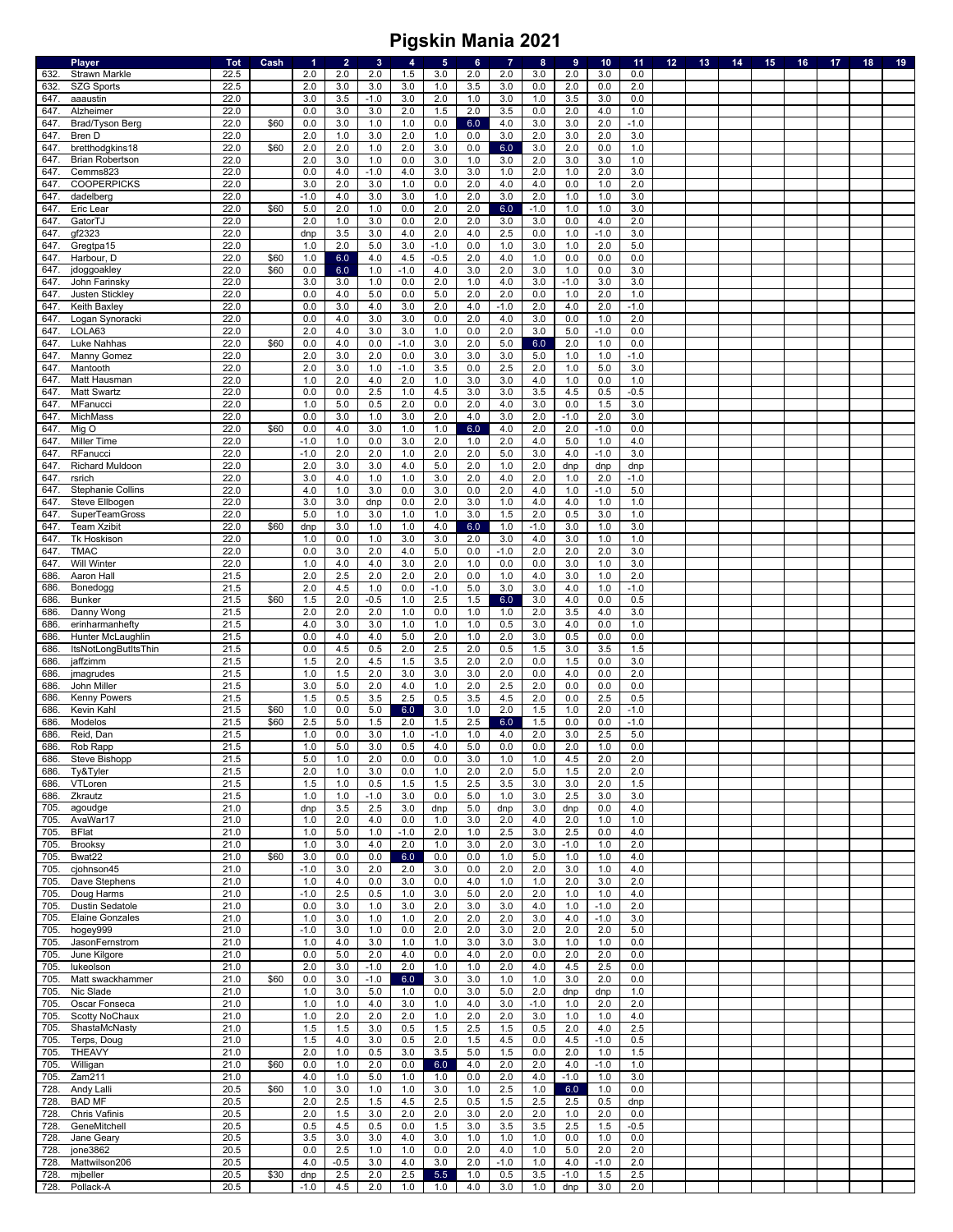|      | <b>Player</b>             | Tot  | Cash | $\blacktriangleleft$ | $\overline{2}$ | $\mathbf{3}$ | $\overline{\mathbf{4}}$ | $\sqrt{5}$ | 6      | $\overline{7}$ | 8       | 9       | 10     | 11     | 12 <sub>1</sub> | 13 <sup>°</sup> | 14 | 15 <sub>1</sub> | 16 | 17 | 18 | 19 |
|------|---------------------------|------|------|----------------------|----------------|--------------|-------------------------|------------|--------|----------------|---------|---------|--------|--------|-----------------|-----------------|----|-----------------|----|----|----|----|
| 728. | Sonny Amato               | 20.5 |      | 1.0                  | 4.0            | 1.0          | 2.0                     | 0.0        | 3.0    | 5.0            | 1.0     | 0.5     | 2.0    | 1.0    |                 |                 |    |                 |    |    |    |    |
| 728. | Tnevs 69                  | 20.5 |      | 0.0                  | 1.0            | 0.0          | 4.0                     | 2.5        | 1.0    | 1.5            | 2.0     | 4.0     | 2.5    | 2.0    |                 |                 |    |                 |    |    |    |    |
| 728. | VicDuarte                 | 20.5 |      | 5.0                  | 5.0            | 0.0          | 0.0                     | 1.0        | 2.5    | 1.0            | 2.0     | 2.0     | 1.0    | 1.0    |                 |                 |    |                 |    |    |    |    |
| 728. | Zorro                     | 20.5 | \$30 | $-1.0$               | 3.0            | 0.5          | 1.5                     | 2.5        | 2.0    | 3.5            | 5.5     | 0.0     | 0.5    | 2.5    |                 |                 |    |                 |    |    |    |    |
| 741  | abrand                    | 20.0 |      | $-1.0$               | 1.0            | 3.0          | $1.0$                   | $-1.0$     | 3.0    | $5.0\,$        | 3.0     | 2.0     | 4.0    | 0.0    |                 |                 |    |                 |    |    |    |    |
| 741  | Angry Soccer Mom          | 20.0 |      | 2.0                  | 3.0            | $-1.0$       | $1.0$                   | $-1.0$     | 5.0    | 1.0            | 2.0     | 3.0     | 0.0    | 5.0    |                 |                 |    |                 |    |    |    |    |
| 741. | <b>BigPit</b>             | 20.0 |      | dnp                  | 4.0            | 2.0          | $1.0$                   | 3.0        | 4.0    | $0.0\,$        | 2.0     | dnp     | 2.0    | 2.0    |                 |                 |    |                 |    |    |    |    |
| 741. | <b>Blazing Jay Gruden</b> | 20.0 | \$60 | 2.0                  | 4.0            | 1.0          | 2.0                     | 2.0        | 2.0    | $6.0\,$        | 1.0     | $-1.0$  | 2.0    | $-1.0$ |                 |                 |    |                 |    |    |    |    |
| 741  | Bobby Shoemaker 2         | 20.0 | \$60 | 3.0                  | 1.0            | $-1.0$       | 3.0                     | 1.0        | 1.0    | 4.0            | 6.0     | 0.0     | 1.0    | $1.0$  |                 |                 |    |                 |    |    |    |    |
| 741  | DGoodson                  | 20.0 |      | dnp                  | 3.0            | 1.0          | 3.0                     | 1.0        | 5.0    | 1.0            | 2.0     | 3.0     | 1.0    | 0.0    |                 |                 |    |                 |    |    |    |    |
| 741  |                           | 20.0 | \$60 | 0.0                  | 4.0            | 2.0          | 0.0                     | 2.0        | 0.0    | $3.0\,$        | $6.0\,$ | 3.0     | $-1.0$ | 1.0    |                 |                 |    |                 |    |    |    |    |
|      | Diggers Everywhere        |      |      |                      |                |              |                         |            |        |                |         |         |        |        |                 |                 |    |                 |    |    |    |    |
| 741  | <b>Fish Sticks</b>        | 20.0 |      | 2.0                  | 2.0            | 0.0          | 4.0                     | 2.0        | 4.0    | 1.0            | 3.0     | 0.0     | 1.0    | $1.0$  |                 |                 |    |                 |    |    |    |    |
| 741  | Golrish                   | 20.0 |      | 3.0                  | 3.0            | $-1.0$       | 3.0                     | 1.0        | 2.0    | 2.0            | 3.0     | 4.0     | 0.0    | 0.0    |                 |                 |    |                 |    |    |    |    |
| 741  | Goose                     | 20.0 |      | 0.0                  | 3.0            | $1.0$        | $1.0$                   | 2.5        | 5.0    | 2.0            | $0.0\,$ | 2.0     | 0.5    | 3.0    |                 |                 |    |                 |    |    |    |    |
| 741  | Handsome B Wonderful      | 20.0 |      | 1.0                  | 1.0            | 0.0          | $5.0\,$                 | $1.0$      | 0.0    | 3.5            | 4.0     | $1.0$   | 3.5    | 0.0    |                 |                 |    |                 |    |    |    |    |
| 741  | Jay Hebert                | 20.0 |      | 2.0                  | 2.0            | 1.0          | 0.0                     | 2.5        | 3.0    | 3.5            | dnp     | 1.5     | 2.5    | 2.0    |                 |                 |    |                 |    |    |    |    |
| 741  | Jeff Knouse               | 20.0 |      | 2.0                  | 4.0            | 2.0          | 1.0                     | 3.0        | 1.0    | 2.0            | 3.0     | 1.0     | 1.0    | 0.0    |                 |                 |    |                 |    |    |    |    |
| 741  | John Edwards              | 20.0 | \$60 | $-1.0$               | 3.0            | $1.0$        | 2.0                     | 2.0        | $-1.0$ | 3.0            | 6.0     | 2.0     | 0.0    | 3.0    |                 |                 |    |                 |    |    |    |    |
| 741  | <b>JPD</b>                | 20.0 |      | $-1.0$               | 2.0            | 2.0          | 2.0                     | 2.0        | 2.5    | 2.0            | 3.0     | 2.0     | 1.0    | 2.5    |                 |                 |    |                 |    |    |    |    |
| 741  | Liz Crescenzo             | 20.0 |      | 1.0                  | 5.0            | 0.0          | 1.0                     | 2.0        | 2.0    | 1.0            | 3.0     | 4.0     | 2.0    | $-1.0$ |                 |                 |    |                 |    |    |    |    |
| 741  | Marsh Terri               | 20.0 |      | 2.0                  | 1.0            | 2.0          | 3.0                     | $-1.0$     | 0.0    | 2.0            | 4.0     | 3.0     | 0.0    | 4.0    |                 |                 |    |                 |    |    |    |    |
| 741  | MGraham                   | 20.0 |      | 4.0                  | 1.0            | 3.0          | 3.0                     | 3.0        | $-1.0$ | 0.0            | 3.0     | 3.0     | 2.0    | $-1.0$ |                 |                 |    |                 |    |    |    |    |
| 741  | Michael lan               | 20.0 |      | 3.0                  | 4.0            | $5.0\,$      | 1.0                     | 4.0        | 3.0    | 0.0            | $-1.0$  | 2.0     | 0.0    | $-1.0$ |                 |                 |    |                 |    |    |    |    |
| 741  | <b>MIKE</b>               | 20.0 |      | 1.0                  | 4.0            | 3.0          | 1.0                     | 1.0        | 2.0    | 2.0            | 1.0     | 3.0     | $-1.0$ | 3.0    |                 |                 |    |                 |    |    |    |    |
| 741  | Noah Stinson              | 20.0 |      | 4.0                  | 1.0            | 0.0          | 0.0                     | 2.0        | 5.0    | 1.0            | 0.0     | 3.0     | 2.0    | 2.0    |                 |                 |    |                 |    |    |    |    |
| 741  | Pancho Del Mar            | 20.0 |      | 1.0                  | 5.0            | 3.5          | 0.5                     | 3.0        | 0.0    | 2.0            | 1.0     | 3.0     | 0.0    | 1.0    |                 |                 |    |                 |    |    |    |    |
| 741  | phezweb                   | 20.0 |      | 0.5                  | 0.0            | 0.5          | 3.5                     | 2.5        | 4.0    | $-1.0$         | 2.0     | 2.0     | 4.0    | 2.0    |                 |                 |    |                 |    |    |    |    |
| 741. | Polish Power              | 20.0 |      | 1.0                  | 4.0            | 1.0          | 3.0                     | 1.0        | 2.0    | 3.0            | 4.0     | 1.0     | 0.0    | 0.0    |                 |                 |    |                 |    |    |    |    |
| 741. | Poolmaster                | 20.0 |      | 2.0                  | 4.0            | 1.0          | 1.0                     | 2.0        | 4.0    | 1.0            | 3.0     | $-1.0$  | 0.0    | 3.0    |                 |                 |    |                 |    |    |    |    |
| 741  | Poops Mcgee               | 20.0 |      | 1.0                  | 5.0            | $-1.0$       | 0.0                     | 2.0        | 0.0    | $5.0\,$        | 3.0     | 2.0     | 0.0    | 3.0    |                 |                 |    |                 |    |    |    |    |
| 741  | Ray Hornfeck              | 20.0 |      | 2.0                  | 3.0            | 3.0          | 3.0                     | 0.0        | 1.0    | 4.0            | 3.0     | 2.0     | $-1.0$ | 0.0    |                 |                 |    |                 |    |    |    |    |
|      |                           | 20.0 |      | 4.0                  |                | 4.0          | 3.0                     |            | 1.0    | 0.0            | 2.0     |         | 0.0    |        |                 |                 |    |                 |    |    |    |    |
| 741  | Scott Allen               |      |      |                      | 4.0            |              |                         | $1.0$      |        |                |         | 0.0     |        | 1.0    |                 |                 |    |                 |    |    |    |    |
| 741  | Steven Marsh              | 20.0 | \$60 | 0.0                  | 2.0            | 0.0          | $-1.0$                  | 6.0        | 2.0    | 4.0            | 3.0     | 4.0     | 0.0    | 0.0    |                 |                 |    |                 |    |    |    |    |
| 741  | Tim Brunenkant            | 20.0 |      | 3.0                  | 1.0            | 3.0          | 2.0                     | $-1.0$     | 1.0    | $-1.0$         | 2.0     | 3.0     | 3.0    | 4.0    |                 |                 |    |                 |    |    |    |    |
| 741. | trea smith                | 20.0 |      | 3.0                  | $-1.0$         | 2.0          | 2.0                     | 1.0        | dnp    | $3.0\,$        | $4.0$   | 1.0     | 1.0    | 4.0    |                 |                 |    |                 |    |    |    |    |
| 741. | <b>TylerVondrak</b>       | 20.0 |      | 4.0                  | 3.0            | 2.0          | $1.0$                   | 1.0        | 3.0    | 0.0            | 4.0     | 2.0     | 0.0    | 0.0    |                 |                 |    |                 |    |    |    |    |
| 773. | 11111                     | 19.5 |      | 2.0                  | dnp            | 3.0          | 2.0                     | $1.0$      | 2.0    | 0.0            | 2.0     | 0.0     | 2.5    | 5.0    |                 |                 |    |                 |    |    |    |    |
| 773  | Amy Purdy                 | 19.5 |      | 2.0                  | 0.5            | 2.0          | 1.5                     | 0.0        | 3.5    | 3.0            | 1.0     | 0.5     | 2.5    | 3.0    |                 |                 |    |                 |    |    |    |    |
| 773. | Andrew Levine             | 19.5 |      | 1.5                  | 3.0            | 3.0          | 1.5                     | 3.0        | 2.5    | 0.0            | 2.5     | 4.0     | $-0.5$ | $-1.0$ |                 |                 |    |                 |    |    |    |    |
| 773. | Badgers71                 | 19.5 |      | 2.0                  | 2.0            | 2.0          | 4.0                     | 0.5        | 3.0    | 2.0            | $4.0$   | 0.0     | 0.0    | 0.0    |                 |                 |    |                 |    |    |    |    |
| 773. | David Bennett Jr          | 19.5 |      | $-1.0$               | 4.0            | 3.5          | $-1.0$                  | 1.0        | 3.0    | 4.5            | 4.0     | 1.5     | 1.0    | $-1.0$ |                 |                 |    |                 |    |    |    |    |
| 773  | Donald Barksdale          | 19.5 |      | 3.0                  | 0.0            | 2.5          | 3.0                     | 1.0        | 4.0    | 2.0            | 0.0     | 2.0     | 2.0    | 0.0    |                 |                 |    |                 |    |    |    |    |
| 773. | MacPhee                   | 19.5 |      | 1.0                  | 3.0            | 3.0          | 3.0                     | $1.0$      | 0.0    | 1.5            | 3.0     | 2.0     | 1.0    | 1.0    |                 |                 |    |                 |    |    |    |    |
| 773. | Mia Lear                  | 19.5 |      | $-0.5$               | 3.0            | 4.0          | 4.0                     | $1.0$      | 3.0    | 2.0            | dnp     | 1.0     | 2.0    | dnp    |                 |                 |    |                 |    |    |    |    |
| 773  | OutOfToner                | 19.5 |      | 0.0                  | 1.0            | 2.0          | 2.5                     | 1.5        | 4.0    | 3.5            | 1.0     | 3.0     | 1.0    | 0.0    |                 |                 |    |                 |    |    |    |    |
| 773  | <b>Slim Pickins</b>       | 19.5 |      | 2.0                  | 4.0            | 2.0          | 3.0                     | 1.5        | 3.0    | 4.0            | 2.0     | $-1.0$  | $-1.0$ | 0.0    |                 |                 |    |                 |    |    |    |    |
| 773. | <b>TOMMY T</b>            | 19.5 |      | 0.5                  | 2.5            | 5.0          | 0.0                     | 0.5        | 3.5    | 2.5            | $0.0\,$ | 3.0     | 2.0    | 0.0    |                 |                 |    |                 |    |    |    |    |
| 773. | TreverMorley              | 19.5 |      | 2.0                  | 2.0            | 2.0          | $1.0$                   | 1.0        | 0.5    | 4.0            | 3.0     | 2.0     | 1.0    | 1.0    |                 |                 |    |                 |    |    |    |    |
|      | 0tt0w00n                  |      |      | 0.0                  |                | 3.0          |                         |            |        |                | 2.0     |         |        | 0.0    |                 |                 |    |                 |    |    |    |    |
| 785. |                           | 19.0 |      |                      | 2.0            |              | 0.0                     | 3.0        | 0.0    | 3.0            |         | 2.0     | 4.0    |        |                 |                 |    |                 |    |    |    |    |
| 785. | Appreciate U              | 19.0 |      | 3.0                  | 1.0            | 0.0          | 0.0                     | 3.0        | 5.0    | 1.0            | 4.0     | 0.0     | 2.0    | 0.0    |                 |                 |    |                 |    |    |    |    |
| 785  | AzLiLman                  | 19.0 |      | 2.0                  | 5.0            | $-1.0$       | 2.0                     | 0.0        | 2.0    | 4.0            | 3.0     | 2.0     | 0.0    | 0.0    |                 |                 |    |                 |    |    |    |    |
| 785  | briannaschroer            | 19.0 |      | 0.0                  | 3.0            | $1.0$        | 0.0                     | 1.0        | 1.0    | $5.0\,$        | $-1.0$  | 4.5     | 1.5    | 3.0    |                 |                 |    |                 |    |    |    |    |
| 785. | Buckeye, Dave             | 19.0 |      | 4.0                  | 1.5            | 3.0          | 1.5                     | 4.0        | 0.5    | 0.5            | 1.5     | 2.0     | dnp    | 0.5    |                 |                 |    |                 |    |    |    |    |
| 785  | Dee Barker                | 19.0 |      | 0.0                  | 1.0            | 3.0          | 2.0                     | 1.0        | 3.0    | 2.0            | 4.0     | 4.0     | 0.0    | $-1.0$ |                 |                 |    |                 |    |    |    |    |
| 785  | <b>DODSON</b>             | 19.0 |      | $-1.0$               | 2.0            | 3.0          | 1.0                     | 2.0        | 1.0    | 2.0            | 4.0     | 4.0     | 1.0    | 0.0    |                 |                 |    |                 |    |    |    |    |
| 785. | drewwolski                | 19.0 |      | 2.0                  | dnp            | $5.0\,$      | $-1.0$                  | 2.0        | 3.0    | 2.0            | 1.0     | 1.0     | dnp    | 4.0    |                 |                 |    |                 |    |    |    |    |
| 785. | Jason Lewin               | 19.0 |      | 1.0                  | 2.0            | 0.5          | 2.5                     | 1.0        | 2.5    | 1.5            | 1.5     | 1.0     | 3.0    | 2.5    |                 |                 |    |                 |    |    |    |    |
| 785. | Jessica Davenport         | 19.0 |      | 1.0                  | 2.0            | 2.0          | 0.0                     | 3.0        | 1.0    | 2.0            | dnp     | 5.0     | 3.0    | dnp    |                 |                 |    |                 |    |    |    |    |
| 785. | Johnnie Flash             | 19.0 |      | 1.5                  | 3.0            | 1.5          | 3.5                     | 2.0        | 3.5    | 1.0            | 2.5     | 1.5     | 0.0    | $-1.0$ |                 |                 |    |                 |    |    |    |    |
| 785. | Just27low                 | 19.0 |      | 1.0                  | 2.0            | 1.0          | 2.0                     | 1.0        | 3.0    | 1.0            | 0.0     | 4.0     | 1.0    | 3.0    |                 |                 |    |                 |    |    |    |    |
| 785. | <b>Phil Choler</b>        | 19.0 |      | 1.0                  | 2.0            | 3.0          | 1.0                     | 1.0        | 3.0    | 1.0            | 2.0     | 3.0     | 0.0    | 2.0    |                 |                 |    |                 |    |    |    |    |
| 785. | PJs College Fund          | 19.0 | \$60 | 3.0                  | 2.0            | 2.0          | 2.0                     | 2.0        | 6.0    | $-1.0$         | 1.0     | 0.0     | 1.0    | 1.0    |                 |                 |    |                 |    |    |    |    |
| 785. | ShastaMcNasty 2           | 19.0 |      | 2.5                  | dnp            | 2.5          | 2.5                     | 0.5        | 1.5    | 4.5            | 4.5     | 1.5     | 0.0    | $-1.0$ |                 |                 |    |                 |    |    |    |    |
| 785. | Shmeeehan                 | 19.0 |      | 1.0                  | 1.0            | $1.0$        | 1.0                     | $-1.0$     | 4.0    | 3.0            | 2.0     | 4.5     | 2.0    | 0.5    |                 |                 |    |                 |    |    |    |    |
| 785. | Steve Rivera              | 19.0 |      | 2.0                  | 4.0            | 2.0          | 4.0                     | $-1.0$     | 0.0    | 2.0            | 2.0     | 1.0     | 0.0    | 3.0    |                 |                 |    |                 |    |    |    |    |
| 785. | T pugs                    | 19.0 |      | 0.5                  | 1.0            | 2.0          | 1.5                     | $0.5\,$    | 0.5    | $2.5\,$        | 3.0     | 0.5     | 4.5    | 2.5    |                 |                 |    |                 |    |    |    |    |
| 785. | Westy12                   | 19.0 | \$30 | $-1.0$               | 3.0            | 2.0          | 3.5                     | 2.5        | 1.5    | 5.5            | 0.0     | 0.5     | 0.0    | 1.5    |                 |                 |    |                 |    |    |    |    |
| 785. | Witthoft                  | 19.0 |      | 0.0                  | 4.0            | 2.0          | 0.0                     | 3.0        | 0.0    | $5.0\,$        | 1.0     | 4.0     | dnp    | 0.0    |                 |                 |    |                 |    |    |    |    |
| 805. | <b>Admiral Ed</b>         | 18.5 |      | 2.0                  | 2.0            | $1.0$        | 2.0                     | 0.0        | 4.0    | $2.5\,$        | 2.0     | 3.0     | 1.0    | $-1.0$ |                 |                 |    |                 |    |    |    |    |
| 805. | Bizz                      | 18.5 |      | 2.0                  | 1.5            | 0.0          | 3.0                     | 2.0        | 1.0    | 0.0            | 2.0     | 4.0     | 1.0    | 2.0    |                 |                 |    |                 |    |    |    |    |
| 805. | Bluedevils81              | 18.5 |      | 2.0                  | 1.0            | 2.0          | 1.0                     | 2.5        | 1.0    | 4.5            | 3.5     | 1.0     | $-1.0$ | 1.0    |                 |                 |    |                 |    |    |    |    |
| 805. | Donkey Teeth              | 18.5 |      | 4.5                  | $-1.0$         | 3.0          | 1.0                     | 1.0        | 0.0    | 3.0            | 2.0     | 2.0     | 1.0    | 2.0    |                 |                 |    |                 |    |    |    |    |
|      |                           |      |      |                      |                |              |                         |            |        |                |         |         |        |        |                 |                 |    |                 |    |    |    |    |
| 805. | EGK                       | 18.5 |      | 0.0                  | 1.0            | $2.5\,$      | $-1.0$                  | 2.0        | 3.0    | 2.5            | 2.0     | $3.5\,$ | 0.0    | 3.0    |                 |                 |    |                 |    |    |    |    |
| 805. | Gasman206                 | 18.5 | \$30 | 3.0                  | 2.0            | 1.0          | 2.0                     | $-1.0$     | 1.0    | 3.0            | 5.5     | 2.0     | 0.0    | 0.0    |                 |                 |    |                 |    |    |    |    |
| 805. | jaredpaxton               | 18.5 |      | 1.0                  | 4.0            | 2.0          | 4.0                     | 4.0        | 1.0    | dnp            | dnp     | dnp     | 2.5    | dnp    |                 |                 |    |                 |    |    |    |    |
| 805. | Jenks Ex-Wife             | 18.5 |      | 0.5                  | 4.0            | 1.0          | 4.0                     | 0.5        | 1.0    | 4.5            | 3.0     | dnp     | dnp    | dnp    |                 |                 |    |                 |    |    |    |    |
| 805. | Jim Smith                 | 18.5 | \$60 | 1.0                  | 1.0            | $2.5\,$      | dnp                     | 1.0        | 5.0    | dnp            | dnp     | 6.0     | 2.0    | 0.0    |                 |                 |    |                 |    |    |    |    |
| 805. | Kiwi                      | 18.5 | \$30 | 1.0                  | 1.5            | 2.0          | 0.5                     | 5.5        | 2.5    | 4.5            | dnp     | 1.5     | $-0.5$ | dnp    |                 |                 |    |                 |    |    |    |    |
| 805. | Melchman                  | 18.5 |      | 2.5                  | 4.0            | 3.0          | $-1.0$                  | 0.0        | 0.0    | 4.0            | 1.0     | 2.0     | 1.0    | 2.0    |                 |                 |    |                 |    |    |    |    |
| 805. | oocho877                  | 18.5 |      | 1.0                  | $-1.0$         | 1.0          | 3.0                     | 3.5        | 1.0    | 3.0            | 5.0     | 1.0     | $-1.0$ | 2.0    |                 |                 |    |                 |    |    |    |    |
| 805. | RedBaron                  | 18.5 |      | 1.0                  | 5.0            | 4.0          | 4.0                     | 0.5        | 3.0    | 1.0            | $0.0\,$ | $-1.0$  | $-1.0$ | 2.0    |                 |                 |    |                 |    |    |    |    |
| 805. | Ron and Jackie            | 18.5 | \$60 | 1.0                  | 1.5            | 3.0          | 0.0                     | 3.0        | 6.0    | 1.0            | 2.0     | 1.0     | 0.0    | 0.0    |                 |                 |    |                 |    |    |    |    |
| 819. | 8pplebees                 | 18.0 |      | 2.0                  | 4.0            | 2.0          | 2.0                     | 0.0        | 4.0    | 1.0            | 1.0     | $-1.0$  | 2.0    | 1.0    |                 |                 |    |                 |    |    |    |    |
| 819. | AlliFraz                  | 18.0 |      | 2.0                  | 5.0            | $-1.0$       | $-1.0$                  | 3.0        | 1.0    | 2.0            | 1.0     | 4.0     | 1.0    | 1.0    |                 |                 |    |                 |    |    |    |    |
| 819. | <b>BJBerg</b>             | 18.0 |      | 2.0                  | 4.0            | $3.0\,$      | 0.0                     | 1.0        | 1.0    | 3.0            | $4.0$   | 0.0     | 0.0    | 0.0    |                 |                 |    |                 |    |    |    |    |
| 819. | CasinoChad                | 18.0 |      | 1.0                  | 2.0            | 1.0          | 0.0                     | 0.0        | 2.0    | 3.0            | 2.0     | 3.0     | 1.0    | 3.0    |                 |                 |    |                 |    |    |    |    |
| 819. | dmoreano20                | 18.0 |      | 2.0                  | 2.0            | 2.0          | 2.0                     | 0.0        | 1.0    | 5.0            | 1.0     | 3.0     | 0.0    | 0.0    |                 |                 |    |                 |    |    |    |    |
| 819. | dww879                    | 18.0 |      | 2.0                  | 0.0            | 2.0          | 3.0                     | 3.0        | 0.0    | 3.0            | 1.0     | 2.0     | 1.0    | 1.0    |                 |                 |    |                 |    |    |    |    |
| 819. | emilaneli                 | 18.0 |      | $-1.0$               | 2.0            | 1.0          | 0.0                     | 2.0        | 1.0    | 5.0            | 3.0     | 1.0     | 3.0    | 1.0    |                 |                 |    |                 |    |    |    |    |
|      |                           |      |      |                      |                |              |                         |            |        |                |         |         |        |        |                 |                 |    |                 |    |    |    |    |
| 819. | Frank Fry                 | 18.0 |      | 2.0                  | 4.0            | 0.0          | $-1.0$                  | 1.0        | 2.0    | 4.0            | 1.0     | 0.0     | 1.0    | 4.0    |                 |                 |    |                 |    |    |    |    |
| 819. | idstauffer                | 18.0 |      | 0.0                  | 3.0            | 1.0          | 2.0                     | 1.0        | 2.0    | 1.0            | 3.0     | 0.0     | 2.0    | 3.0    |                 |                 |    |                 |    |    |    |    |
| 819. | Juan Roberto              | 18.0 |      | 1.0                  | 4.0            | 1.0          | 0.0                     | 3.0        | 3.0    | 1.0            | 2.0     | 3.0     | $-1.0$ | $1.0$  |                 |                 |    |                 |    |    |    |    |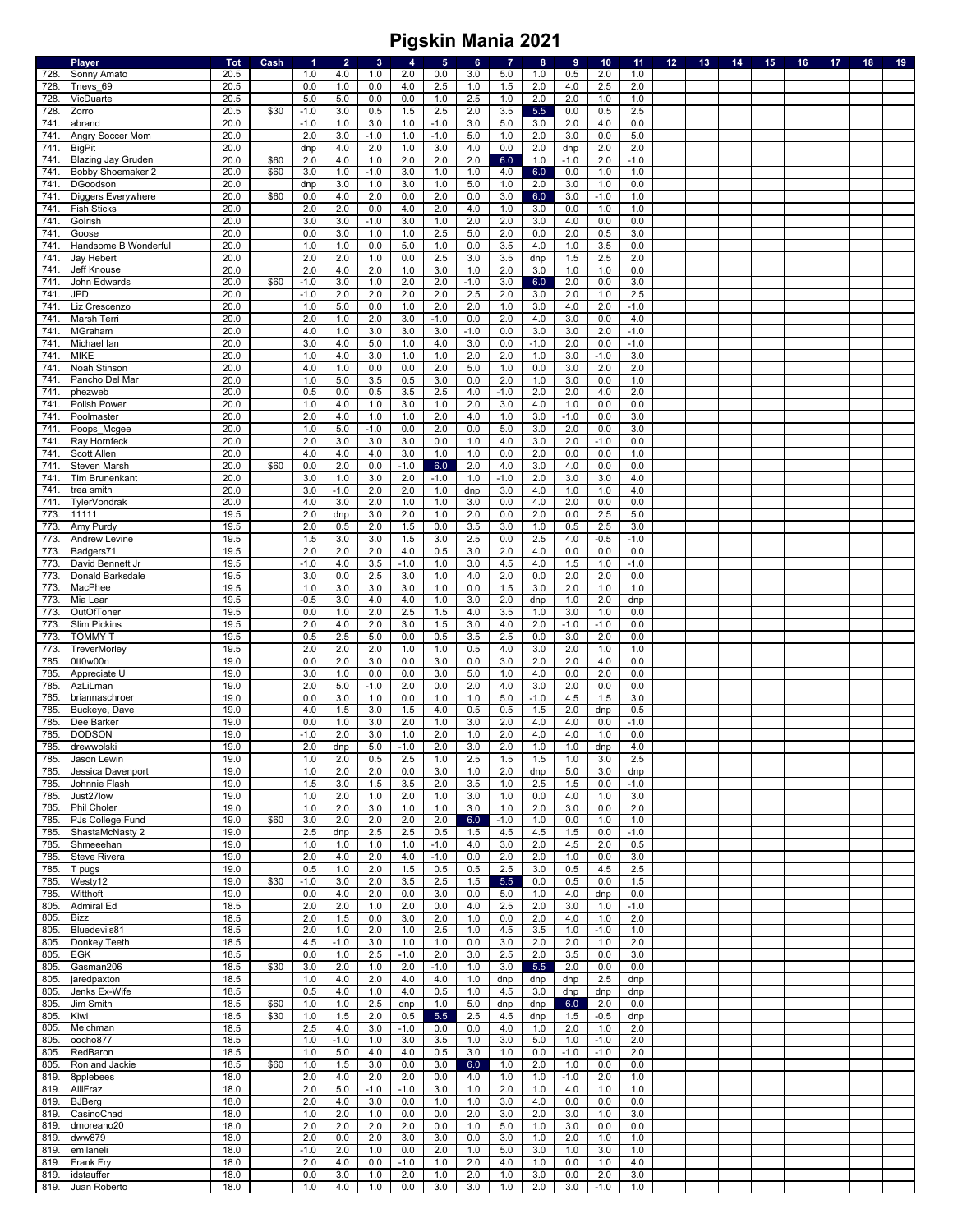|              | Player                                    | <b>Tot</b>   | Cash | $\blacktriangleleft$ | $\overline{2}$ | $\mathbf{3}$ | $\overline{4}$ | $5\phantom{.0}$ | $6\phantom{a}$ | $\overline{7}$ | $\bf 8$    | $\overline{9}$ | 10         | 11            | 12 <sub>2</sub> | 13 | 14 | 15 | 16 | 17 | 18 | 19 |
|--------------|-------------------------------------------|--------------|------|----------------------|----------------|--------------|----------------|-----------------|----------------|----------------|------------|----------------|------------|---------------|-----------------|----|----|----|----|----|----|----|
| 819.         | Keri Kaune                                | 18.0         |      | 2.0                  | 3.0            | 0.0          | 1.0            | 1.0             | 2.0            | 5.0            | $-1.0$     | 5.0            | 1.0        | $-1.0$        |                 |    |    |    |    |    |    |    |
| 819.         | MFearing                                  | 18.0         | \$60 | 0.0                  | 2.0            | 3.0          | 1.0            | 0.0             | 3.0            | 6.0            | $-1.0$     | 0.0            | $-1.0$     | 5.0           |                 |    |    |    |    |    |    |    |
| 819          | Mike P                                    | 18.0         | \$60 | 1.0                  | 2.0            | 2.0          | 2.0            | 1.0             | 0.0            | 6.0            | 1.0        | 2.0            | 0.0        | 1.0           |                 |    |    |    |    |    |    |    |
| 819          | sfarley                                   | 18.0         |      | 1.0                  | 4.0            | 2.0          | 0.0            | 0.0             | 3.0            | 2.0            | 2.5        | 3.5            | $-1.0$     | 1.0           |                 |    |    |    |    |    |    |    |
| 833          | \$60 donation                             | 17.5         | \$30 | 0.0                  | 0.0            | $-1.0$       | 0.0            | 0.0             | 1.0            | 4.0            | 1.0        | 5.5            | 4.0        | 3.0           |                 |    |    |    |    |    |    |    |
| 833          | 111DBH32                                  | 17.5         |      | 0.0                  | 4.0            | 2.0          | 1.0            | 1.0             | 0.0            | 2.5            | 3.0        | 2.0            | 0.0        | 2.0           |                 |    |    |    |    |    |    |    |
| 833.         | <b>BMAC</b><br>Calvin#8                   | 17.5<br>17.5 |      | 0.0<br>1.0           | 4.0<br>2.0     | 1.0<br>1.5   | 1.0<br>2.5     | 2.5             | 2.0<br>3.0     | 1.0<br>1.5     | 4.0<br>1.5 | 0.0            | 1.0<br>2.0 | 1.0           |                 |    |    |    |    |    |    |    |
| 833          |                                           |              |      |                      |                | $-0.5$       | $1.0$          | dnp             |                | 4.5            | 0.5        | 1.5<br>2.0     |            | 1.0           |                 |    |    |    |    |    |    |    |
| 833.<br>833. | <b>Charles Durrenberger</b><br>J. Luba 37 | 17.5<br>17.5 |      | 1.0<br>1.0           | 1.5<br>1.0     | 2.0          | 2.0            | 1.5<br>1.0      | 4.0<br>0.0     | 3.5            | 3.0        | 2.0            | 0.5<br>2.0 | 1.5<br>0.0    |                 |    |    |    |    |    |    |    |
| 833.         | jbix                                      | 17.5         |      | dnp                  | 4.0            | 1.0          | 3.0            | 1.0             | 3.0            | 2.5            | 2.0        | 1.0            | dnp        | dnp           |                 |    |    |    |    |    |    |    |
| 833          | JPFinlay                                  | 17.5         |      | 2.0                  | $-1.0$         | 3.0          | 2.0            | 0.0             | 0.0            | 1.0            | 4.0        | 3.0            | 2.0        | 1.5           |                 |    |    |    |    |    |    |    |
| 833.         | Manifold                                  | 17.5         |      | 0.0                  | 5.0            | 1.0          | $-1.0$         | 1.5             | 3.0            | 2.0            | 1.0        | 2.0            | 2.0        | 1.0           |                 |    |    |    |    |    |    |    |
| 833.         | Mike Jennings                             | 17.5         |      | 2.0                  | 0.0            | 1.0          | 0.0            | 0.0             | 4.0            | 2.0            | 3.0        | 4.0            | $-0.5$     | 2.0           |                 |    |    |    |    |    |    |    |
| 833.         | Packshow99                                | 17.5         | \$60 | 0.0                  | 2.0            | 3.0          | $-1.0$         | 0.0             | 0.0            | 6.0            | 2.0        | 1.0            | 2.5        | 2.0           |                 |    |    |    |    |    |    |    |
| 833.         | Reid, Pat                                 | 17.5         |      | 3.0                  | 4.0            | 2.0          | 1.0            | $-1.0$          | 4.5            | $-1.0$         | 2.5        | 2.0            | 1.5        | $-1.0$        |                 |    |    |    |    |    |    |    |
| 833.         | shiboo58                                  | 17.5         |      | $-1.0$               | 1.5            | 4.0          | $-1.0$         | 2.0             | 3.0            | $0.0\,$        | 2.0        | 4.0            | 2.0        | 1.0           |                 |    |    |    |    |    |    |    |
| 846          | Allen Richard                             | 17.0         |      | 0.0                  | 2.0            | 2.0          | 0.0            | 1.0             | 3.0            | 3.0            | 2.0        | 2.0            | 1.0        | 1.0           |                 |    |    |    |    |    |    |    |
| 846.         | Cole/Troy                                 | 17.0         |      | $-1.0$               | 4.0            | 2.0          | 4.0            | 0.0             | 1.0            | 2.0            | 0.0        | 2.0            | 1.0        | 2.0           |                 |    |    |    |    |    |    |    |
| 846.         | Conlin11                                  | 17.0         |      | 1.0                  | 3.0            | 3.0          | 0.0            | 3.0             | 1.0            | 3.0            | $0.0\,$    | 2.0            | 2.0        | $-1.0$        |                 |    |    |    |    |    |    |    |
| 846          | <b>DUB Loading</b>                        | 17.0         |      | dnp                  | 5.0            | 3.0          | 3.0            | $-1.0$          | 0.0            | 2.0            | 4.0        | 1.0            | 0.0        | 0.0           |                 |    |    |    |    |    |    |    |
| 846          | Furious47                                 | 17.0         |      | 1.0                  | 1.0            | 0.5          | $-1.0$         | 1.0             | $-1.0$         | 5.0            | 2.0        | 2.5            | 4.0        | 2.0           |                 |    |    |    |    |    |    |    |
| 846.         | Jeff Green                                | 17.0         |      | 0.0                  | 4.0            | 3.0          | 1.5            | 0.0             | 2.0            | 2.5            | 2.0        | 0.0            | 1.0        | 1.0           |                 |    |    |    |    |    |    |    |
| 846          | Kirk Anderson                             | 17.0         |      | 1.5                  | 4.0            | 0.5          | 0.0            | dnp             | 0.0            | 5.0            | 3.0        | 0.0            | 2.0        | 1.0           |                 |    |    |    |    |    |    |    |
| 846          | kjfst11                                   | 17.0         |      | 0.0                  | 5.0            | 1.0          | 1.0            | 1.0             | 2.0            | 2.0            | 1.0        | 4.0            | 1.0        | $-1.0$        |                 |    |    |    |    |    |    |    |
| 846          | NickDuett                                 | 17.0         |      | 4.0                  | 3.0            | 5.0          | 0.0            | 1.0             | 0.0            | 0.0            | 1.0        | 1.0            | 0.0        | 2.0           |                 |    |    |    |    |    |    |    |
| 846.         | Rennie                                    | 17.0         |      | $-1.0$               | 1.0            | 3.0          | 3.0            | 2.0             | 2.0            | 2.0            | 3.0        | 0.0            | 2.0        | 0.0           |                 |    |    |    |    |    |    |    |
| 846          | SteelfanNSouth                            | 17.0         |      | $-1.0$               | 3.5            | 1.5          | 2.5            | 3.0             | 2.0            | 1.5            | 4.0        | 0.0            | 0.0        | 0.0           |                 |    |    |    |    |    |    |    |
| 846          | <b>Tricia Viecelli</b>                    | 17.0         |      | $-0.5$               | 2.0            | 2.5          | $-1.0$         | 1.5             | 4.5            | 0.0            | 1.0        | 1.0            | 4.0        | 2.0           |                 |    |    |    |    |    |    |    |
| 858          | AZBigdawg                                 | 16.5         |      | 1.0                  | 2.5            | 0.0          | 0.0            | $4.0$           | 2.0            | 3.0            | 2.0        | 1.0            | 1.0        | 0.0           |                 |    |    |    |    |    |    |    |
| 858          | <b>Butch/George</b>                       | 16.5         |      | $-0.5$               | 0.5            | 3.0          | 2.5            | 0.5             | 3.0            | 1.5            | 2.5        | 1.5            | 1.5        | 0.5           |                 |    |    |    |    |    |    |    |
| 858          | Hail2theSkins                             | 16.5         |      | 0.0                  | 0.5            | 0.5          | 0.5            | 3.5             | 1.5            | dnp            | 3.5        | 4.5            | 2.5        | $-0.5$        |                 |    |    |    |    |    |    |    |
| 858          | Kevin Gebhardt                            | 16.5         |      | 3.5                  | $-0.5$         | 1.0          | 0.5            | 2.5             | 1.0            | 2.0            | 0.5        | 2.0            | 2.0        | 2.0           |                 |    |    |    |    |    |    |    |
| 858          | markolson                                 | 16.5         | \$60 | dnp                  | 1.0            | 0.0          | 2.0            | 3.5             | 1.0            | 1.0            | 6.0        | 0.0            | 0.0        | 2.0           |                 |    |    |    |    |    |    |    |
| 858          | pmac                                      | 16.5         |      | 1.0                  | 2.0            | 4.0          | 0.0            | 1.0             | 2.5            | 2.0            | 1.0        | $-1.0$         | 2.0        | 2.0           |                 |    |    |    |    |    |    |    |
| 858          | pscott                                    | 16.5         |      | 1.5                  | 3.5            | $-0.5$       | 1.0            | 0.5             | 1.5            | 5.0            | 1.0        | 3.0            | $-1.0$     | 1.0           |                 |    |    |    |    |    |    |    |
| 858          | <b>Stuart Chancellor</b>                  | 16.5         |      | 0.0                  | 0.5            | 0.0          | 2.0            | 2.0             | 3.0            | 2.0            | 1.0        | 1.0            | 3.0        | 2.0           |                 |    |    |    |    |    |    |    |
| 858          | Tee2Green67                               | 16.5         |      | 2.5                  | dnp            | 3.5          | 1.0            | 3.5             | 3.0            | $-0.5$         | 3.5        | dnp            | dnp        | dnp           |                 |    |    |    |    |    |    |    |
| 867.         | Aaron Brink                               | 16.0         |      | 2.0                  | 3.0            | 2.0          | 5.0<br>2.0     | 0.0             | 1.0<br>2.0     | 3.0<br>4.0     | dnp        | dnp            | dnp        | dnp           |                 |    |    |    |    |    |    |    |
| 867.<br>867  | Cbourgy<br>Dylan and Sadie                | 16.0<br>16.0 |      | 1.0<br>0.0           | 2.0<br>1.0     | 1.0<br>0.0   | 3.0            | 0.0<br>1.0      | 3.0            | 1.0            | 2.0<br>5.0 | 2.0<br>2.0     | 0.0<br>0.0 | 0.0<br>0.0    |                 |    |    |    |    |    |    |    |
| 867          | ramsters                                  | 16.0         |      | 1.0                  | dnp            | 3.0          | 4.0            | 0.0             | 2.0            | 4.0            | 1.0        | 2.0            | $-1.0$     | 0.0           |                 |    |    |    |    |    |    |    |
| 867.         | Rob Uhring                                | 16.0         |      | 0.0                  | 4.0            | 3.0          | 1.0            | 2.0             | 0.0            | $5.0\,$        | $-1.0$     | 1.0            | 0.0        | 1.0           |                 |    |    |    |    |    |    |    |
| 867          | SLauer                                    | 16.0         |      | $-1.0$               | 5.0            | 1.0          | 1.0            | 3.0             | 2.0            | $-1.0$         | 4.0        | 1.0            | 2.0        | $-1.0$        |                 |    |    |    |    |    |    |    |
| 867          | Tester17                                  | 16.0         |      | 0.0                  | 1.0            | 3.0          | $-1.0$         | 2.0             | 5.0            | $-1.0$         | 1.0        | 2.0            | 0.0        | 4.0           |                 |    |    |    |    |    |    |    |
| 874.         | Justin Harper                             | 15.5         |      | $-1.0$               | 2.0            | dnp          | 1.0            | 1.0             | 3.0            | 2.0            | 4.0        | 1.0            | 1.5        | 1.0           |                 |    |    |    |    |    |    |    |
| 874.         | Pops McLaughlin                           | 15.5         |      | 0.0                  | 3.5            | 2.5          | 1.0            | 1.5             | 1.0            | 1.5            | 3.5        | 0.0            | 0.0        | 1.0           |                 |    |    |    |    |    |    |    |
| 874          | Rbtrippaz                                 | 15.5         |      | $-1.0$               | 1.5            | 2.5          | 2.5            | 0.0             | 2.5            | 0.0            | 3.0        | 1.0            | 1.0        | 2.5           |                 |    |    |    |    |    |    |    |
| 874.         | RobCarlin                                 | 15.5         |      | 2.0                  | 2.0            | $-0.5$       | 3.0            | 5.0             | 3.0            | 1.0            | $-1.0$     | 0.0            | 0.0        | 1.0           |                 |    |    |    |    |    |    |    |
| 878          | Jeff Owen                                 | 15.0         |      | 0.0                  | 4.0            | 0.0          | 0.0            | 2.0             | 1.0            | 3.0            | $0.0\,$    | 4.0            | 0.0        | 1.0           |                 |    |    |    |    |    |    |    |
| 878.         | Mark Schumaker                            | 15.0         |      | 0.0                  | 3.0            | 2.0          | 1.0            | 5.0             | 1.0            | $-1.0$         | 2.0        | 2.0            | 0.0        | 0.0           |                 |    |    |    |    |    |    |    |
| 878.         | Mike Marsh                                | 15.0         |      | 0.0                  | 2.0            | 1.0          | 1.0            | 3.0             | 1.0            | 0.0            | 2.0        | 0.0            | 3.0        | 2.0           |                 |    |    |    |    |    |    |    |
| 878.         | NCSchickel                                | 15.0         |      | 3.0                  | 0.0            | 3.0          | 0.0            | 3.0             | 4.0            | $-1.0$         | $-1.0$     | 1.0            | 3.0        | 0.0           |                 |    |    |    |    |    |    |    |
| 878          | Riggo4456                                 | 15.0         |      | 0.5                  | $-1.0$         | 3.0          | 0.0            | 1.0             | 2.0            | 3.0            | 0.0        | 4.5            | 0.0        | 2.0           |                 |    |    |    |    |    |    |    |
| 878.         | Sannyhoyt                                 | 15.0         |      | 2.0                  | 0.5            | 1.0          | 0.5            | 3.0             | 3.0            | 1.5            | 2.0        | $-1.0$         | 2.5        | dnp           |                 |    |    |    |    |    |    |    |
| 878.         | Sir Pedro, Daniel                         | 15.0         |      | 1.0                  | 2.0            | 0.0          | 0.0            | 3.0             | 0.0            | 5.0            | 0.0        | 3.0            | $-1.0$     | 2.0           |                 |    |    |    |    |    |    |    |
| 885.         | Antzoni                                   | 14.5         |      | 0.5                  | 3.5            | 0.0          | 1.5            | 1.0             | 3.0            | 0.0            | 2.0        | 0.0            | 1.0        | 2.0           |                 |    |    |    |    |    |    |    |
| 885.         | Audrey Agajanian                          | 14.5         |      | 3.0                  | 4.0            | 0.0          | dnp            | 2.0             | 3.0            | 1.0            | 0.0        | 1.5            | dnp        | dnp           |                 |    |    |    |    |    |    |    |
| 885.         | brettm2                                   | 14.5         |      | dnp                  | 1.5            | 0.0          | 3.0            | 2.0             | 1.0            | 3.0            | $-1.0$     | 4.0            | 1.0        | 0.0           |                 |    |    |    |    |    |    |    |
| 885.         | Bsheps27                                  | 14.5         |      | $-1.0$               | 3.0            | 2.5          | 2.0            | 3.5             | dnp            | dnp            | dnp        | dnp            | 1.5        | 3.0           |                 |    |    |    |    |    |    |    |
| 885.         | Kenny Wilkinson                           | 14.5         |      | $-0.5$               | 1.0            | 1.0          | 1.0            | 0.0             | 5.0            | 0.0            | 4.0        | 2.0            | 2.0        | $-1.0$        |                 |    |    |    |    |    |    |    |
| 890          | ChuckCripe                                | 14.0         |      | 1.0                  | 2.5            | 2.5          | 2.0            | $-1.0$          | 1.5            | 5.0            | 0.0        | 0.0            | 1.5        | $-1.0$        |                 |    |    |    |    |    |    |    |
| 890.         | Davedex                                   | 14.0         |      | 0.0                  | 3.5            | $-0.5$       | $-1.0$         | 0.5             | 1.5            | 2.5            | 1.5        | 3.5            | $-1.0$     | 3.5           |                 |    |    |    |    |    |    |    |
| 890.         | <b>Deston Cummings</b>                    | 14.0         |      | 2.0                  | 3.0            | 2.0          | $-1.0$         | 1.0             | 0.0            | 0.0            | 4.0        | 0.0            | 1.0        | 2.0           |                 |    |    |    |    |    |    |    |
| 890.<br>890  | Zach Pagan<br>ZackWar27                   | 14.0<br>14.0 |      | 3.0<br>$-1.0$        | 1.0<br>4.0     | 3.0<br>3.0   | $-1.0$<br>0.0  | 1.0<br>0.0      | 1.0<br>4.0     | 2.0<br>1.0     | 2.0<br>2.0 | $-1.0$<br>2.0  | 2.0<br>0.0 | 1.0<br>$-1.0$ |                 |    |    |    |    |    |    |    |
| 895.         | Sac Cam                                   | 13.5         |      | $-1.0$               | 2.0            | 4.0          | $-1.0$         | 2.5             | 4.0            | 0.5            | 1.0        | 2.5            | 0.0        | $-1.0$        |                 |    |    |    |    |    |    |    |
| 895.         | Witthoft Blake                            | 13.5         |      | 0.0                  | 3.0            | 0.0          | 1.0            | 1.0             | 0.0            | 5.0            | 1.0        | 0.0            | 2.5        | 0.0           |                 |    |    |    |    |    |    |    |
| 897.         | Dennis Schiefer                           | 13.0         |      | 3.0                  | 0.0            | 5.0          | 1.0            | 1.0             | $-1.0$         | 2.0            | 2.0        | 1.0            | 0.0        | $-1.0$        |                 |    |    |    |    |    |    |    |
| 897.         | Ward                                      | 13.0         |      | 1.0                  | 2.0            | 0.0          | 0.0            | 1.0             | 2.0            | 1.0            | 1.0        | 4.0            | 2.0        | $-1.0$        |                 |    |    |    |    |    |    |    |
| 899.         | mikescalea1                               | 12.0         |      | $-1.0$               | 3.0            | 1.0          | 1.0            | 1.0             | 0.0            | 2.0            | 1.0        | 1.0            | 1.0        | 2.0           |                 |    |    |    |    |    |    |    |
| 899.         | Rendan Hearn                              | 12.0         |      | 0.0                  | 0.0            | 0.5          | 5.0            | 3.5             | 2.0            | 0.0            | $-1.0$     | 2.0            | 0.0        | 0.0           |                 |    |    |    |    |    |    |    |
| 901.         | Burgandy                                  | 11.5         |      | 2.0                  | dnp            | 1.0          | 2.0            | 1.0             | 2.5            | 1.0            | 2.0        | dnp            | dnp        | dnp           |                 |    |    |    |    |    |    |    |
| 901.         | Jon DeNunzio                              | 11.5         |      | 0.0                  | 5.0            | 1.0          | 2.0            | $-1.0$          | 0.0            | 0.5            | $0.0\,$    | 2.0            | 1.0        | 1.0           |                 |    |    |    |    |    |    |    |
| 901.         | NationHahn86                              | 11.5         |      | 2.0                  | 0.5            | 0.0          | 1.0            | 1.0             | 2.0            | 3.0            | 2.5        | 0.0            | -0.5       | 0.0           |                 |    |    |    |    |    |    |    |
| 901.         | <b>TFBBAD</b>                             | 11.5         |      | 1.0                  | 0.0            | 0.0          | 0.0            | $3.5\,$         | 1.0            | 2.0            | 0.0        | 0.0            | 0.0        | 4.0           |                 |    |    |    |    |    |    |    |
| 905.         | Kauai Ducks                               | 11.0         |      | $-1.0$               | 1.0            | 1.0          | 1.0            | 0.0             | 0.0            | 3.0            | 1.0        | 2.0            | 2.0        | 1.0           |                 |    |    |    |    |    |    |    |
| 905.         | PulpoGrande                               | 11.0         |      | $-1.0$               | 2.0            | 4.0          | 1.0            | 1.0             | 1.0            | 1.0            | 1.0        | 1.0            | 0.0        | 0.0           |                 |    |    |    |    |    |    |    |
| 907.         | James martinez jr                         | 10.5         |      | $-1.0$               | 3.0            | 1.0          | 1.0            | 3.0             | 1.5            | dnp            | dnp        | dnp            | 2.0        | dnp           |                 |    |    |    |    |    |    |    |
| 908.         | Chuckster                                 | 10.0         |      | 0.0                  | 2.0            | 3.0          | 0.0            | 0.0             | 2.0            | 0.0            | 1.0        | 1.0            | 0.0        | 1.0           |                 |    |    |    |    |    |    |    |
| 908.         | Team RamRod                               | 10.0         |      | dnp                  | dnp            | dnp          | 0.5            | 1.5             | 3.0            | dnp            | dnp        | 3.5            | 1.5        | dnp           |                 |    |    |    |    |    |    |    |
| 910.         | John McGee729                             | 9.0          |      | 2.0                  | dnp            | 3.0          | 4.0            | dnp             | dnp            | dnp            | dnp        | dnp            | dnp        | dnp           |                 |    |    |    |    |    |    |    |
| 911          | $NE-5$                                    | 8.5          |      | 3.0                  | 2.5            | 1.0          | 1.0            | 0.0             | dnp            | dnp            | dnp        | dnp            | 1.0        | dnp           |                 |    |    |    |    |    |    |    |
| 912.         | WhiteCollarCriminals                      | 6.5          |      | 5.0                  | 1.5            | dnp          | dnp            | dnp             | dnp            | dnp            | dnp        | dnp            | dnp        | dnp           |                 |    |    |    |    |    |    |    |
| 913.         | Randall Garnett                           | 4.5          |      | 0.5                  | 0.5            | dnp          | 1.5            | dnp             | 2.5            | dnp            | dnp        | $-0.5$         | dnp        | dnp           |                 |    |    |    |    |    |    |    |
| 913.         | WilliamRobinson                           | 4.5          |      | 1.5                  | 1.5            | 0.0          | dnp            | 1.5             | dnp            | dnp            | dnp        | dnp            | dnp        | dnp           |                 |    |    |    |    |    |    |    |
| 915.         | <b>TXChic</b>                             | 4.0          |      | 1.5                  | 1.0            | 1.5          | dnp            | dnp             | dnp            | dnp            | dnp        | dnp            | dnp        | dnp           |                 |    |    |    |    |    |    |    |
| 916.         | jdotkeller                                | 3.5          |      | 1.0                  | 3.0            | $-0.5$       | dnp            | dnp             | dnp            | dnp            | dnp        | dnp            | dnp        | dnp           |                 |    |    |    |    |    |    |    |
| 917.         | Eddie S                                   | 2.0          |      | 2.0                  | dnp            | dnp          | dnp            | dnp             | dnp            | dnp            | dnp        | dnp            | dnp        | dnp           |                 |    |    |    |    |    |    |    |
| 918.         | Bones7681                                 | 1.0          |      | dnp                  | dnp            | dnp          | 1.0            | dnp             | dnp            | dnp            | dnp        | dnp            | dnp        | dnp           |                 |    |    |    |    |    |    |    |
| 919.<br>920. | jp5022<br>kmlanik                         | 0.5<br>0.0   |      | dnp<br>dnp           | 0.5<br>dnp     | dnp<br>dnp   | dnp<br>dnp     | dnp<br>dnp      | dnp<br>dnp     | dnp<br>dnp     | dnp<br>dnp | dnp<br>dnp     | dnp<br>dnp | dnp<br>dnp    |                 |    |    |    |    |    |    |    |
|              |                                           |              |      |                      |                |              |                |                 |                |                |            |                |            |               |                 |    |    |    |    |    |    |    |